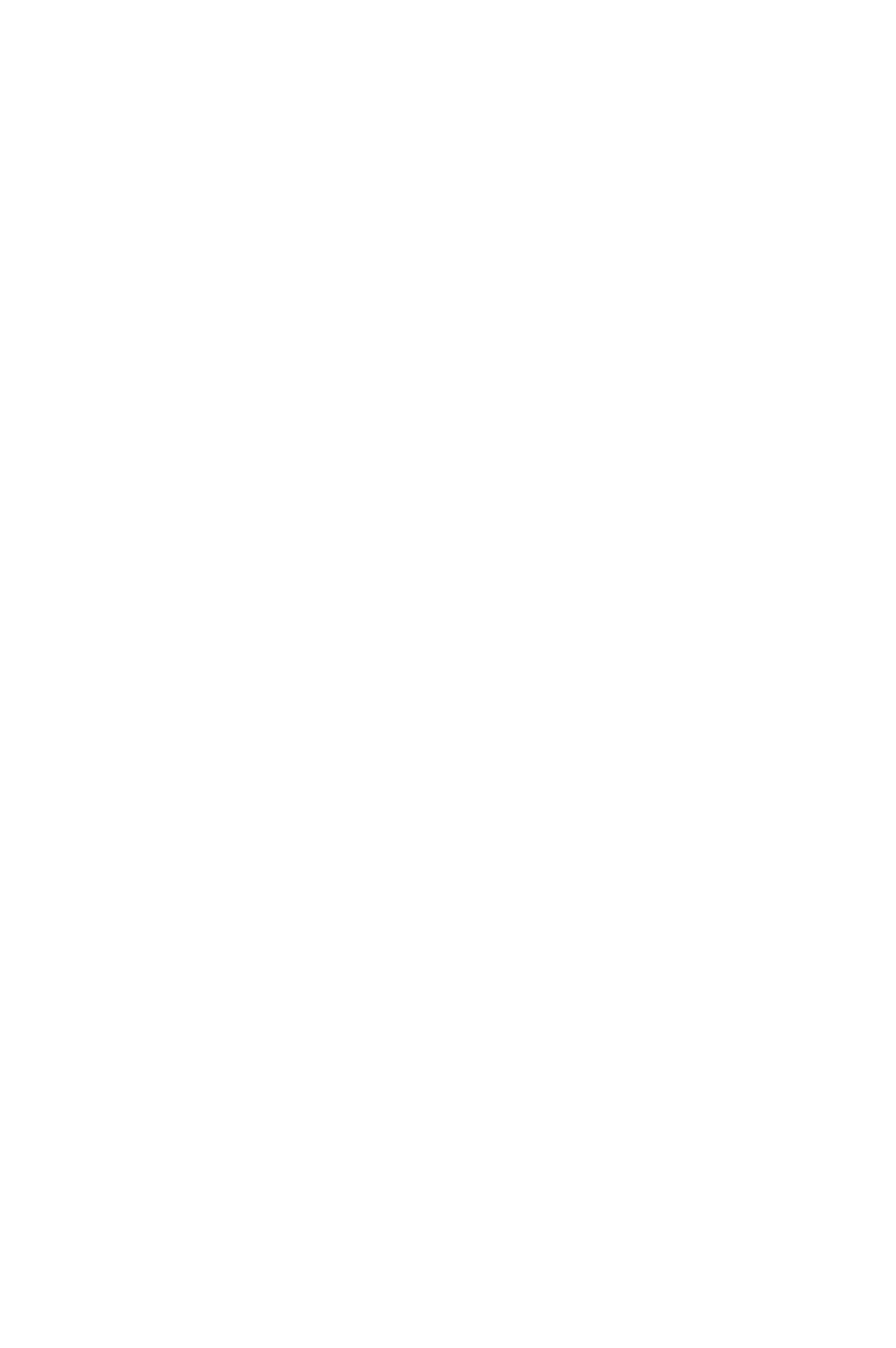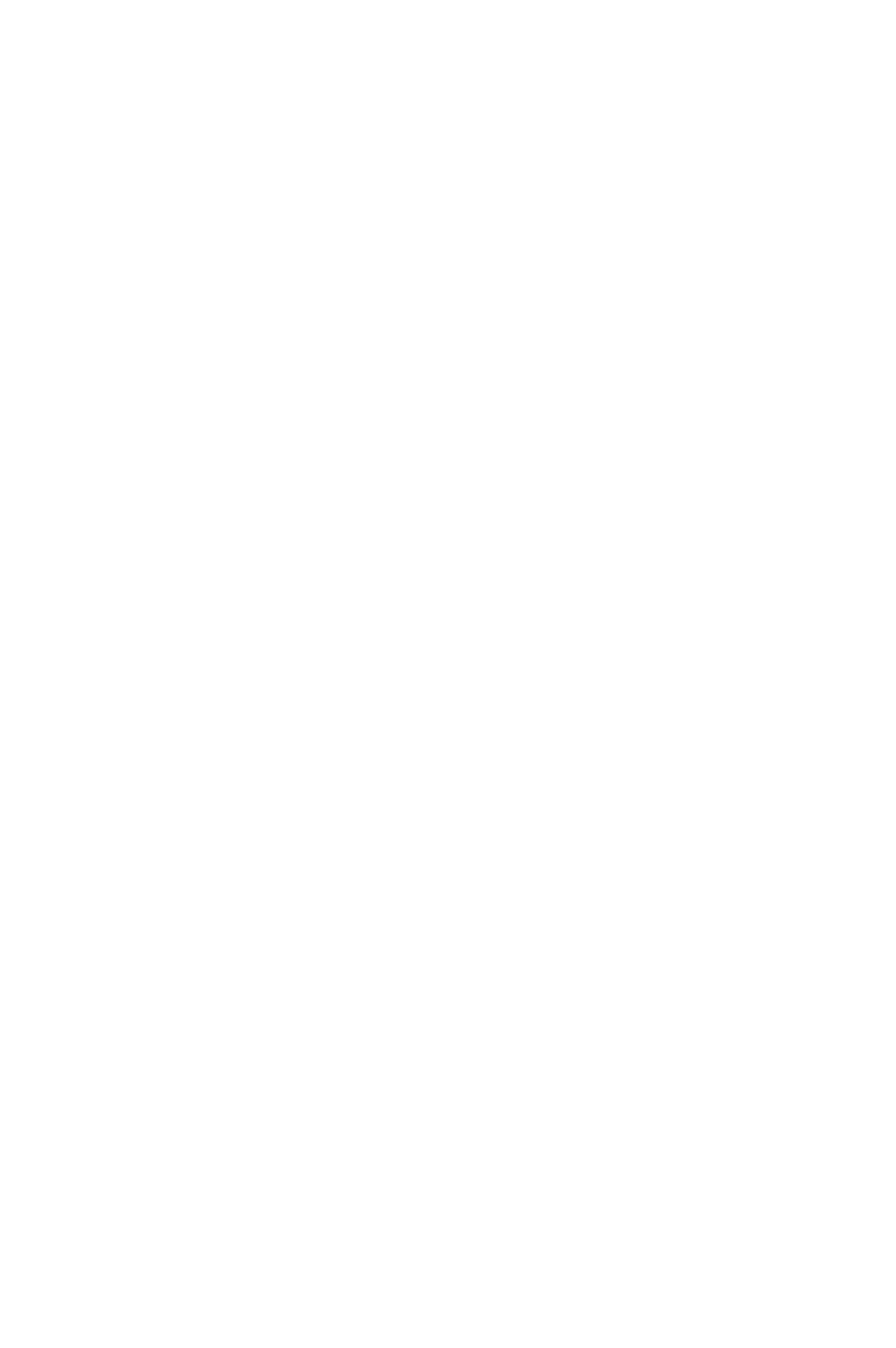#3 Becky Beasley in conversation with Claire Scanlon

 $\sqrt{6}$  33

Edited by Adam Gibbons and Eva Wilson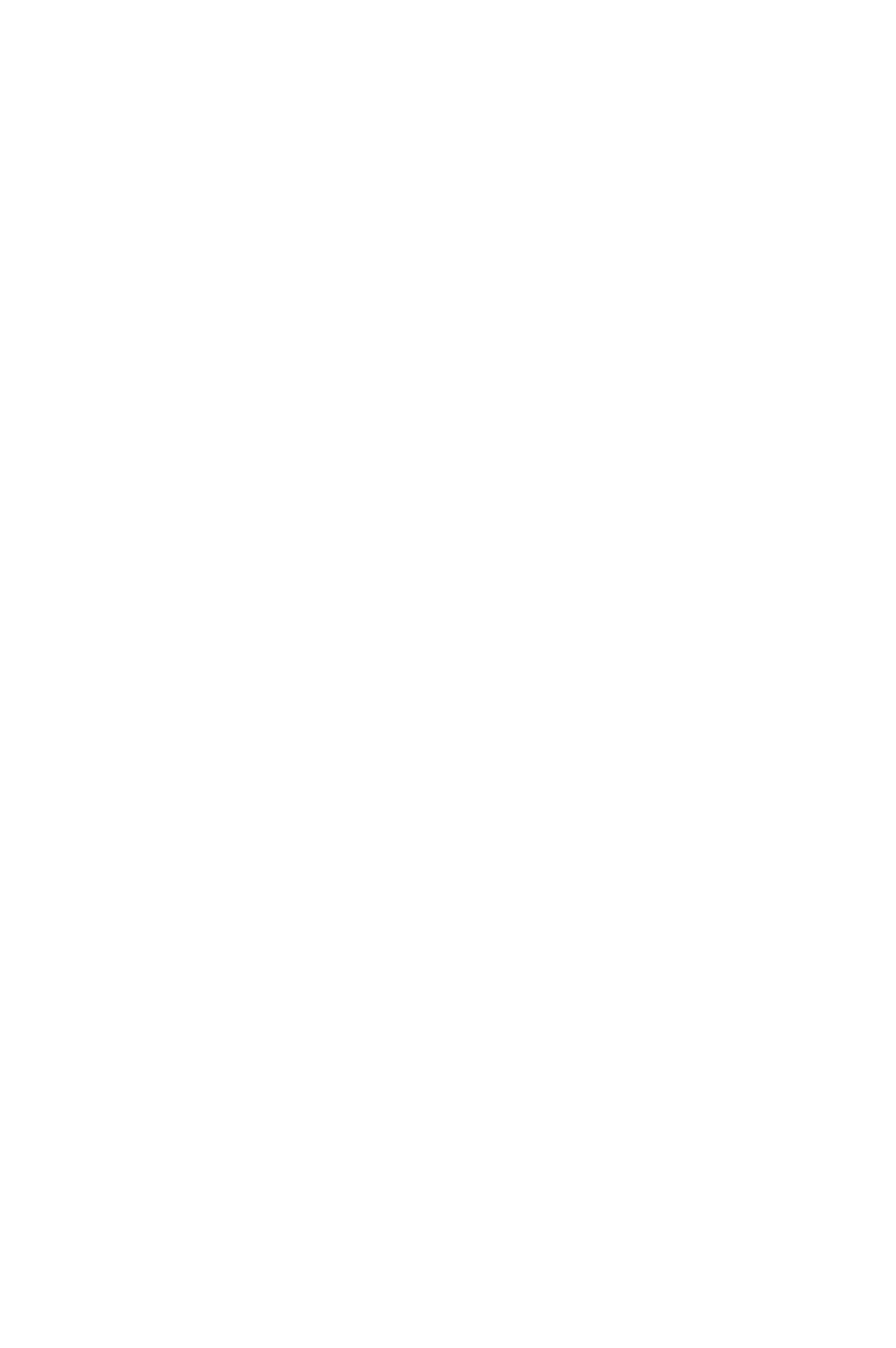Hastings and Lewes 2016-2019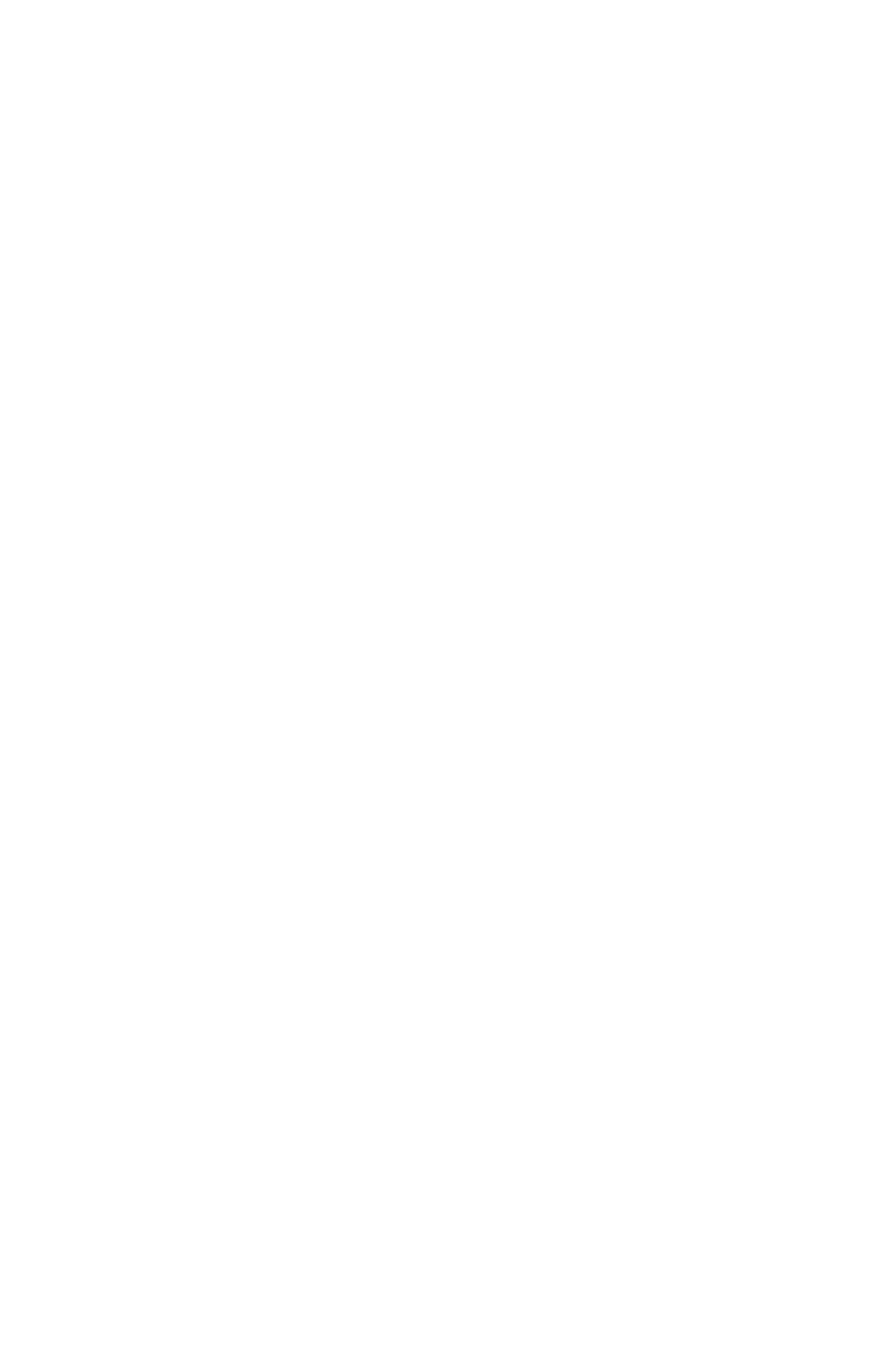CLAIRE SCANLON: The first question I have for you came about because the last time we spoke you used this word, superpowers. You said that you were recovering your superpowers and I wondered what you meant by that. I thought about John Cage rewriting the responsibility of the artist as 'response-ability', and whether this had something to do with your superpowers. One of my favourite quotes from Walter Benjamin is about this idea. He puts it brilliantly of course: 'Presence of mind is an extract of the future' [*One-Way Street*, 1928]. I take this to mean that the only superpower you need is not to be a fortune-teller, but simply to try and be fully present in the moment. Might that be one aspect of your superpowers or understanding of what an artist must do?

BECKY BEASLEY: Certainly, but it's more that I am interested in all aspects of life as they relate to practice. My recent comments about superpowers are mainly to do with the aftermath of having had a child and perinatal depression. Let's read the next question and then we can elaborate.

SCANLON: It's quite formally written. 'Anyone who practices over a long period of time will have a sense that involves a number of constants.' You know, what Victor Burgin refers to as 'components of a practice'. How would you describe these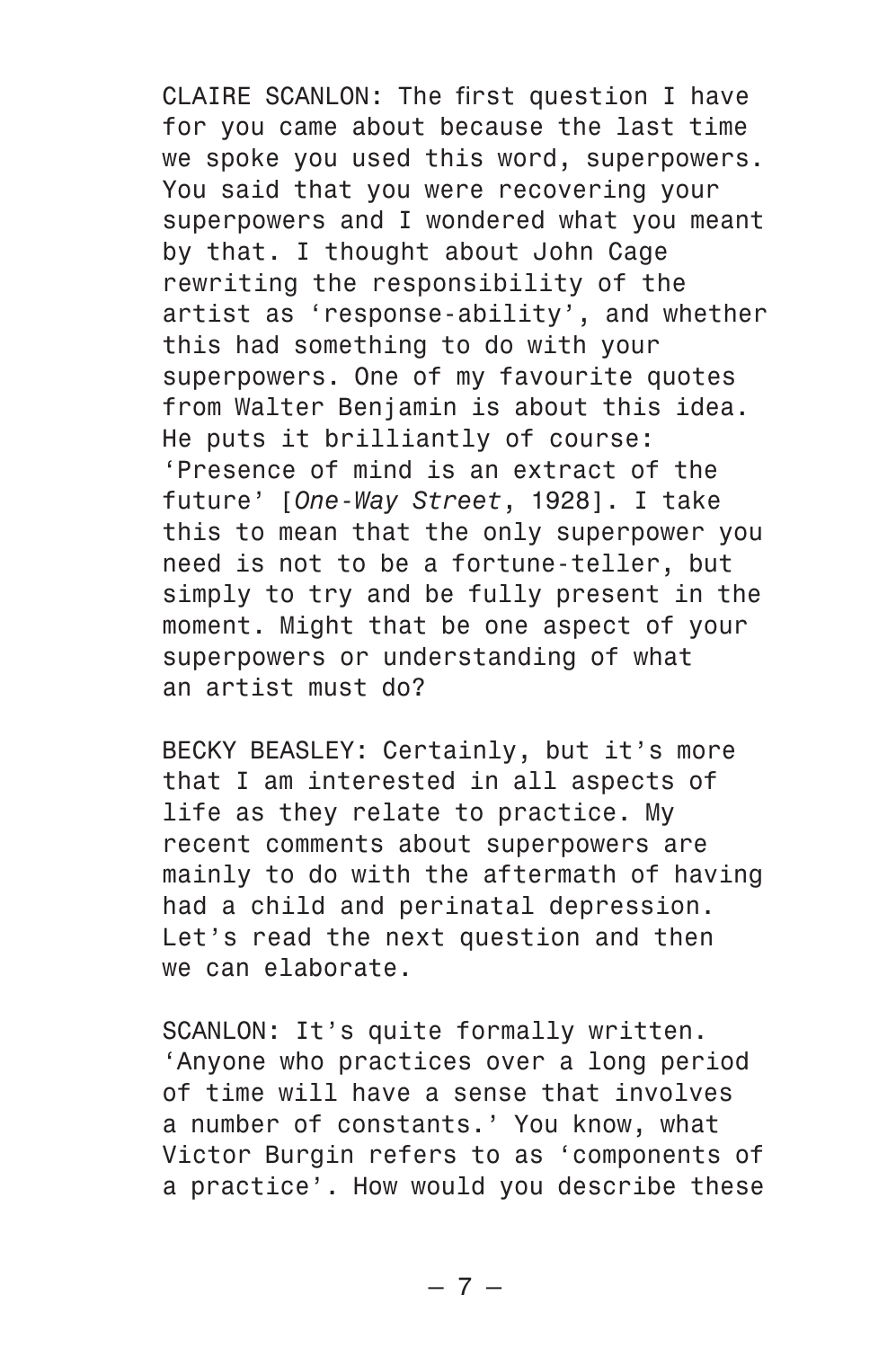at the moment and have you found or lost any along the way?

BEASLEY: In the context of those two questions then, I am thinking about a feeling of a usefulness and urgency around this text that we are working on. In a bigger sense I was thinking about framing this dialogue around themes of time, fragments, and limitations. Specifically, for me, my constants of practice would relate to mental health, parenthood, teaching, space and time, money, all of these personal issues. They come ahead of all the other specificities.

In response to the questions, I think there's a specific issue around happiness. Maternally, they relate to the post-birth and early years: the initial hormonal support from the oxytocin, my experience of my brain, of a different understanding of speed, and also of love and powerlessness. Finally, depression and a slow movement towards some kind of relationship to happiness through work, changing the work at key personal moments, and always asking some new questions of my work and my relationship to photography. Making art has been my lifeline and constant ambition on a daily basis.

So, I'm interested here in questions around adversity and difficulty. Anybody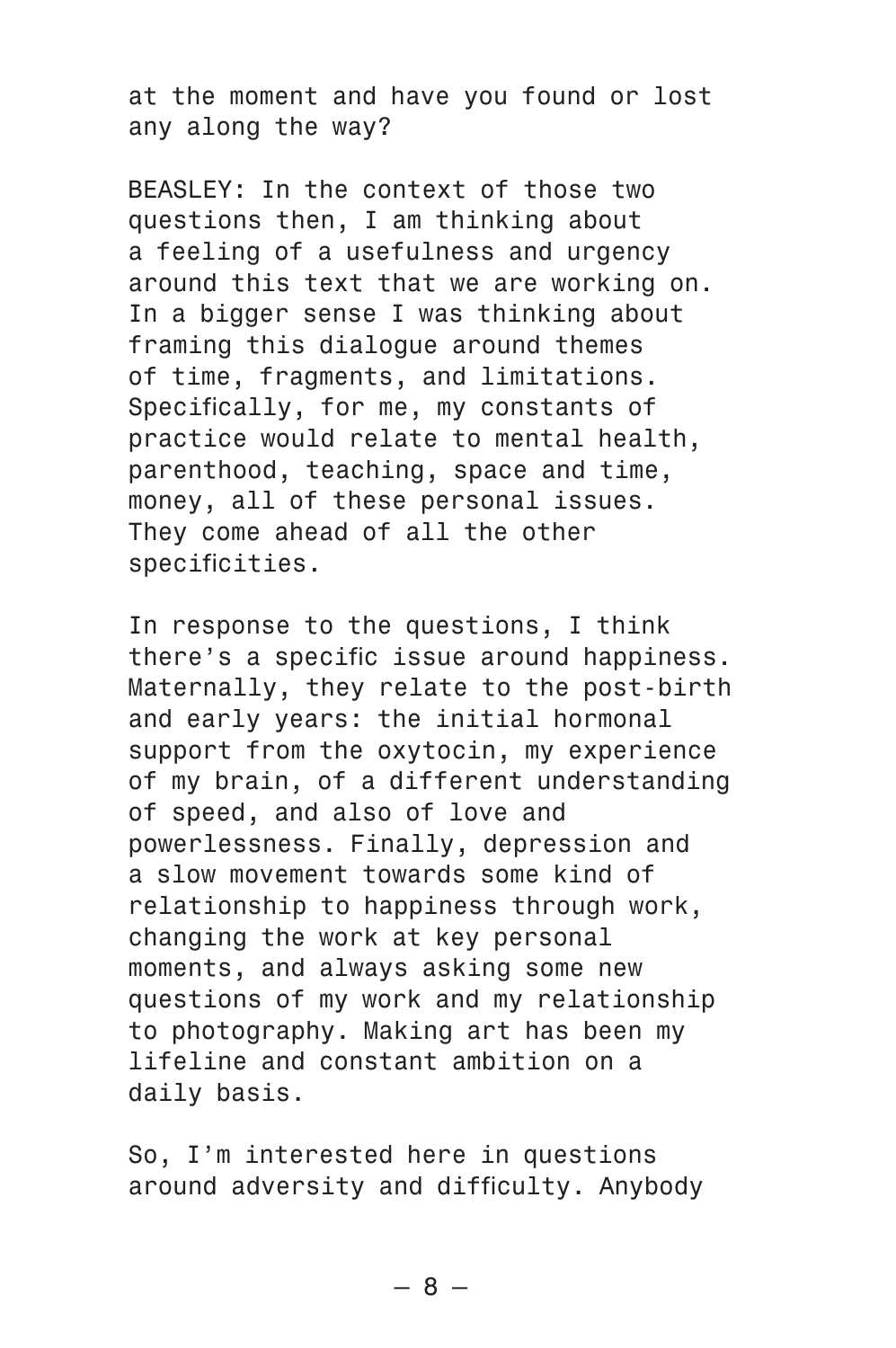can relate to them. People have always responded strongly when I've talked publicly about limitations in relation to specific works. These are always the questions that return. So I've written down here: 'Superpowers relate to optimism, fought out of chaos'. [Laughs]

SCANLON: [Laughs] Right.

BEASLEY: 'Components of practice' … So, my components of practice are: depression, time, space, money, reading, and a fascination with images as a result of these. Earlier on, films were also very important, and live performance, dance, and experimental theatre. And then in my notes I added pacing and diary. I've learnt to be very practical!

SCANLON: That's surprising. I wouldn't have identified half of what you've suggested are the components of your practice.

BEASLEY: Well, your questions got me thinking about it, so I'm talking about a really muddy, core base of where a practice comes from in relation to time, fragments, and limitations. The actual conditions out of which art emerges are always interesting to me.

SCANLON: Putting those things together makes for quite an interesting equation, doesn't it?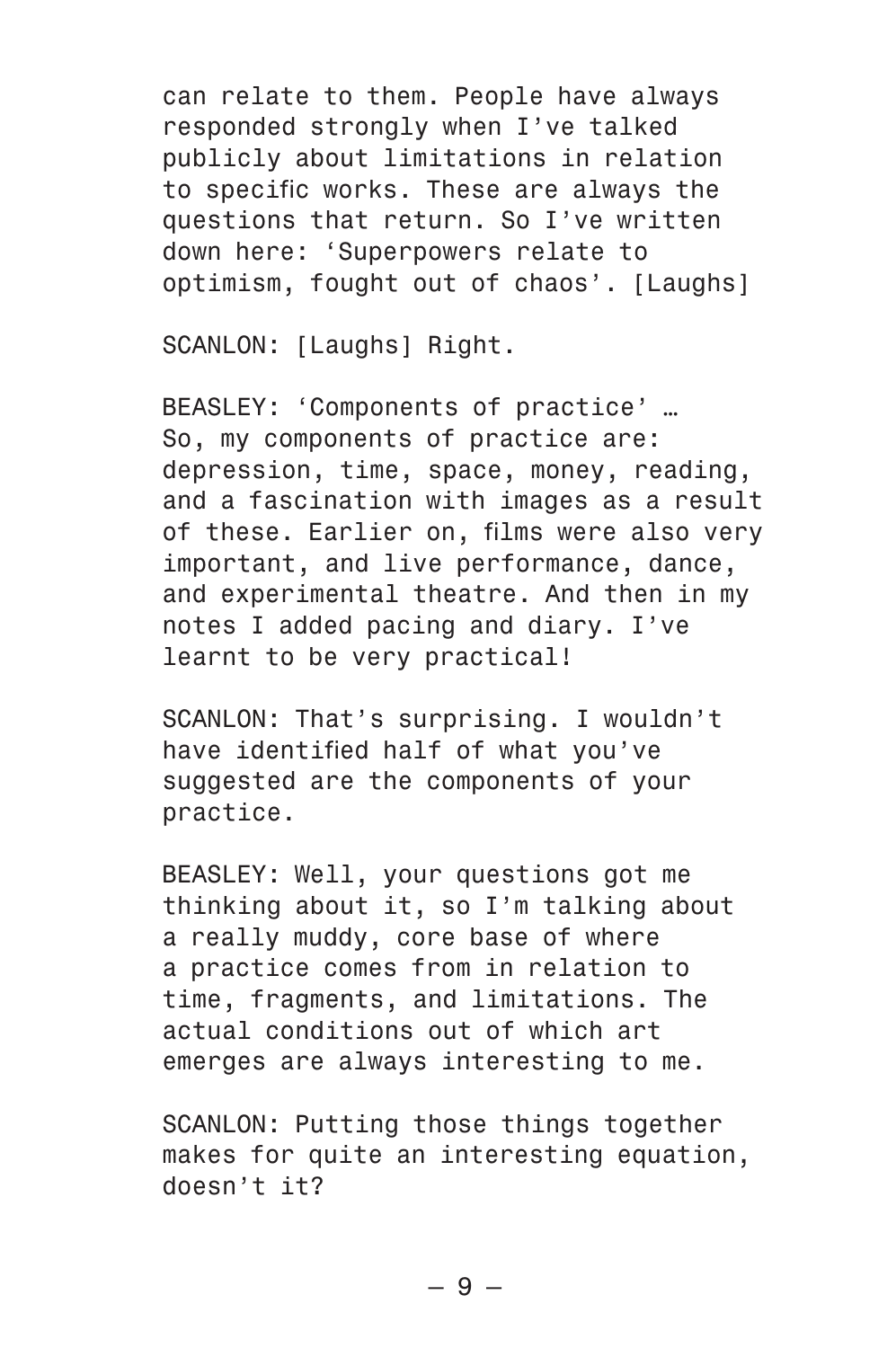BEASLEY: I think they relate very specifically to both questions and I think they're fundamentally useful things.

SCANLON: What? Limitations?

BEASLEY: Yes, as a base from which our conversation can stem. I think they include everything, as far as I understand, that we might want to talk about.

SCANLON: Shall we talk about limitations then?

BEASLEY: Parenthood, I think, is interesting in relation to time, experience, and the force of possibilities. Mental health is about ongoing restrictions, an additional mountainous terrain, but also the gift of all of these things. It's all shared territory, so long as you don't die, of course. That's very final. I've managed to survive so far, but there have been multiple occasions when I almost didn't.

SCANLON: That is hard to hear. Is that why knowing your limitations is a crucial point of departure?

BEASLEY: So you can throw yourself over them, in a fashion, and ask questions in relation to them. Certainly becoming more aware over time of where the line is has been a part of growing up with depression.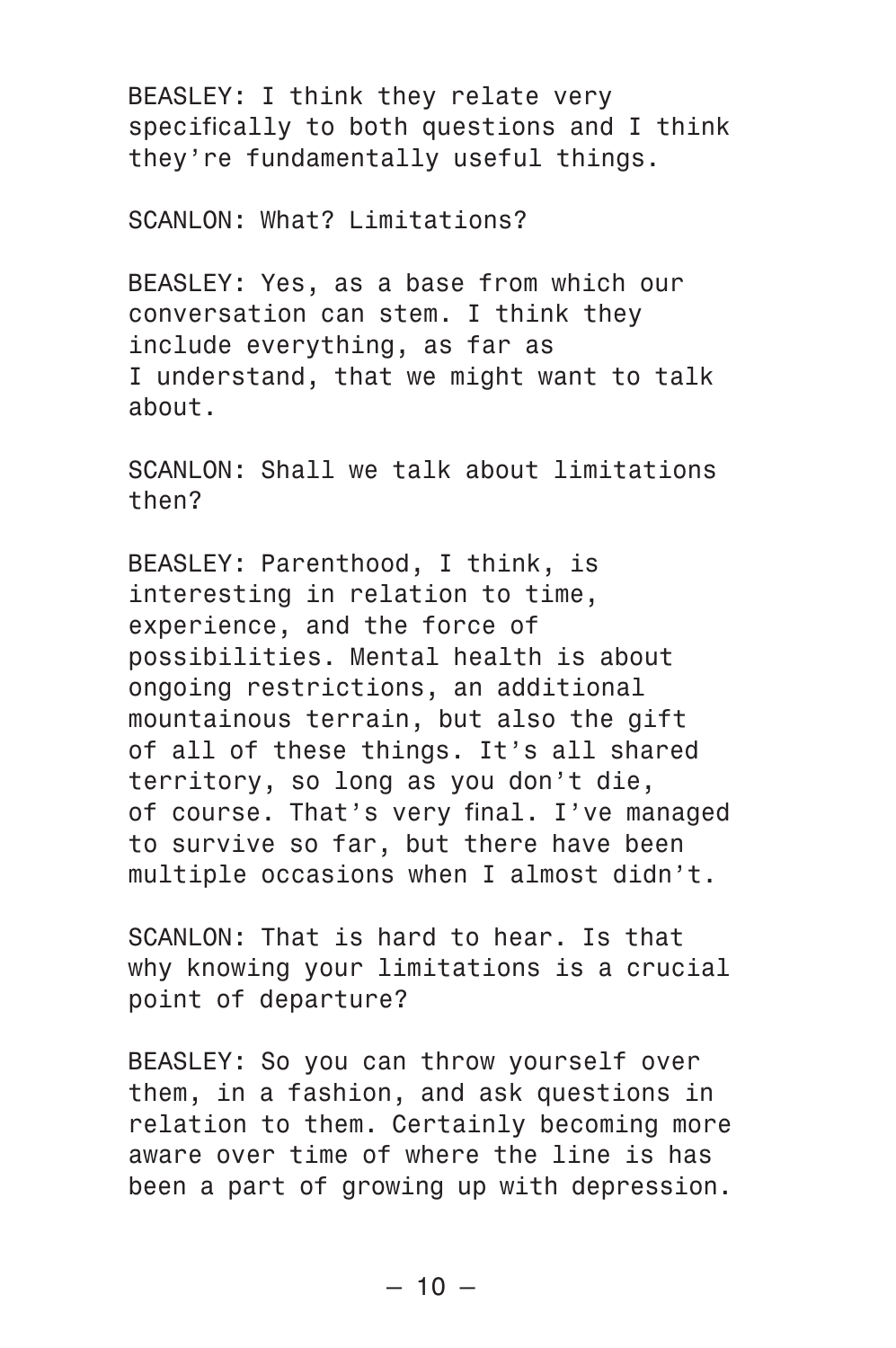These days I am eminently able, apart from when I get overtired and then I come under fire. Then I don't have much defence. That's a very vulnerable moment for  $me - it$  is dangerous in fact  $- so$ I try my best to avoid that. The only thing I can really do about that is to rest when I can. So I try not to get overtired.

This is the main reason why the years since we had our son have been so tough. Time for rest vanished, so as a result I've been constantly extremely vulnerable. I know that many women experience the same in their own way. I didn't give up work, because I couldn't. I'm finally resting again now, in part as the result of receiving the Paul Hamlyn Award.

SCANLON: Well, see, where you would throw yourself over limitations, I would breathe my way through them. Though I agree, sometimes the only way is to throw yourself over them, or into them.

BEASLEY: I think that's how it happens for me. That's the superpower, that's the force.

SCANLON: I think the way out of it, for me, was to find someone else to play with. Through collaboration you share your weaknesses and your strengths and find ways of overcoming the things that you perceive as deficits in yourself. My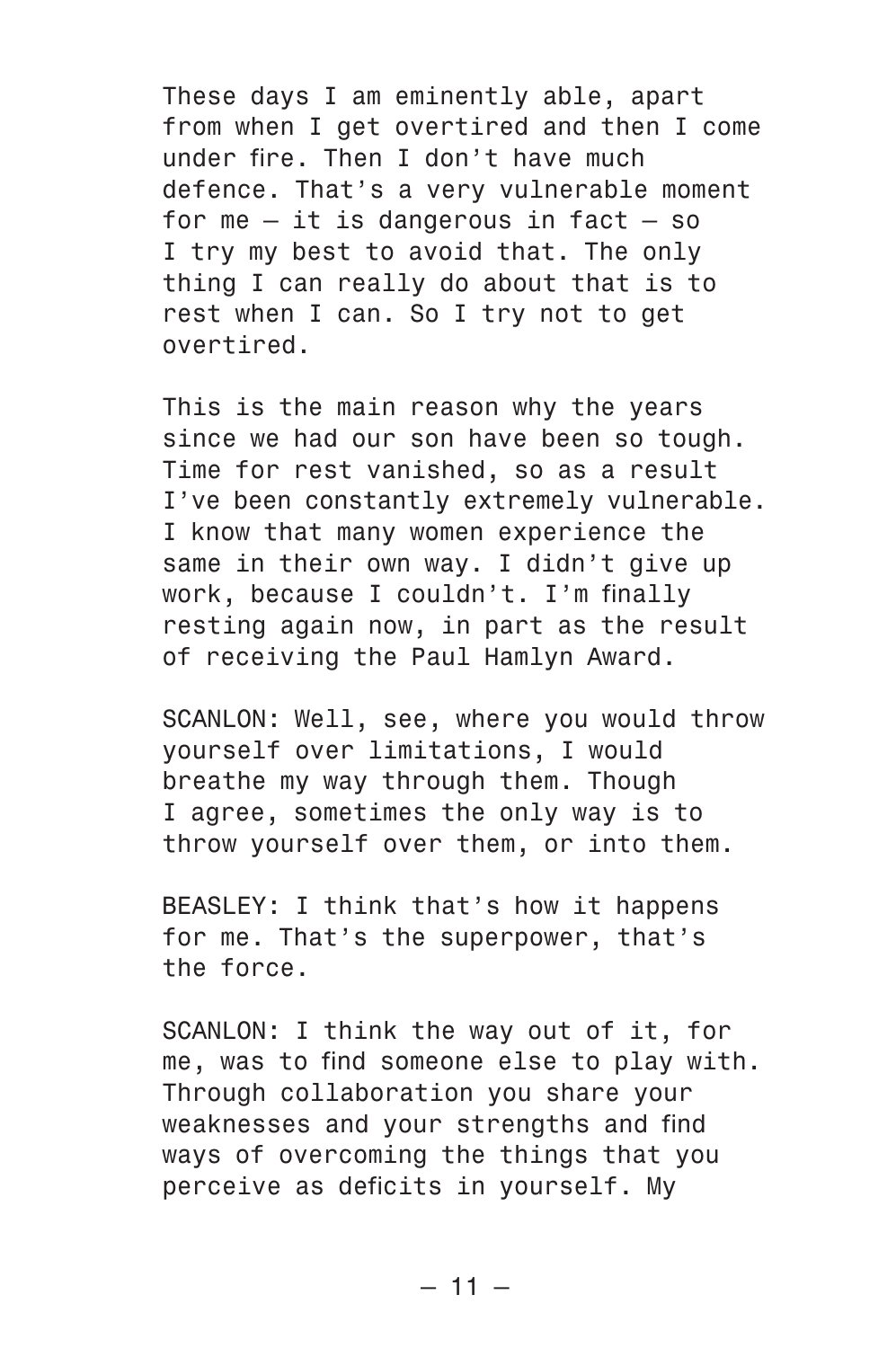particular weakness is the incapacity to act quickly. I have to mull things over, but my partner Paul [Grivell] is very good at seizing the day, so we complement each other's modus operandi beautifully.

Even if you work on your own it's necessary to recognise your weaknesses, don't you think? Because that's where you find your edges and a point of resistance. And resistance is fertile, as they say, because that's where you know you need to do the work.

BEASLEY: Indeed, knowing where to do the work is a great way to put it. Earlier, for me it was all very destructive, from not understanding depression and from drink, but now it is more creative in terms of being on the side of life. It's more generous and I have had the chance at my own version of happiness.

SCANLON: With the same degree of momentum?

BEASLEY: Yes. You make an impossible proposal to yourself and then you go out, you get on and find out how to do it. It all happens in relation to economic possibilities. The restraints produce a necessity to think imaginatively.

SCANLON: A proposal does suppose an order of things, doesn't it? For me, it begins with a gesture which creates momentum.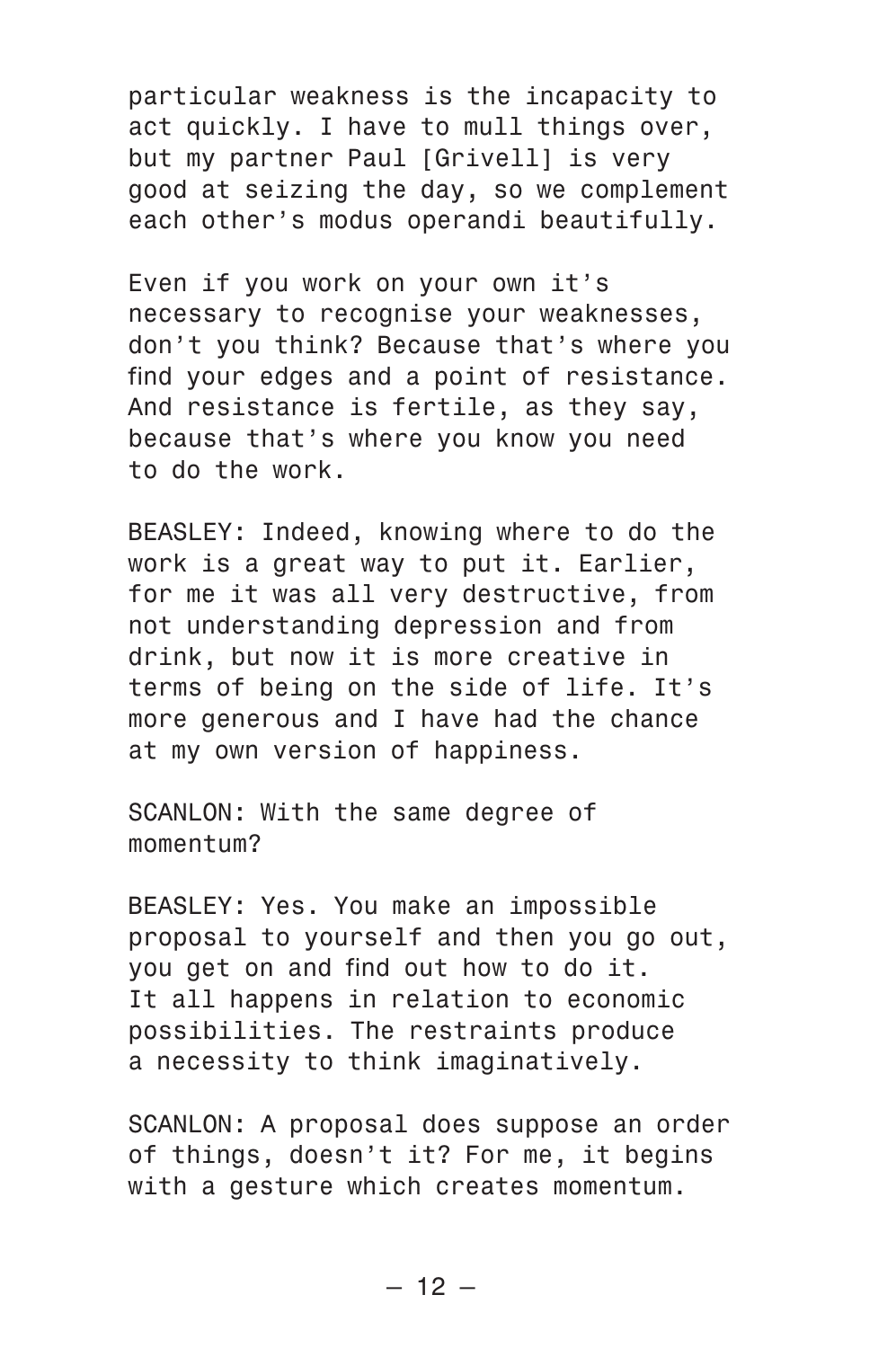In making a gesture, you are then bound to follow it.

BEASLEY: What's the gesture for you?

SCANLON: I'm thinking about it in relation to drawing. Funnily enough, I've just been reading Jean-Luc Nancy's *The Pleasure in Drawing* [2013]. Do you know it? It's an extraordinary book. The last chapter is called 'The Line's Desire' and it's very much about the energy that is in that first mark which is without intention. He's not talking about intentionality, he's simply talking about the gesture of making a mark.

You talk about throwing yourself over the limitation, whereas I think in terms of being able to make that first mark, being able to make that gesture without knowing where it will lead. But you're suggesting that you've made a proposition to yourself and then you have to find a way of realising it. How formed is the proposition in your mind?

BEASLEY: It's not about anything formed. It's about knowing that if the force of that wildness doesn't go behind whatever it is you're going to do next, it'll at best be ok, or it won't happen, or at worst, it'll be average. I'm being quite abstract in that I'm talking about trying to do and make something that, for you, is the best you can do against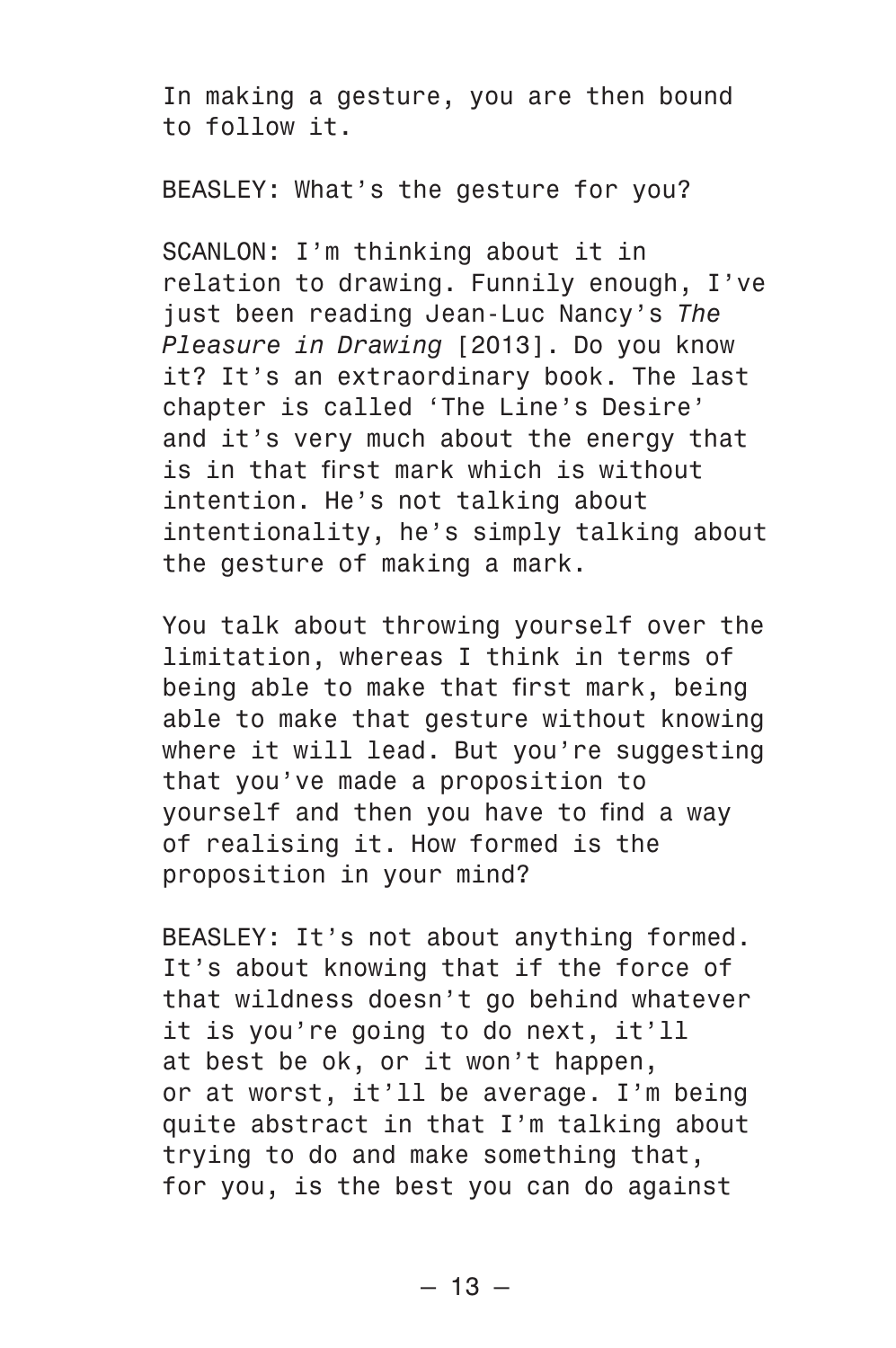the odds, in that space of resistance you described earlier.

SCANLON: Against the odds?

BEASLEY: The odds of depression are a constant component of practice. You are producing energy despite the condition of a force that wants you not to be doing anything ambitious. I've harnessed that strange energy all my working life, my adult life, rather than not doing anything with it. Not that almost anybody really understands that. I think people only see the output, rather than that it always comes out of the question of how you even begin. And the beginning's already being sucked away, being sucked down, out of you. How do you then turn that into this huge force necessary to, for example, make a show, or get out of bed in the morning?

SCANLON: What you seem to be describing is an extraordinary willpower or commitment to the proposal. If you were to understand the idea of depression literally, as being in a hole (I remember now that's something that you've written about), it makes me think of the sheer effort required to climb your way to the edge before you can even get out and run.

BEASLEY: Yes, that is a very good image. Someone once described it to me as 'the opposite of effort'. It's not necessarily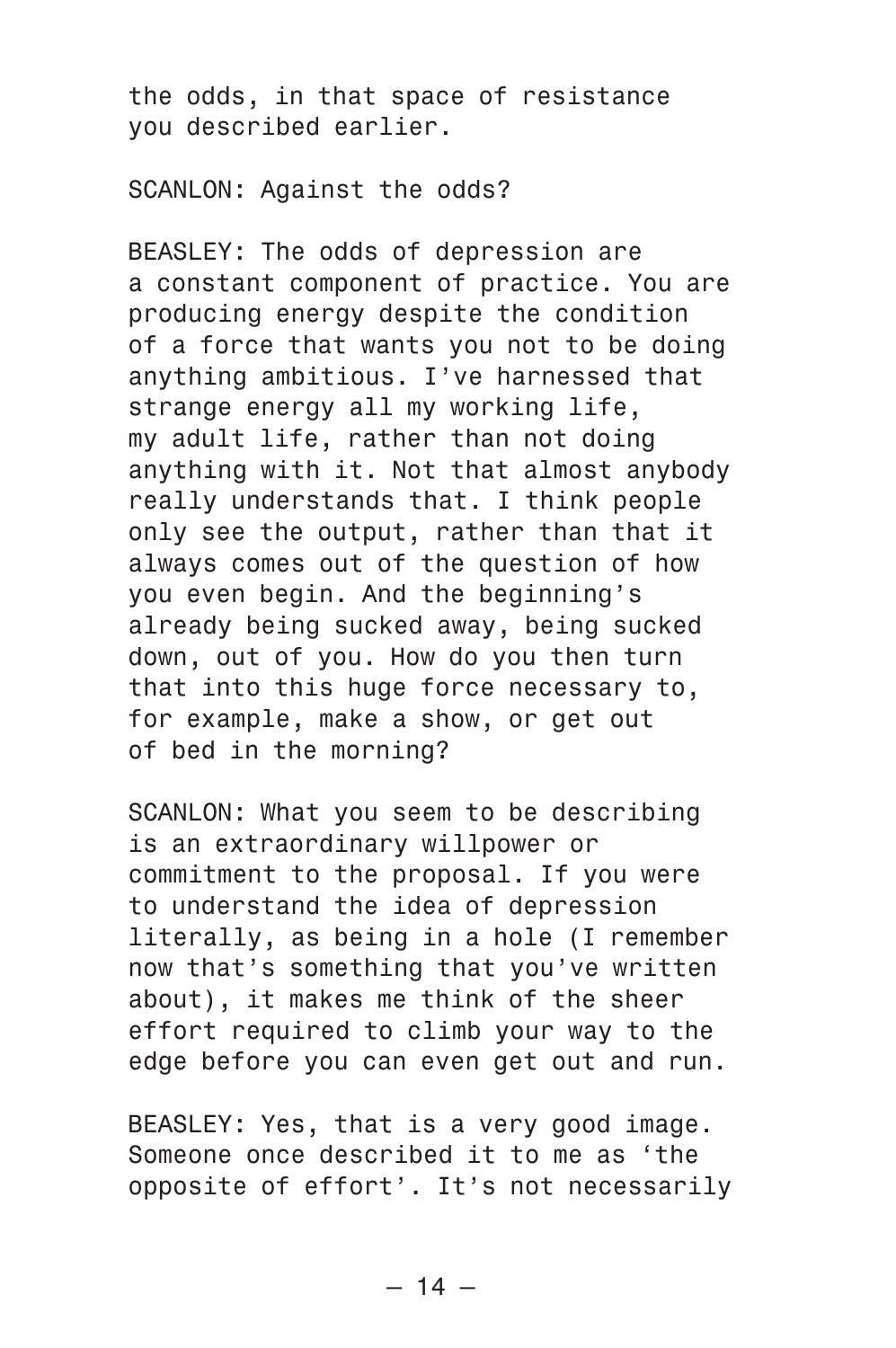willpower. Superpowers fit better here, perhaps.

SCANLON: I know that — certainly in the last few years — the question of mental health has become very critical in art schools. I'm encountering more and more students with mental health issues. It's curious, because if it's self-declared, there is an expectation that the activity that they've come to learn about is a therapeutic one.

BEASLEY: Urgh. Really?

SCANLON: Well, in that it's recognised as something that they're doing in order to manage mental health. Unfortunately, often, it's put forward as a way of not doing the thing that they've come to do, rather than the opposite — that making work may be a way through depression.

BEASLEY: Getting to that point is amazing to me. I guess there's an opposite end of the spectrum — some kind of romantic appreciation of the melancholic artist — to the point where going to art school with depression is about therapy, not about pure creativity. That doesn't seem helpful to me. It's certainly not how I approach my students who are struggling. Mental health issues set one apart from others and that is, eventually, empowering — at least in my own version of this. Survival sets one apart.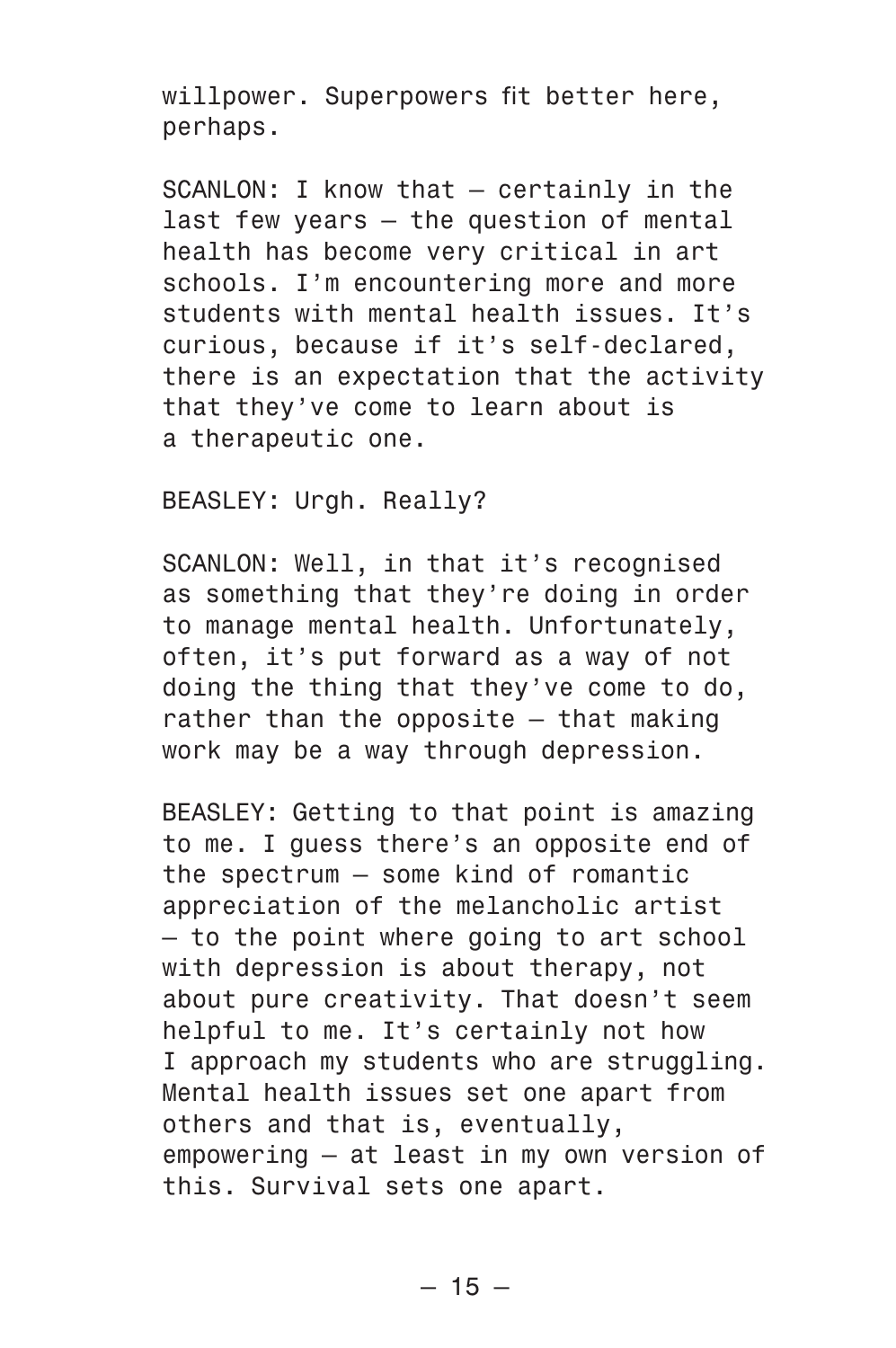SCANLON: I think there's ultimately a misalignment of expectations. Perhaps the mental health problems may not be depression as you describe it. More a form of anxiety, which is also isolating.

BEASLEY: Right.

SCANLON: So do you agree that making art is a way of managing? From day to day.

BEASLEY: There's a practical side to it; a set of tools. There is also the fight and the societal aspect. In twenty-five plus years, I've not seen any change of how people respond to me when I'm not well. I think people still want to stay away from depression. So they do something to push it away when there's something wrong. It's the same with death and dying.

SCANLON: Yes. We're very bad at that, aren't we?

BEASLEY: People often are. I grew up with a nurse and a doctor as parents so I had a formative experience to do with what work is for. My mum is most happy caring for someone who's dying. There is a Thomas Bernhard novel, *Wittgenstein's Nephew* [1982], in which the narrator describes not going to see his friend and why in the end it was ok not to go, because it was death and he didn't want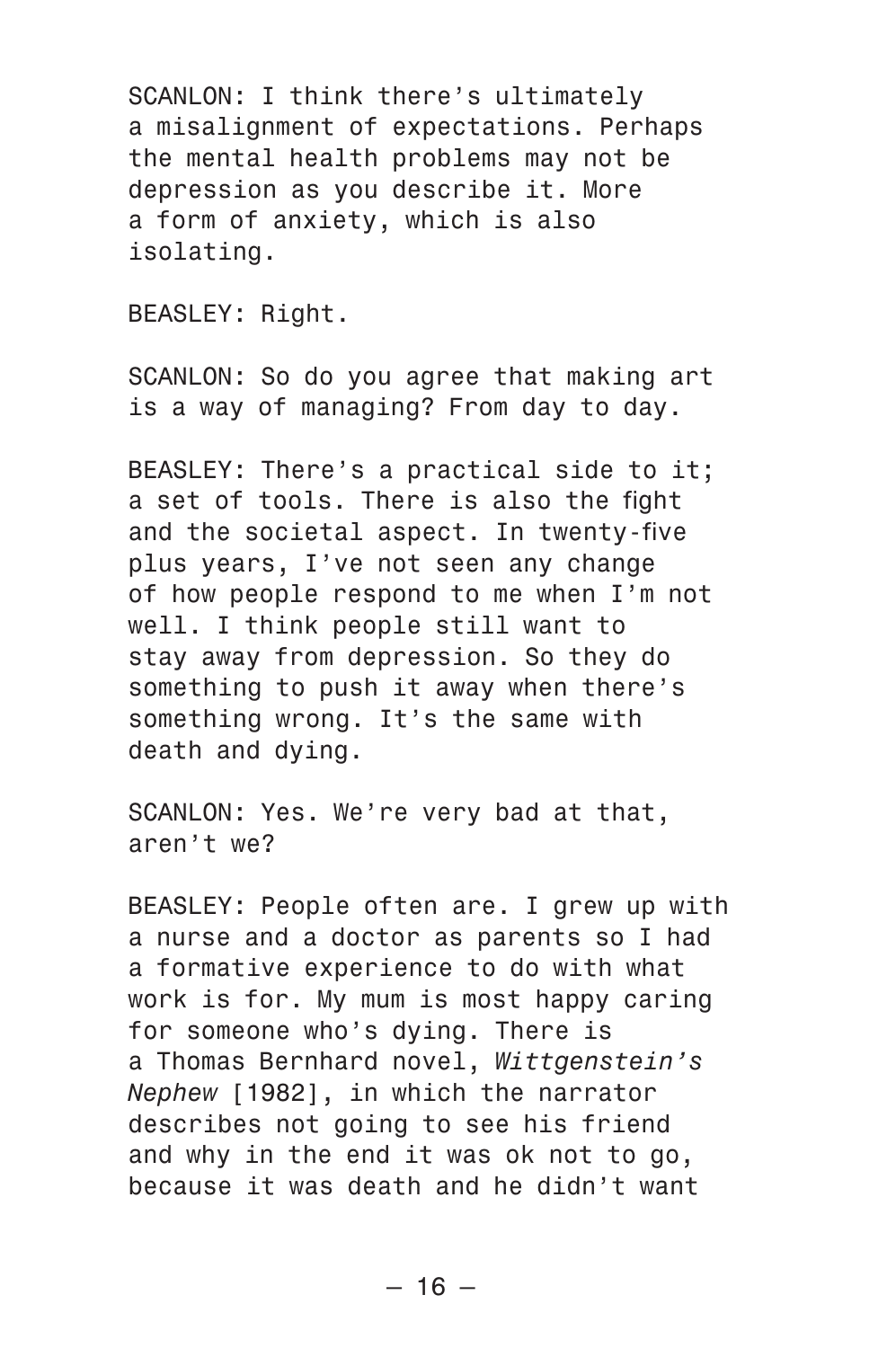to. I had a friend who was dying of emphysema and I used to go often; it was hard, I was living abroad at the time so it was all part of the complexity of travelling and time. But I just always went, I always went. And then I remember this one time when I got to London and went and sat in a café and read my Thomas Bernhard instead of going to see him.

And then he died. So this was the last time I would have gone to see him. It was a very strange coincidence and it sounds almost too good to be true, but I was reading Bernhard at the time and it explained to me why I hadn't gone, despite the fact that it wasn't easy to go. I never questioned that I would go. It was kind of disgusting there, at this place. It actually made me physically sick, the environment he was living in, but I never thought not to go. And this one time I didn't. It never occurred to me that that's what people do.

SCANLON: But you got half way.

BEASLEY: Yeah, that's true.

SCANLON: Wisdom takes courage. What you're describing is that people are not courageous, they are cowards and cowardice deprives us of response-ability.

BEASLEY: It depends on your own sense of responsibility to others, really. Everyone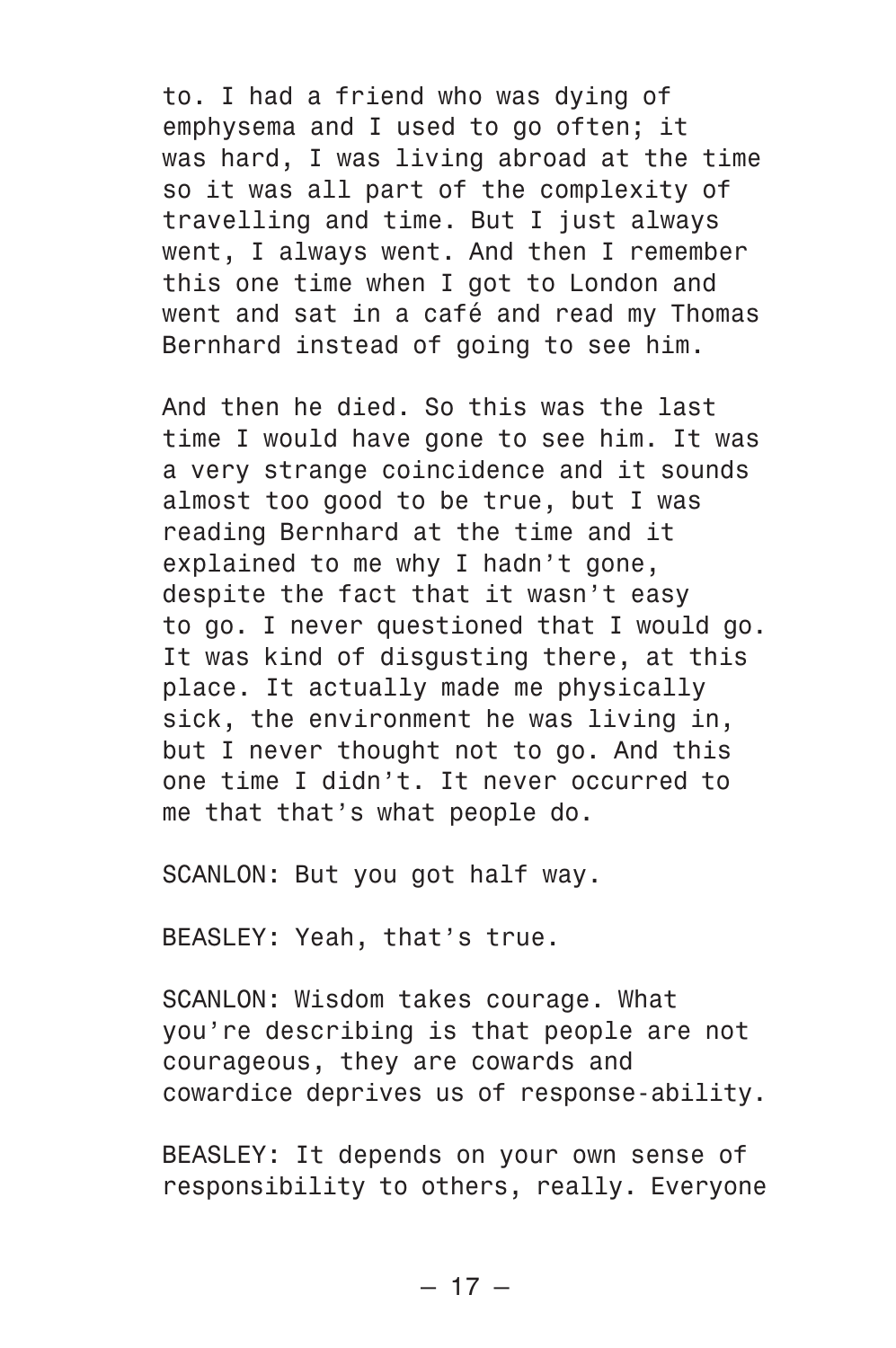has their own formative experience. Survivors are always courageous though, in my experience. I'm only really interested in speaking to those who understand themselves from an excluded position.

SCANLON: Yes. But in that state where you're needing support, and what you see is other people's weakness, that's their problem, in a sense. And because you're vulnerable, you're also seeing them as inadequate.

BEASLEY: Well, that's the journey: to get to the point where that's ok. It's an ethical decision, really, isn't it? What kind of person do I want to be, and, given the choices I make, can I live with them? I'm only slowly, slowly coming to terms with those things. You're seeing the wake of what you have done and you've done some things you're really proud of. The main one being having managed it at all. But it's a very long journey.

SCANLON: Despite being able to recognise your achievements and taking comfort in them, nothing touches that issue of depression, does it?

BEASLEY: No, no. It's like reading, nobody else understands it either, and no one will believe you, because you went to art school and then you were able to follow through, and it wasn't therapy. [Laughs]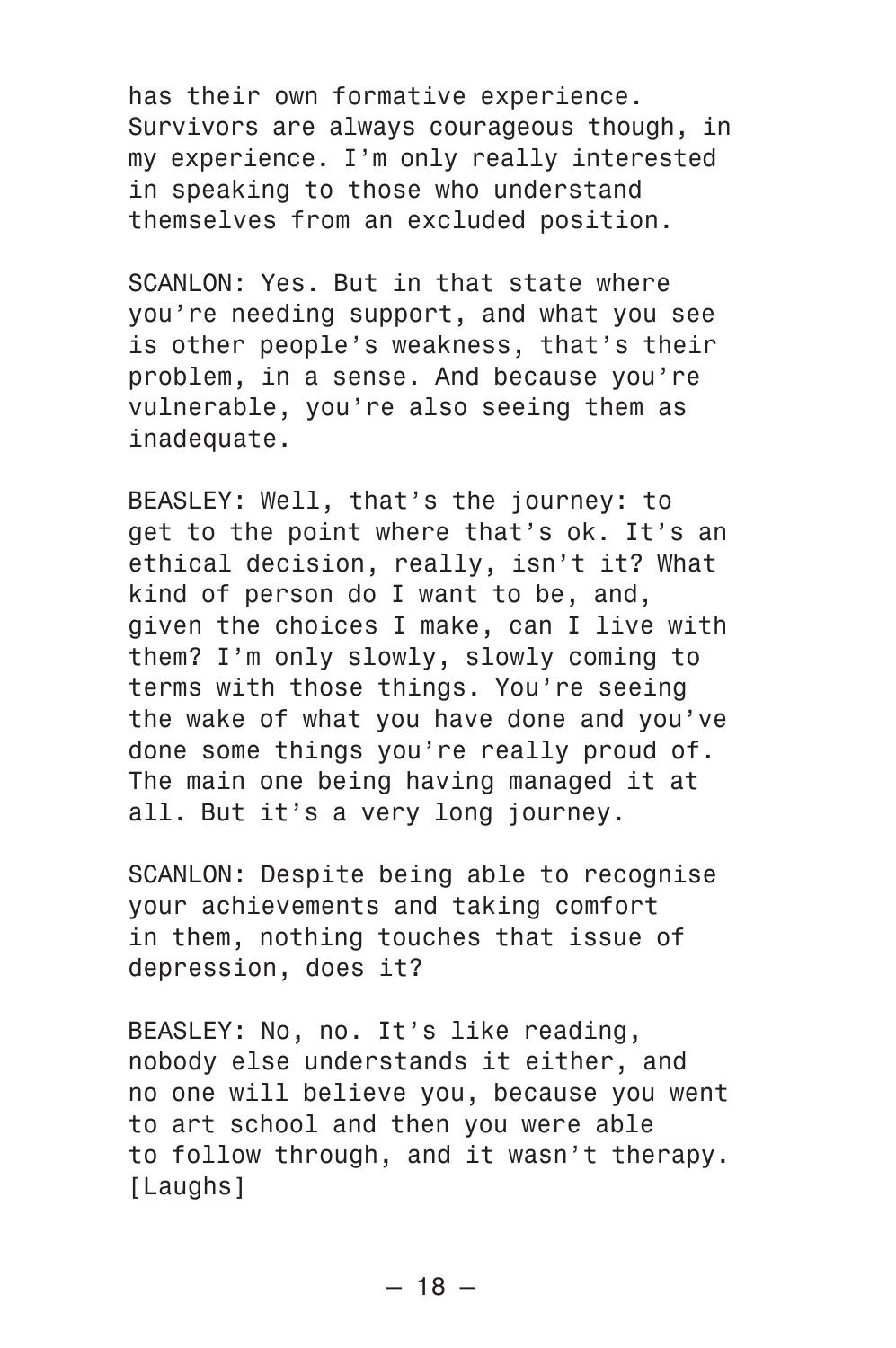SCANLON: It was for real.

BEASLEY: It was your life, and it was what kept you going, in fact.

SCANLON: I brought my copy of Maurice Blanchot's *The Madness of the Day* [1973], translated by Lydia Davis. I thought it would remind us of our beginnings.

BEASLEY: 'I have known joy.' You introducing me to Blanchot at college in 1995 was so vital. When I was working on my book, *Thomas Bernard Malamud* [2009], my former gallerist Laura Bartlett gave me a copy of a short essay by Lydia Davis on the problems of summarising Blanchot. Davis was asked to write the blurb for the back of one of her translations. The essay [in Lydia Davis, *Proust, Blanchot and a Woman in Red*, 2007] is her working through of the problem of writing the blurb for the back of a Blanchot book. Essentially she is saying that to do this one would have to print the Blanchot text itself, at a one to one scale, so to speak. This difficulty is one of the fundamental aspects in my relationship to Blanchot. It's the correlation between absolute clarity or precision and essential ambiguity.

I had the idea in bed one morning while working on my book that I wanted to republish Davis's essay right in the middle of my book, without really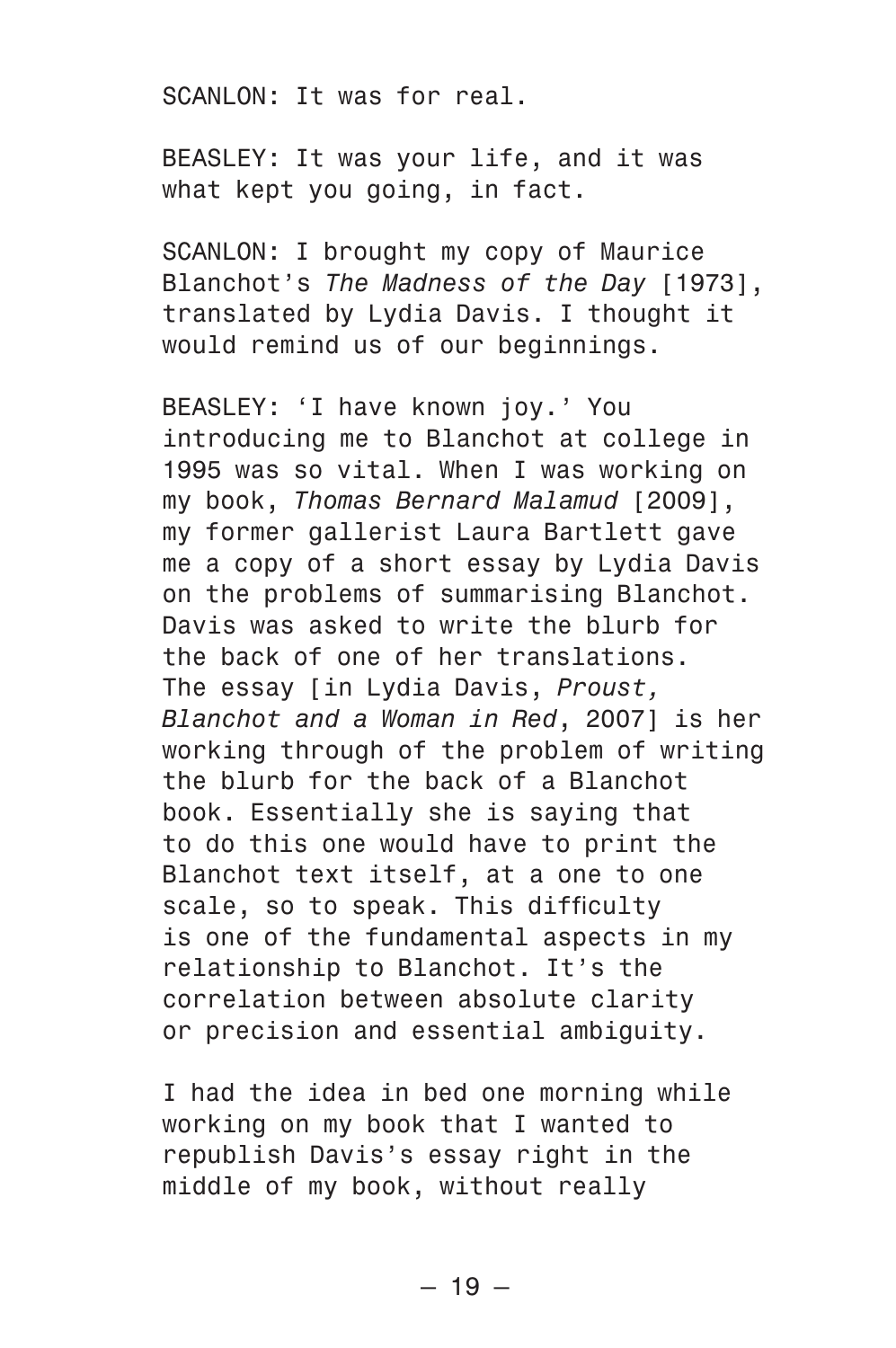referring to it. It was completely exciting at that time, to make contact with a hero. And, with some patience, I got to do it, via Lydia Davis's agent and about a hundred dollars or something. I love knowing that at some moment Davis said yes.

During that time, all excited about Lydia Davis, I found myself in the middle of a website reading an interview with her and I noticed that there was an agenda. They were asking her about her microfiction, this extreme short-form writing, and whether it had any connection to being a parent, and being a single mother. It was in fact a single mother's website. She answered that of course it did. She would have little moments of time, sitting on a bench, tiny pockets of time, and she just found a way to use them. That was the genesis of her microfiction. I always remembered that, and I often mentioned it, over the years, to friends when they were having their babies, thinking it was inspiring to female artists.

In the last years I've had my own baby, so I've been able to think about it for myself: the issue around pockets of time, fragments of time, and form. And from there spanning out from specific reasons for why one's time might be restricted, fragmented, limited; from specific reasons through to the way that life is always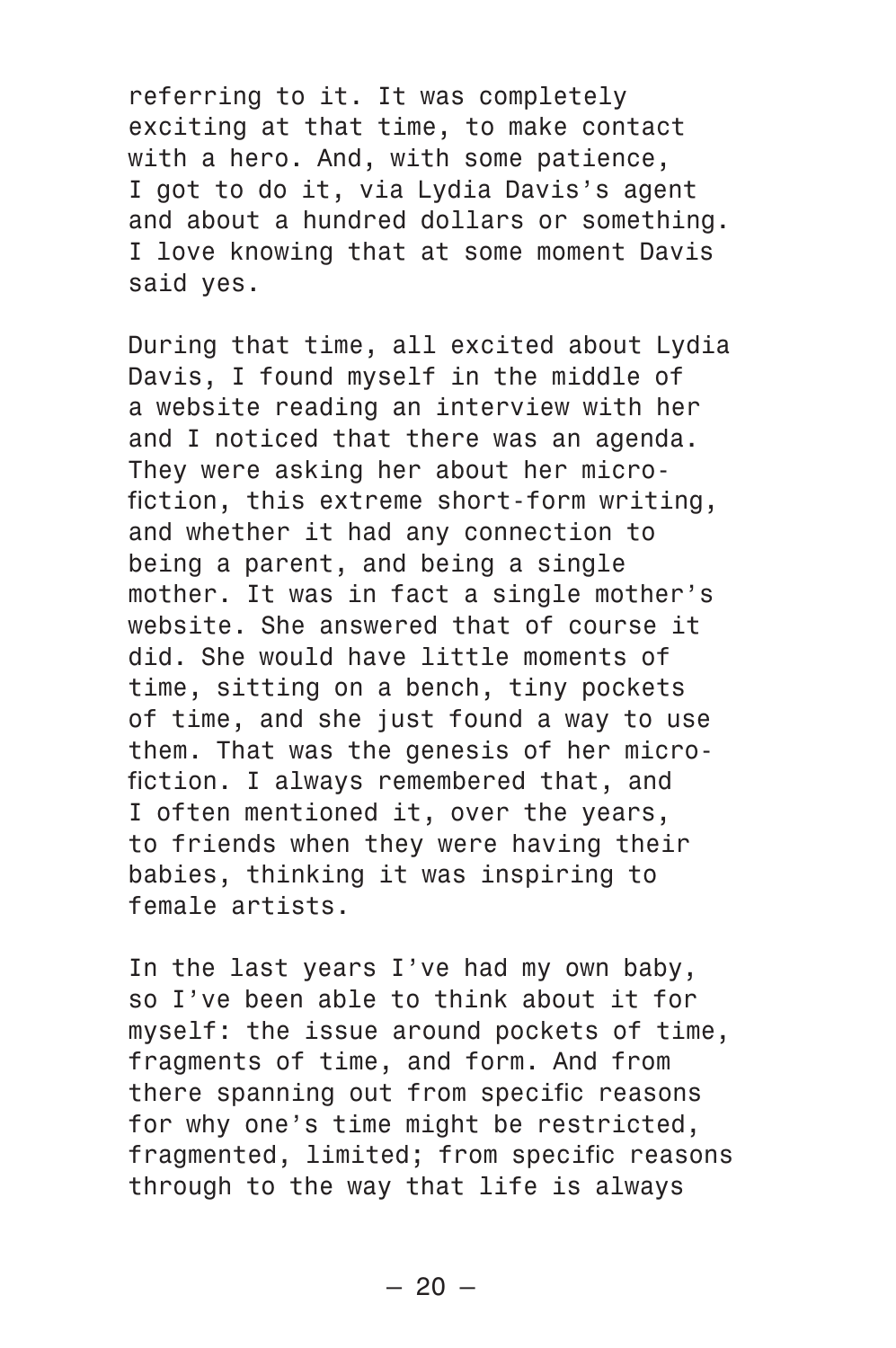going on and is also the force behind the limitations.

In the last ten years I have had experiences of having lots of time; limited money but abundant time and space, say in Berlin. But privately I experienced a lot of restrictions in being quite unhappy and kind of lost. My work had what it needed, more or less, but it wasn't underpinned by happiness, a community. That's when I started relying more on my literary mob, as it has become, for company. Then, later, I encountered more restrictions around time and space but was really happy. I found that very difficult. I found happiness had a very soporific effect on me and I found it hard to concentrate.

SCANLON: Yes, that relationship between happiness, unhappiness, creativity, and time is quite paradoxical, like you say. Both Blanchot and Davis work in an epigrammatic form in their writing, which seems symptomatic of those paradoxes. As the character in *The Madness of the Day* says: 'I saw that even on the worst days, when I thought I was utterly and completely miserable, I was nevertheless, and nearly all the time, extremely happy'.

On a personal level, when Paul and I fell in love, we were highly creative. The idea that if you're happy you're not creatively productive because your desire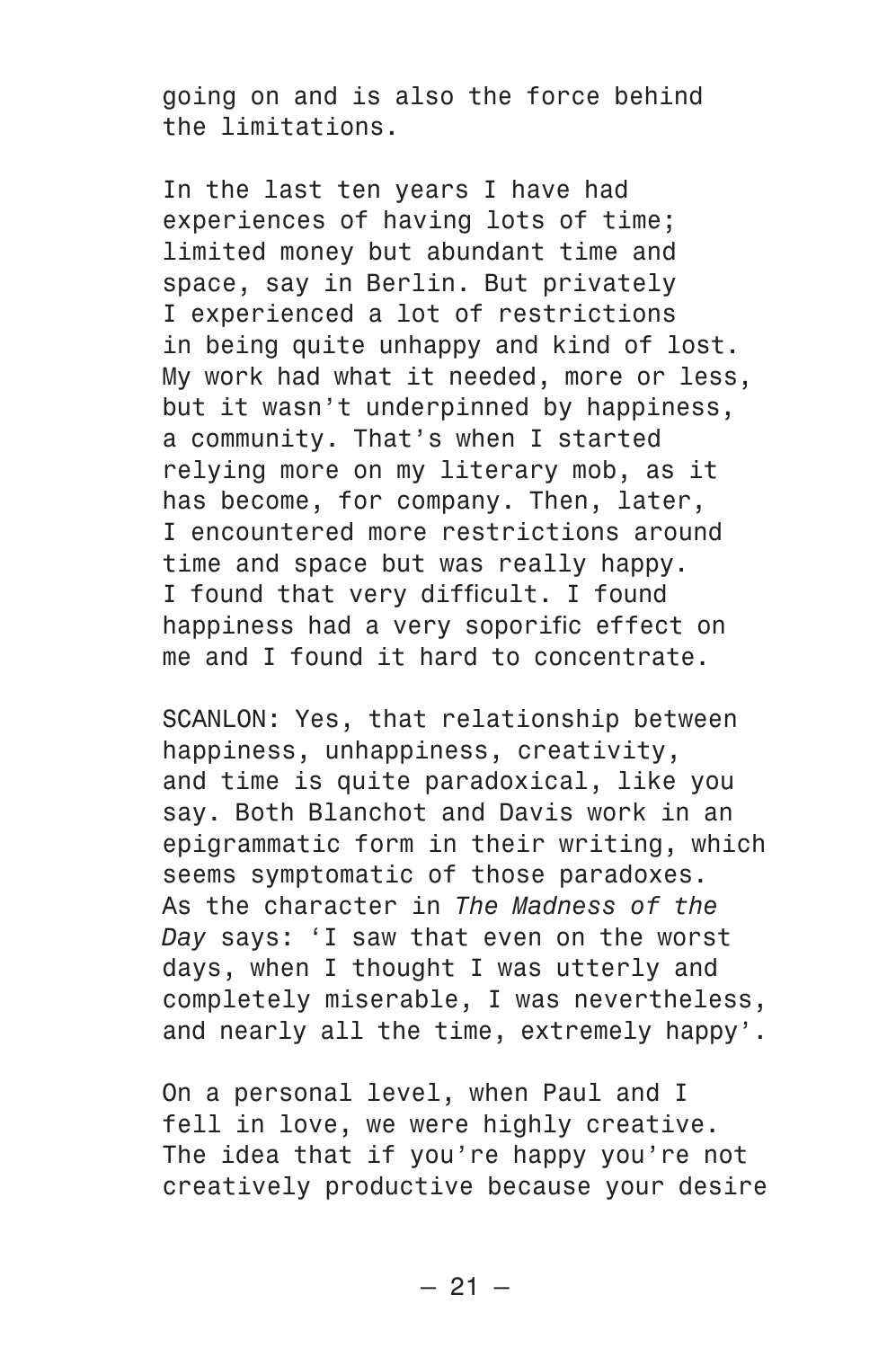is satiated suggests only unhappiness is creative, but when you're in a heightened state it can also be a very productive time.

BEASLEY: When it happened to me a few years ago, when I fell in love, I understood this state as something that I'd known from deep, deep in my past, and I can't even remember where it would have come from, for me. There's a line I remember reading when I was young from some piece of existentialism that *happiness isn't creative* … [Laughs]. It's probably from Camus.

Rebecca Solnit wrote quite recently in *The Mother of All Questions* [2017] about the specificity of what really constitutes individual happiness. To put an end to endless questions about why she didn't have children, she wrote a response. Firstly she notes that men don't get asked this question and then she goes on to write that for her, happiness in life was to write, to travel, and to meet lots of people along the way.

SCANLON: I think that the idea of pockets of time — that you're referring to through Lydia Davis — is really a way to mitigate against the grand narratives of existentialism.

The other thing that is limiting is fear. A little while ago somebody put out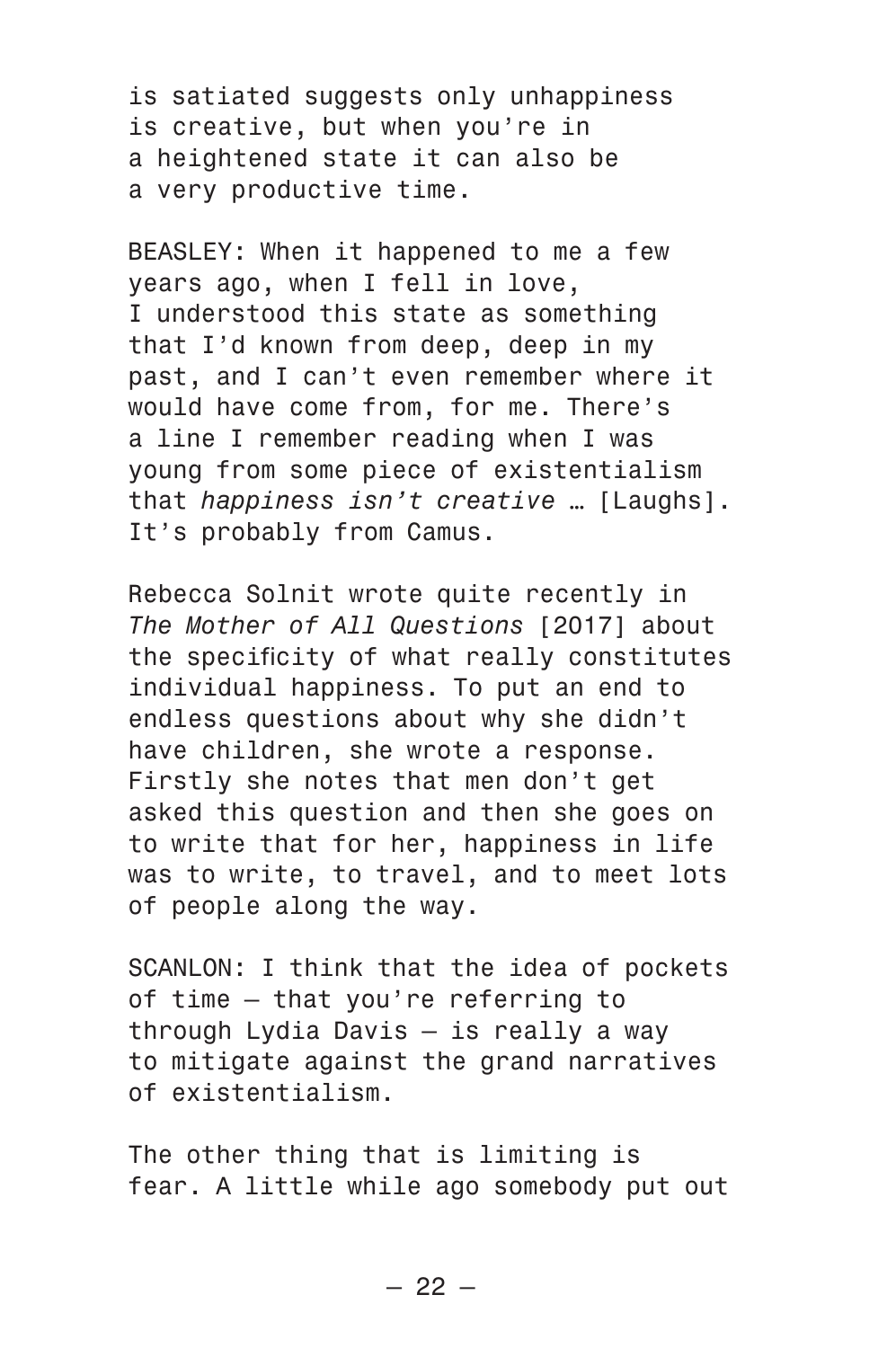a call to a university drawing research group that I'm involved in to act in solidarity with refugees. I found myself two weeks later with an incredible sense of impotence, not knowing how to respond. On reflection, I realise that this slowness to respond makes critical reflection possible and allows an opportunity to think of the 'responseability' of the artists as an ethics, so that impotence becomes productive critical impotence, if you like.

BEASLEY: Let's plot this back to Blanchot. He was famously against Jean-Paul Sartre's political face. He said that you can't do both, you can't write and be a politician. This is to do with disinterestedness, but for me it's a belief in the implicit politics of a work, or the fact of the work at all.

I have tended to gravitate towards certain works or figures who lean towards this kind of spiritual passivity. In various ways they are silent rather than silenced subjects, as a form of resistance to power structures. In his work on the Orpheus myth, Blanchot wants to gaze at Eurydice in the night. It's a dark gaze, pre-linguistic, an attempt to experience things as things, as Francis Ponge described it. This is to do with not killing things with words, with naming and language.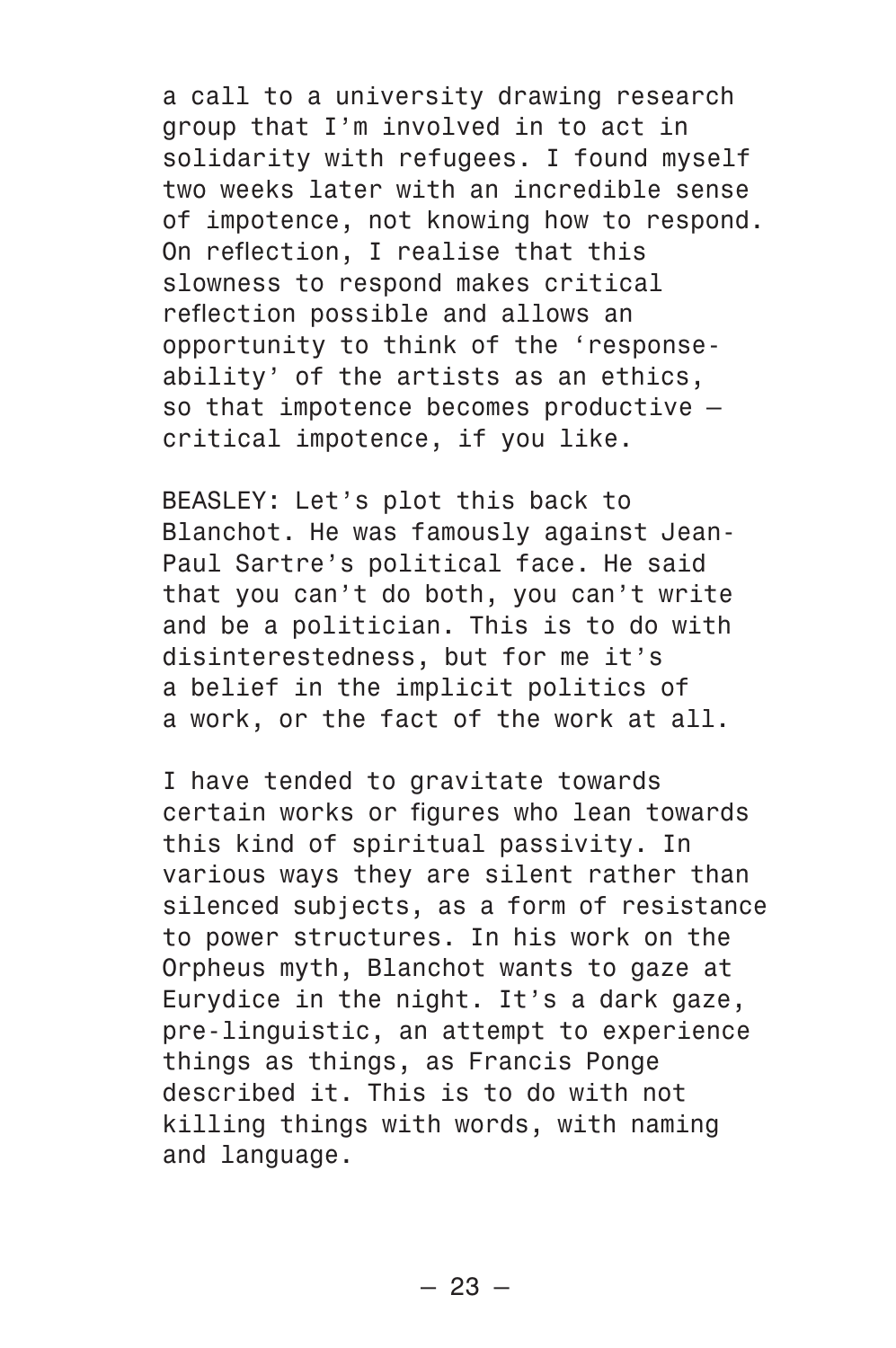I think this is why I've found myself naming rather than titling at times. A figure is simply proposed. So, for example, I made a sculpture titled *Glen Herbert Gold* [2009] — Glenn Gould's real name — and another titled *Flora, A Life* [2013], and I titled a book *Thomas Bernard Malamud* — a hinging together of the two authors Thomas Bernhard and Bernard Malamud. Most recently this happened in my exhibition *Depressive Alcoholic Mother*, at Galeria Plan B in Berlin in 2018. This 'figure' literally becomes a ground on entering, as the words are cut into a circle in linoleum in the entrance room of the gallery. This is the first gesture — relating to both expectations and to the body — though from there on in, the visitor is, so to speak, on their own.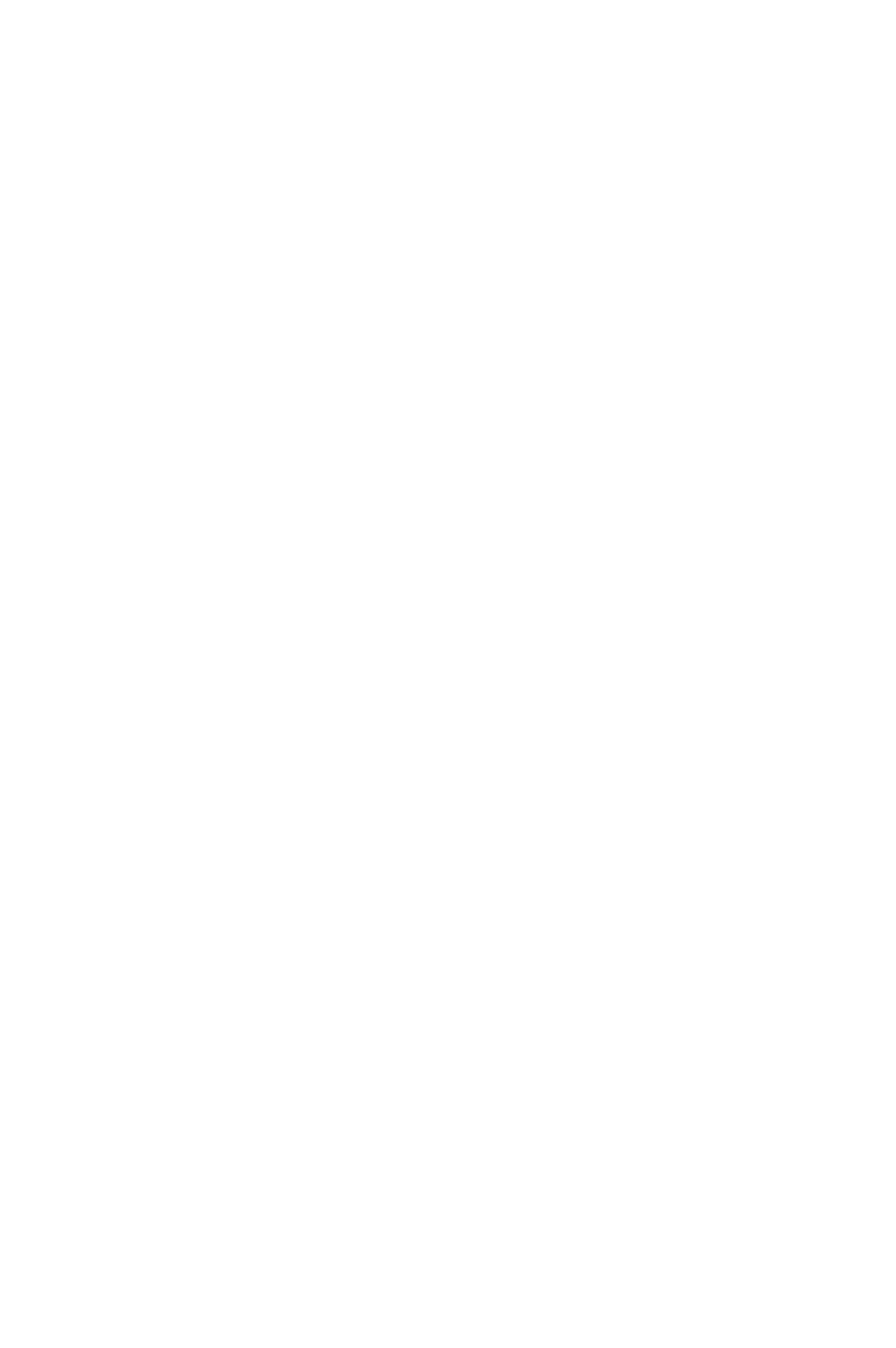## Improper Names Improper Names

second-generation Austrian — produced a way of thinking about flexible joints, second-generation Austrian — produced a way of thinking about flexible joints, *Thomas Bernard Malamud* is a made-up name, made by hinging together the names Thomas Bernard Malamud is a made-up name, made by hinging together the names of two existing 20th century writers, Thomas Bernhard (1931–89) and Bernard seemingly modest Jewish-American from Brooklyn, the other a controversial two things together without then providing any defense or coherent argument of two existing 20th century writers, Thomas Bernhard (1931–89) and Bernard a seemingly modest Jewish-American from Brooklyn, the other a controversial two things together without then providing any defense or coherent argument found objects and broken connections, but ones in which connecting forces found objects and broken connections, but ones in which connecting forces were neither assumed nor necessarily sought. What would it be to hinge for the marriage? Where would that gesture leave the reader? Unhinged? were neither assumed nor necessarily sought. What would it be to hinge for the marriage? Where would that gesture leave the reader? Unhinged? Malamud (1914–86). The hinging together of two authors' names — one Malamud (1914-86). The hinging together of two authors' names - one Happily adrift? Free? Happily adrift? Free?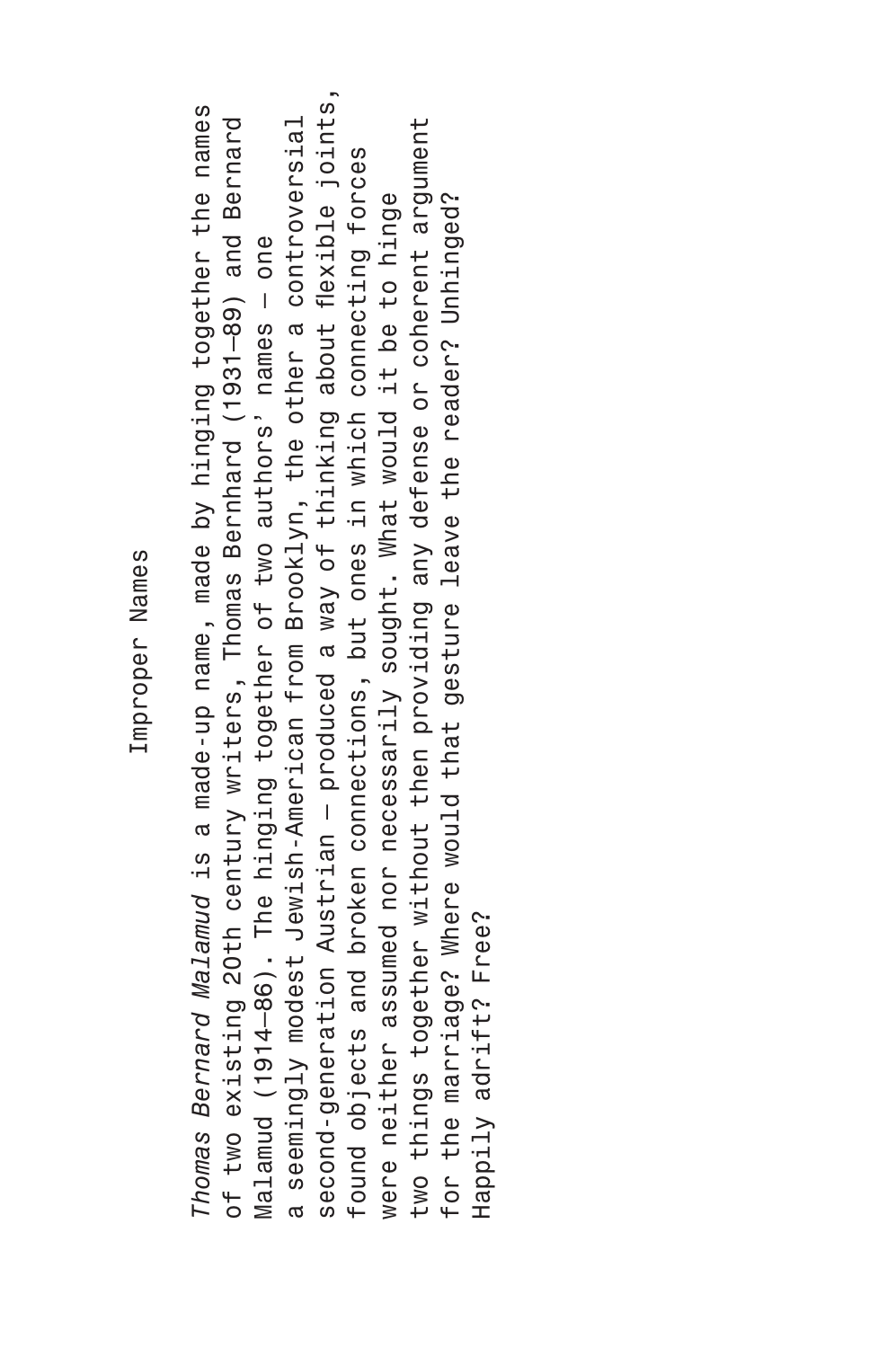Bernhard's play, *Histrionics* (*Der Theatermacher*, 1984), an actor must nightly make a choice of either Liver Dumpling Soup or Fried Crepe Soup. In Bernhard, is also a choice made at a crossroad, where the thought of the path not taken Bernhard's play, *Histrionics (Der Theatermacher*, 1984), an actor must nightly make a choice of either Liver Dumpling Soup or Fried Crepe Soup. In Bernhard, also a choice made at a crossroad, where the thought of the path not taken at a magnificent middle-American fork in the dust road. One wants to go East, lingers as one continues on in the other direction. It is the closing scene at a magnificent middle-American fork in the dust road. One wants to go East, lingers as one continues on in the other direction. It is the closing scene in reality the musicians John Lurie and Tom Waits, must each choose a path the other West — mainly out of a desire to be rid of each other — but they in reality the musicians John Lurie and Tom Waits, must each choose a path and death. Suicide can always be contemplated over seemingly tiny details. these everyday choices are proposed in the same spirit as matters of life and death. Suicide can always be contemplated over seemingly tiny details. the other West – mainly out of a desire to be rid of each other – but they these everyday choices are proposed in the same spirit as matters of life A hinge is a flexible joint, as on a door or the spine of a book, but it of Jim Jarmusch's film, *Down By Law* (1986), where two escaped convicts, have no way of knowing which fork leads East and which West. In Thomas A hinge is a flexible joint, as on a door or the spine of a book, but it of Jim Jarmusch's film, Down By Law (1986), where two escaped convicts, have no way of knowing which fork leads East and which West. In Thomas

— B.B.

Extract from Becky Beasley, 'Improper Names', in *Thomas Bernard Malamud*, 2009 Extract from Becky Beasley, 'Improper Names', in *Thomas Bernard Malamud*, 2009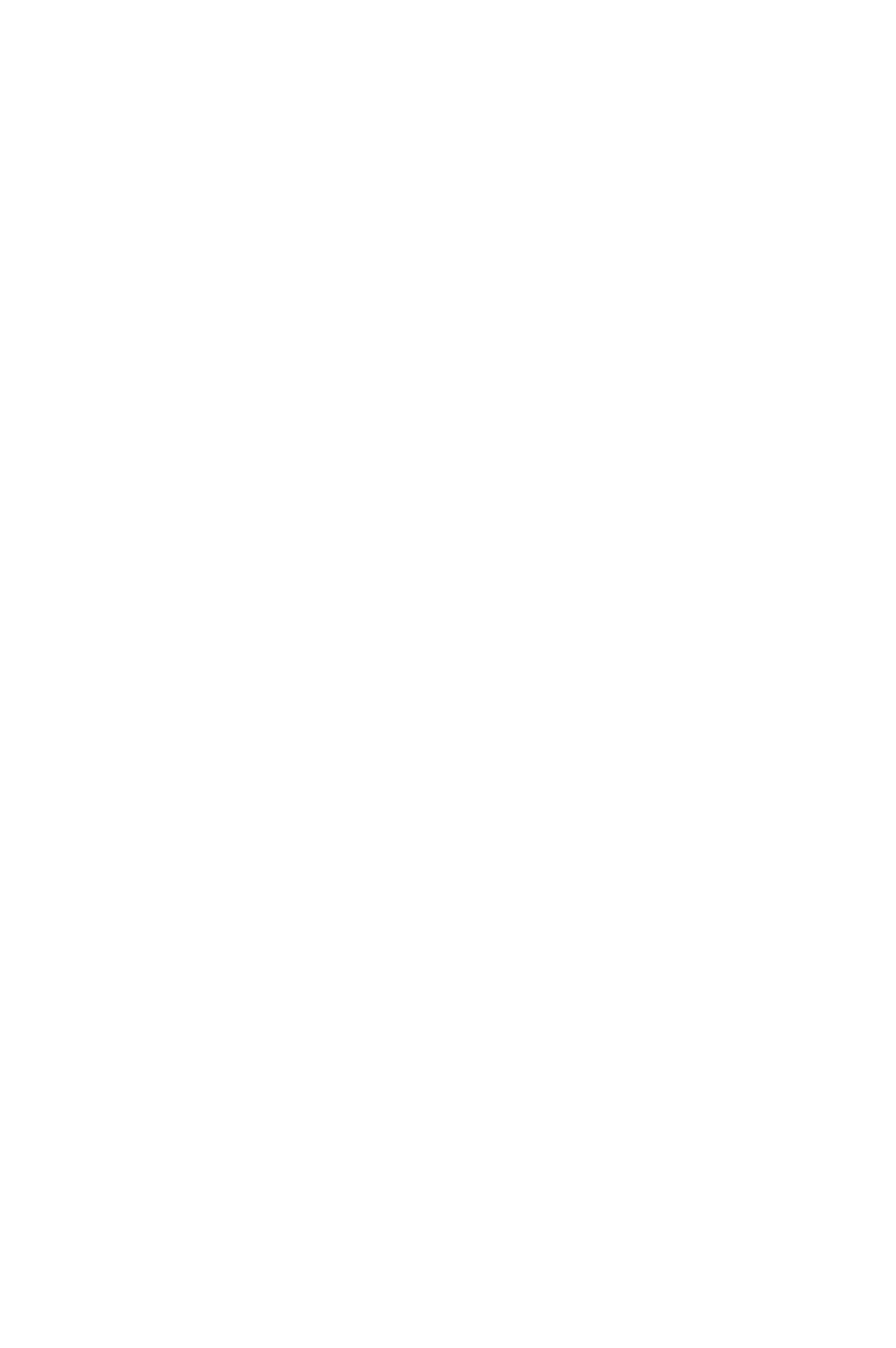SCANLON: Passivity can be an effective form of resistance, as with Herman Melville's *Bartleby, the Scrivener* [1853] and his particular inaction in the face of authority. In my case, I found silence difficult to justify and in the end I responded to the call out by simply admitting to my predicament, which opened up a conversation in which we worked out how to respond collectively with what we had to offer.

Your reference to the implicit politics of an artist's work puts me in mind of Virginia Woolf's edict, 'Thinking is my fighting' [*A Room of One's Own*, 1929], when grappling with similar feelings of personal inadequacy in the face of tragic world events. Recognising that making art is political may save us from making political art!

BEASLEY: I believe in culture. Bartleby has been an important figure for me, or a formula designed to deflate authority with his refrain, 'I would prefer not to.'

I'm currently reading Édouard Glissant's *Poetic Relations* [1997] and Stefano Harney and Fred Moten's *The Undercommons: Fugitive Planning & Black Study* [2013] as a way of reconnecting with my own original moment as a young artist — *young, gifted and black!* — but in the context of my being in my forties. I've found it to be a wonderful time personally, a huge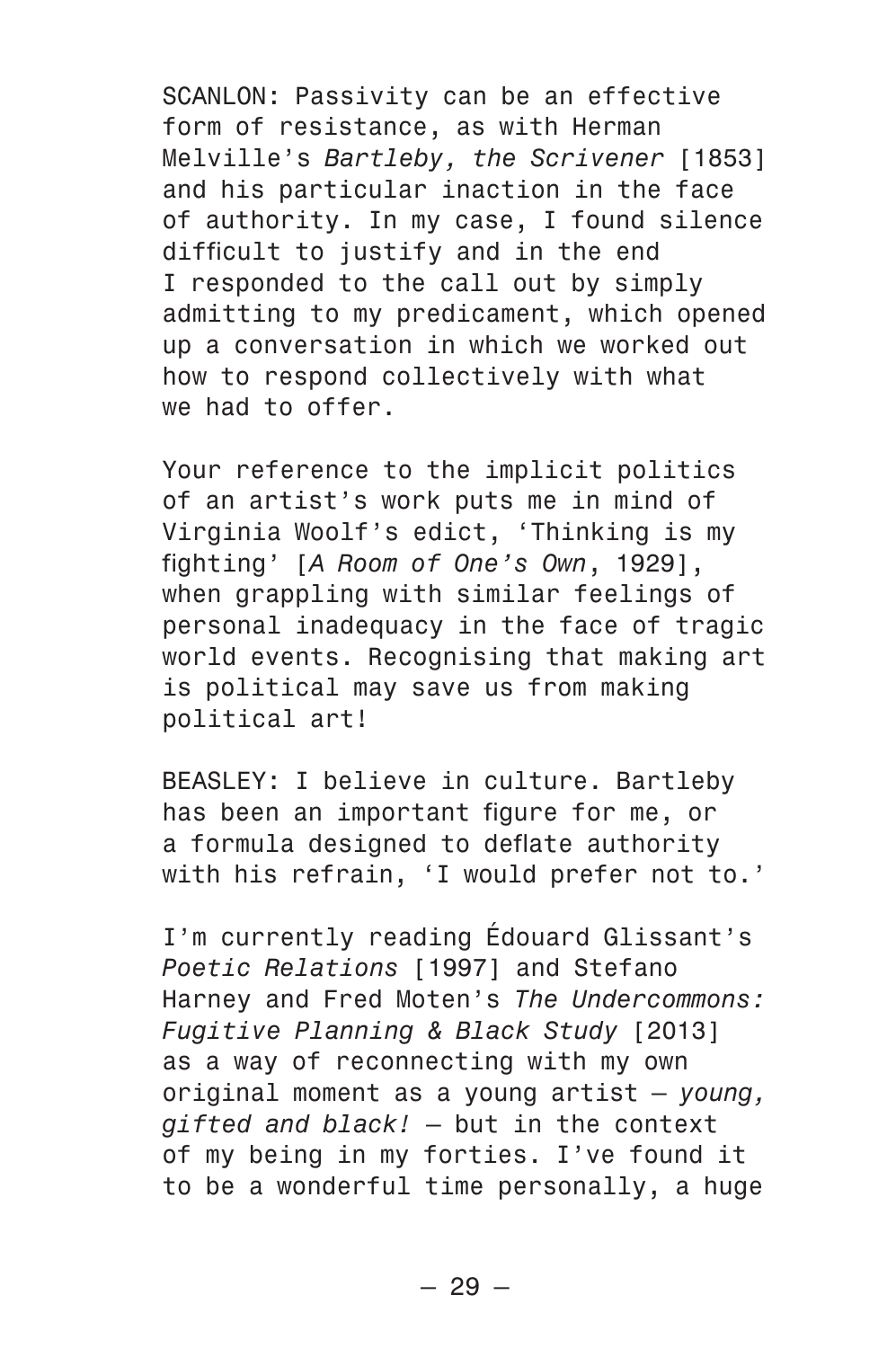relief in a very real way as a result of the MeToo movement gaining so much real ground. This is also because in the last years I have come into contact with some extraordinary young artists through my teaching.

*To Be Young, Gifted and Black* is a song by Nina Simone released in 1969 but covered many times by others, including Elton John in his youth. I've always identified with its self-empowerment from a feminist position. It was written in memory of a female friend of Simone's who had died aged thirty-four, so it's also to do with mourning. I am a depressive alcoholic mother and this places me in a very powerful position in relation to society and the law. This is what I am harnessing in who I am as an artist.

SCANLON: Going back to the notions of passivity and resistance, what is evident is that we do need a conversation so that people aren't isolated in their impotence. Thinking about ways of being in solidarity with refugees, it strikes me as tragic that many asylum seekers, such as those held until recently in the detention camp on Christmas Island, are driven to lip-stitching in desperation. This form of protest is now understood as an expanded conception of agency, an agency which is a refusal. It makes our community-based 'day of action' seem rather inadequate. However, we did what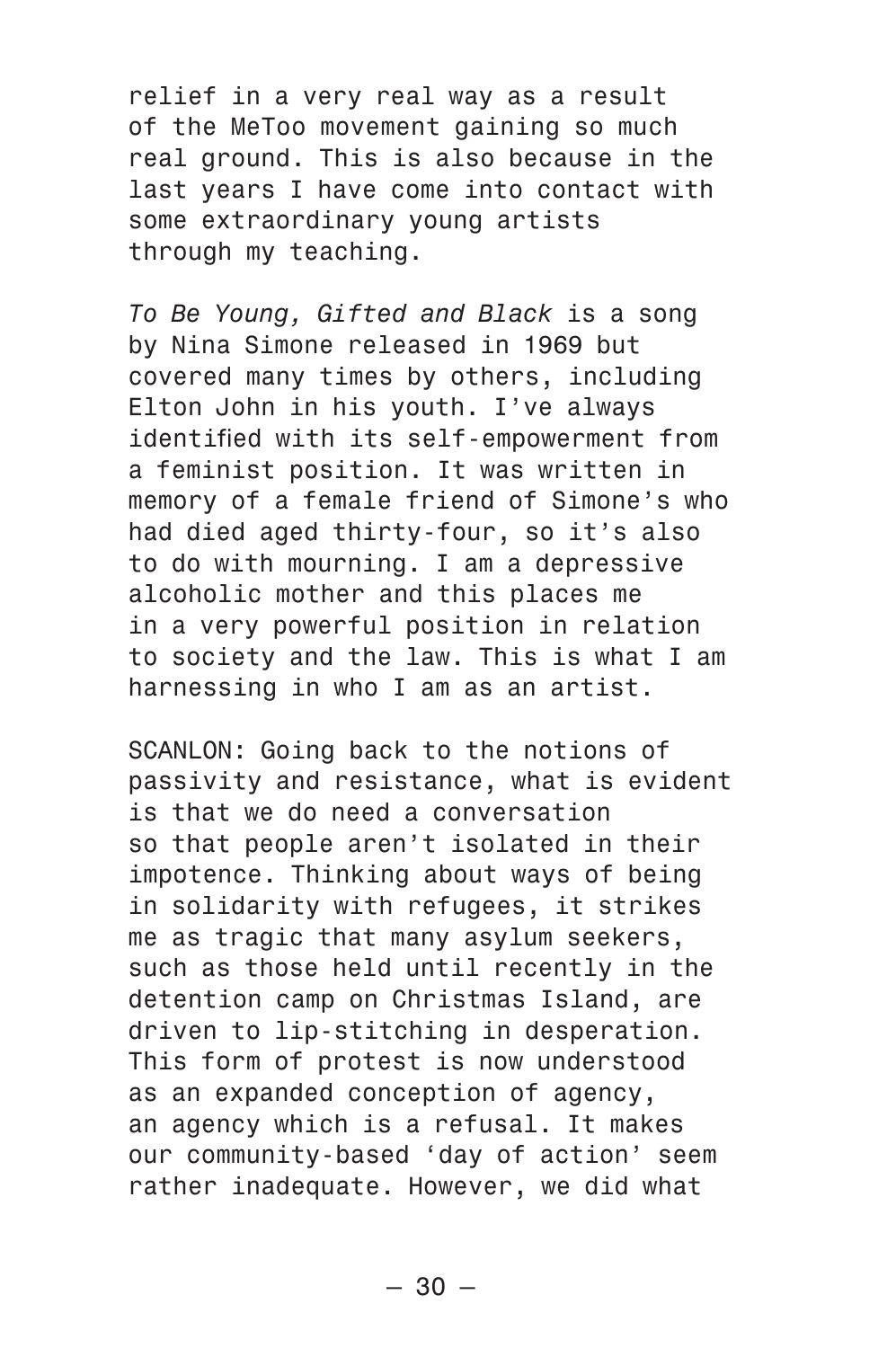we could with what we had — which was mostly to give time to listen and reflect on the conditions in the camps, draw together and raise some money for a local refugee charity. That said, it must be acknowledged that there are limits to discourse for those whose voices are excluded.

This brings us back to *Bartleby* and the question of refusal. How long ago were you thinking about that book?

BEASLEY: Since 2008.

SCANLON: This became a work that involved a screen?

BEASLEY: Yes, but not at the time. I actually didn't want to work with the screen, a green screen, because a high, green, folding screen figures in the novella, albeit peripherally. I didn't make that work until a bit later, because I wasn't trying to illustrate *Bartleby*. It was about inhabiting space in a certain way and also thinking about a kind of work-space. This became *Literary Green* [2009].

But at the time of the exhibition at Laura Bartlett Gallery, *Three Notable American Novellas* [2007], what came out was a work called *Malcontenta*. I had photographed a blank screen structure and then painted it up with matt black and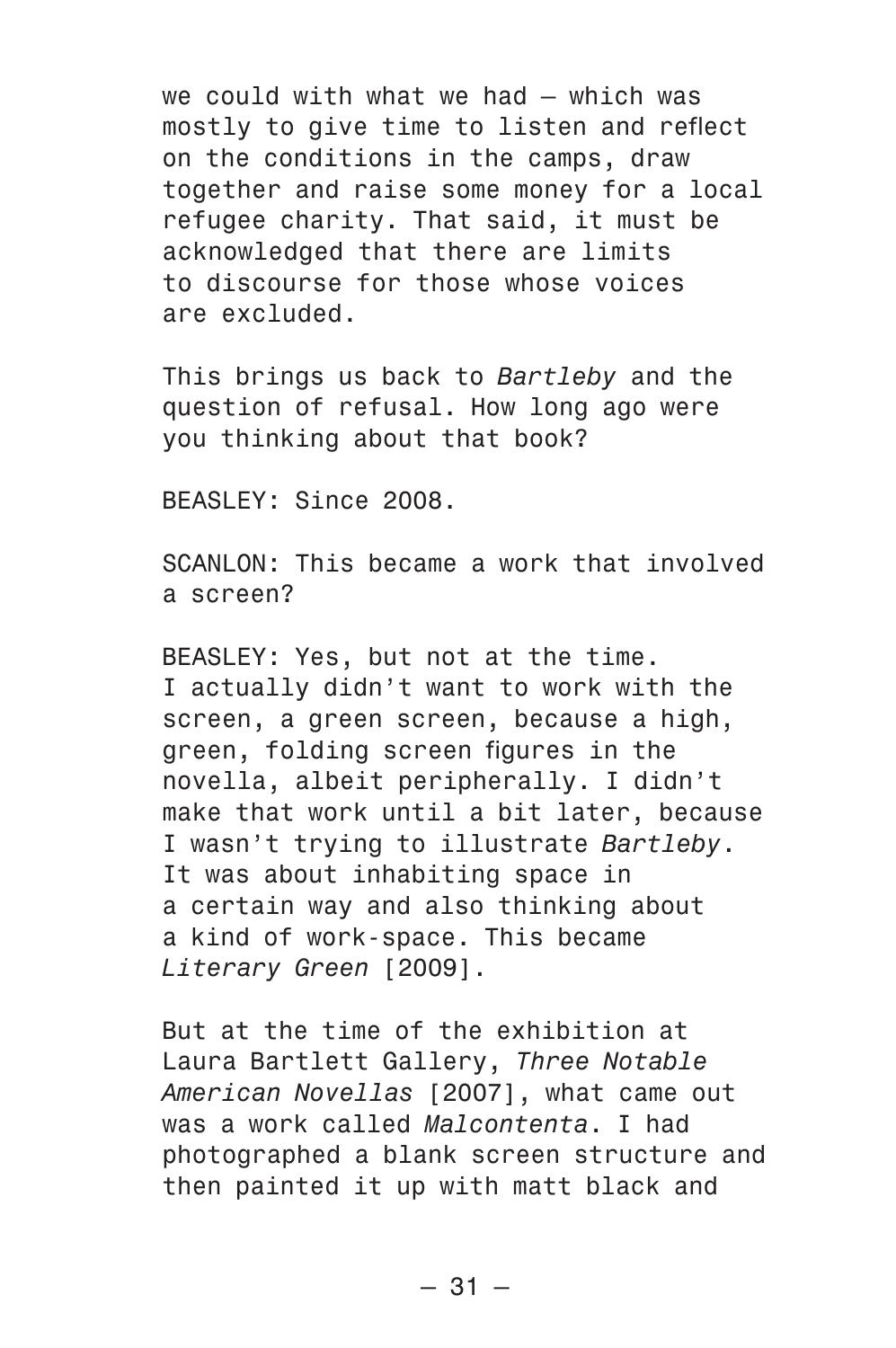gloss black paint into this deep-space imaginary shelving system. The gloss becomes a kind of deeper space. I painted matt black bars across it, bands that look like shelves.

The most obvious thing to come out of reading *Bartleby* was an essay I wrote, 'The Man Without References' [*Bedeutung*, issue 2, 2008, originally written for *Reference Book,* Royal College of Art, 2007]. That was the most coherent. This sort of writing is as much a personal statement for one's practice as it is the thing one is writing about. I had produced an earlier text about inhabitable, inhospitable spaces which I realised functioned like a personal statement about my practice at a certain moment around 2002 [published later as 'Of Other Potentialities: The Inhabitable Inhospitable Object', *Material Press*, issue 1, 2008], and then 'The Man Without References' on *Bartleby*, space, and photography some years later.

Both were on invitation, in fact, from small press projects. These invitations over the years have been so helpful in both producing a deadline for writing, and a theme to respond to.

SCANLON: I'm curious about the role of writing. Having kept the archive of things that you've sent me over the years and looked at them recently, I was struck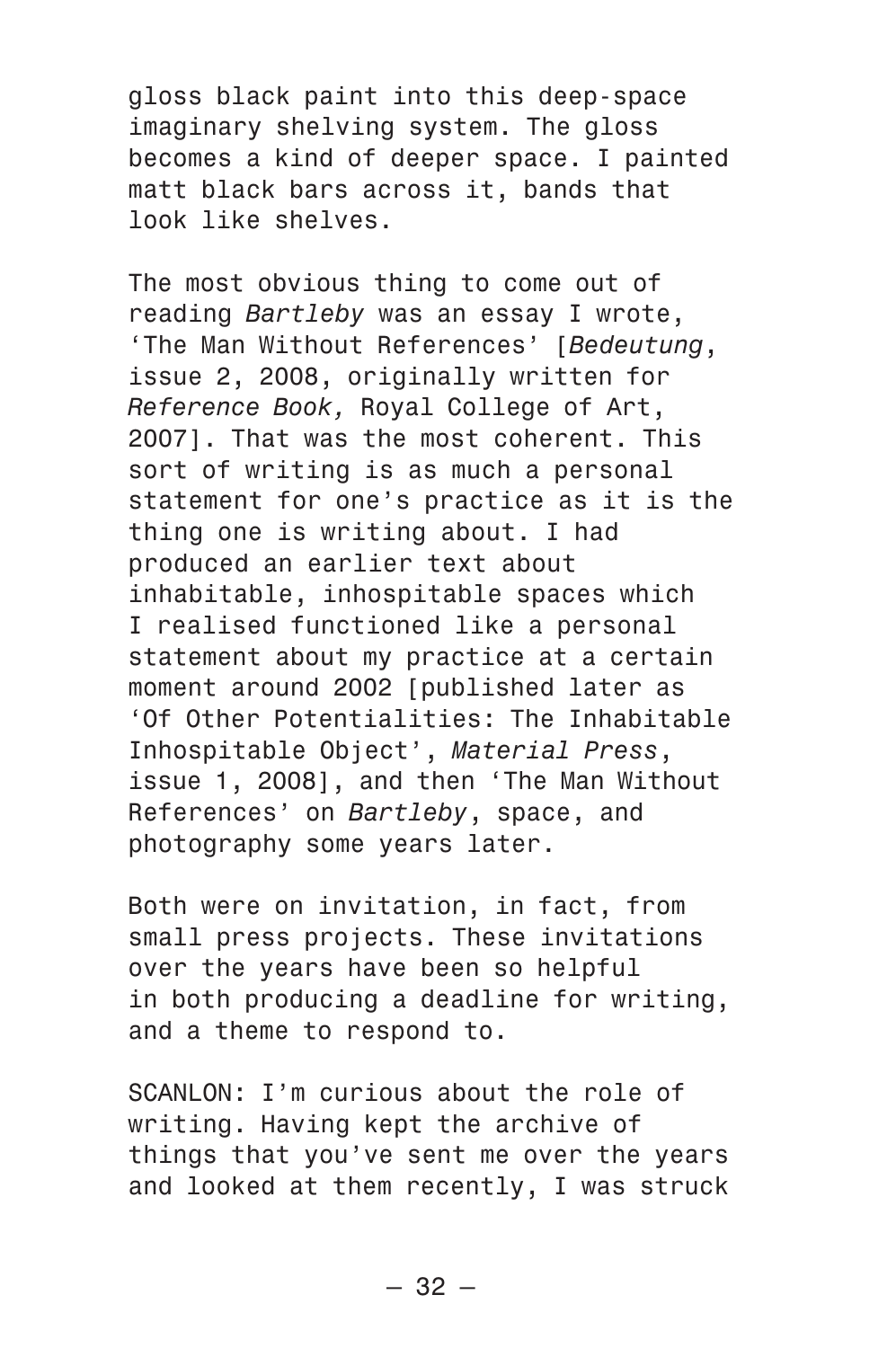by the way you were experimenting early on with writing. It's obvious that it's a very core practice for you. But like the sculptures or objects, it operates in different registers. Sometimes the writing seems to be fictional, sometimes it's commentary, and sometimes it weaves between the two.

BEASLEY: When you first mentioned Blanchot to me, I read his fiction and then his other writing in tandem, not distinguishing between the two. It didn't feel like there was any difference between them in terms of ways of writing and making things. They just sat perfectly together. In fact I now understand I was reading the fiction philosophically and the theory as literature.

The point was the dark gaze that the ambiguity of this kind of reading offered me. For me, the dark gaze is an opacity, offering an oblique negative space through which to think and act. Poet and theologian Kevin Hart wrote a book titled *The Dark Gaze: Maurice Blanchot and the Sacred (Religion and Postmodernism)* [2004] in which he understands Blanchot to be a post-humanist thinker devoted to the possibilities of a spiritual and ethical life in the absence of God.

SCANLON: When you say that you're not distinguishing between the two, do you mean between the making and the writing …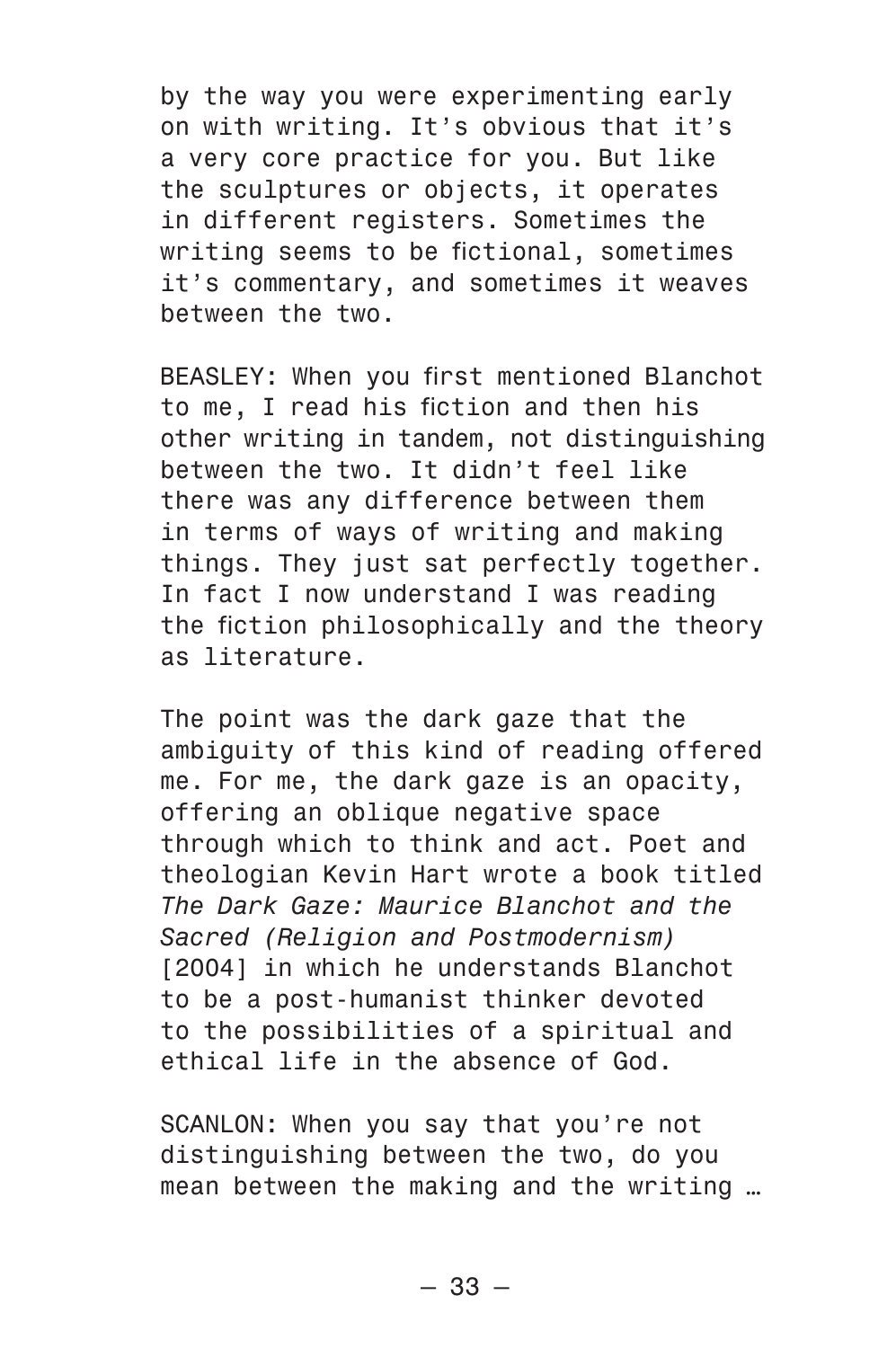BEASLEY: … and reading … The different types of writing; they read perfectly alongside each other. I also learned more about one through reading the other. There didn't have to be a distinction in terms of how I could write. I could write and then did end up, I think, through my college work, writing some quite opaque stuff.

SCANLON: I've found some of your writing among the letters you sent me, actually. Some really interesting things that I'd like us to revisit.

## BEASLEY: [Laughs]

SCANLON: Two letters in particular weren't attached to the writing that you explicitly made into little stories. It was in these that you were really exploring language itself. [Pause] Do you remember them?

BEASLEY: Not specifically.

SCANLON: Mostly, the letters have the format of a short story, yet the storytelling is very abstract and woven into itself. What struck me as interesting in relation to your practice is the slippage between subject and object and how the objects become subjects. If that makes sense. The objects — rather like the writing — shift their register. So sometimes, like you say, you'll play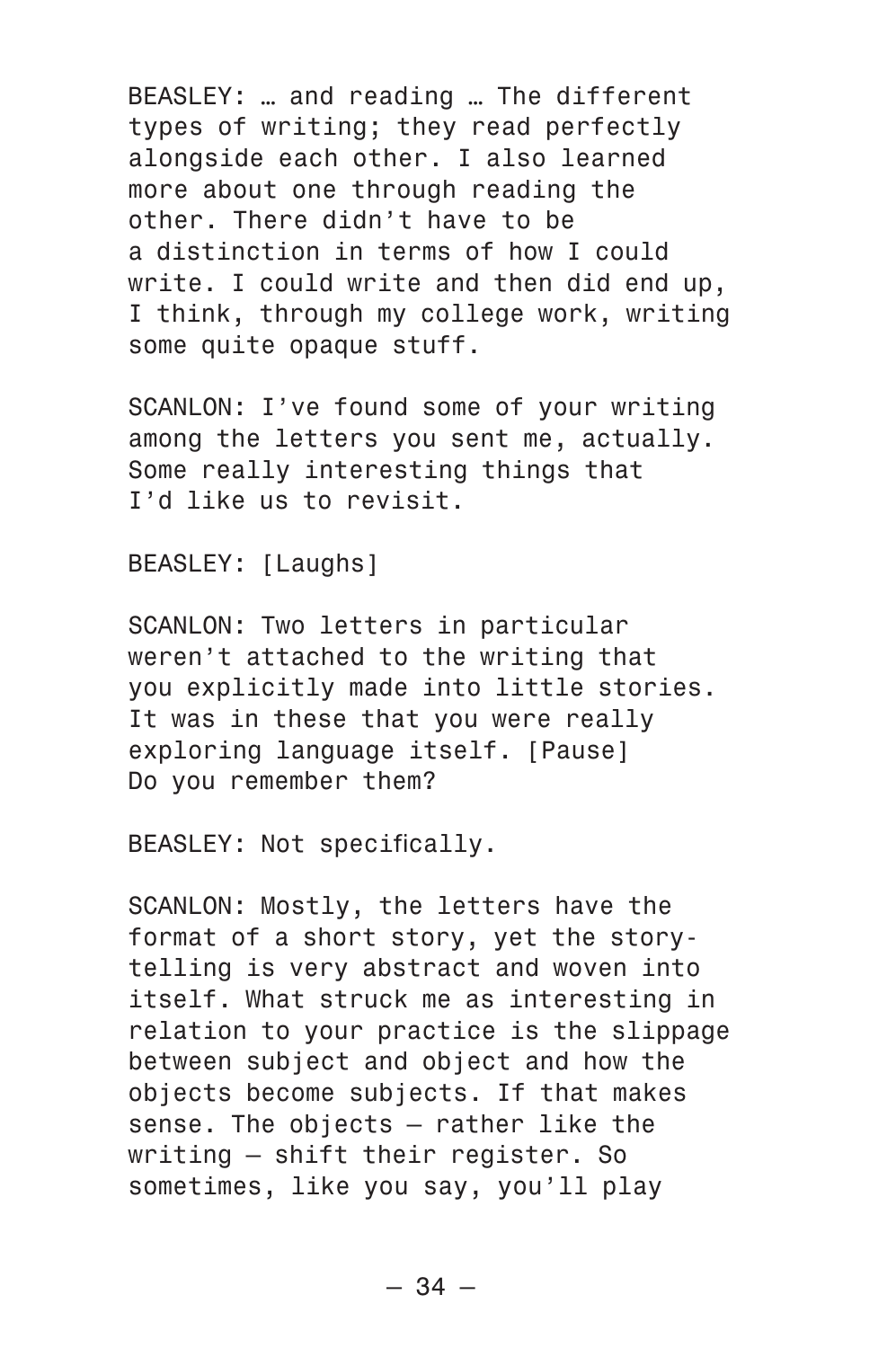around with the object being something that resembles a piece of furniture and other times the object is much more opaque, like the generic 'artefact', like books.

BEASLEY: The book as an object is repeated across various of my wood works. That size — a small paperback that you can hold in your hand — was a starting point for a type and a scale of object that produces a kind of small sculpture. It speaks about other things in terms of the space of reading and interiority. The incommensurability of the book as object is such a powerful thing in terms of imagination, journey, intimacy, and also imagelessness. It is the nature of my relation and response to this incommensurable object that has always been central to my practice.

SCANLON: There are letters in this little archive of mine that show you out of art college and in a situation where you're economically poor but time rich to the extent that you only had a typewriter and it was of necessity, it was no longer an aesthetic choice to use an obsolete device, it was your only means. In that limited situation, it is important to be opportunistic with what one has to hand, and that includes one's state of mind.

When I couldn't afford to keep a studio. I knew that I couldn't continue to be a painter, because painting is a very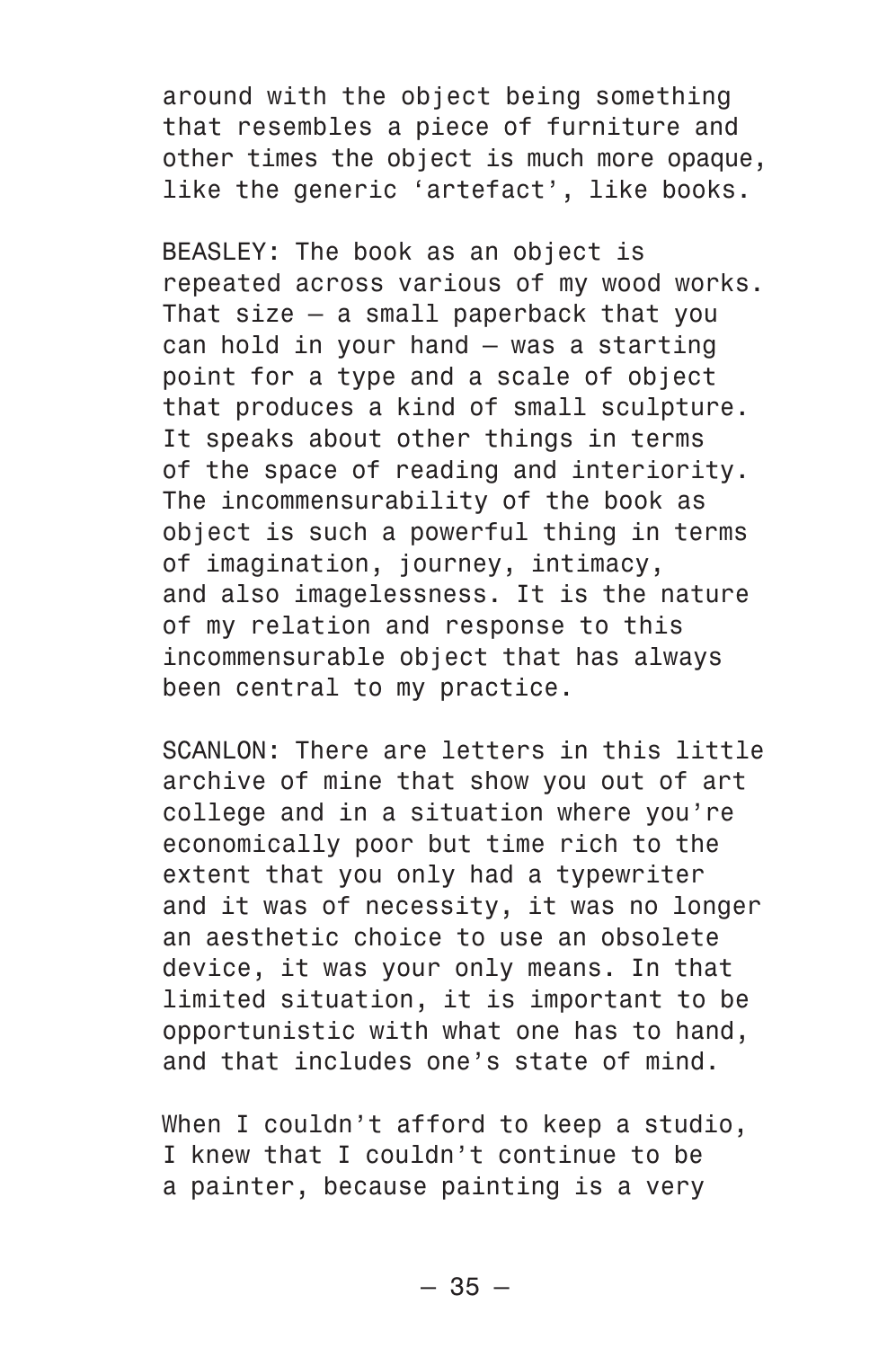situated practice. Actually, I thought, it's ok, you can write, you can draw, you can use a computer and make video, and so you diversify, don't you? The idea of the versatile practitioner fits with the so-called post-medium condition — though I've returned to drawing recently as my 'first love'.

BEASLEY: In lots of ways that's fine, but only when it's on one's own terms however constrained — as a refusal to give in, perhaps?

SCANLON: Bartleby refuses the future that is being chosen for him. He refuses to leave the building. The gesture is a refusal — however constrained — to engage with the terms of discourse that are available or set by institutional structures. It is the potential in refusal that *is* the space of possibility.

BEASLEY: You were talking about an ability to respond. It's similar to the condition of depression. There's something that's within restrictions that one can find a way to. If we were shipwrecked on a desert island, we would find a way to do things. We're interested in different media, and you'd find a way with your new media.

SCANLON: That begs a question for me. What's the difference between gardening and painting? I'd be very happy on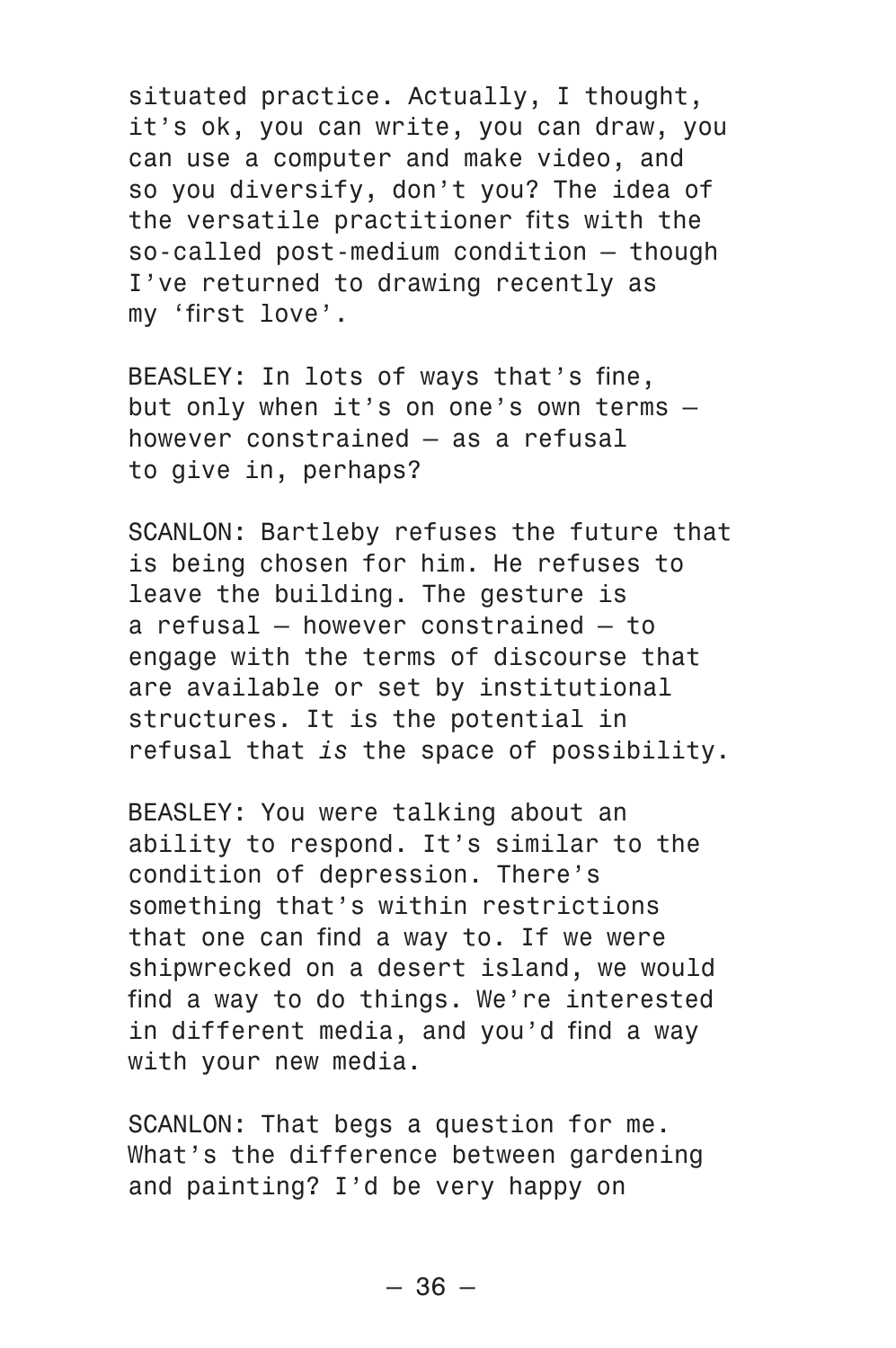a desert island, because I'd garden. But there is a difference, isn't there?

BEASLEY: If I said to you at twenty, 'do you want to be painting or gardening?', I have no doubts what you would say to me.

SCANLON: [Laughs] Yeah ...

BEASLEY: Are you pondering that?

SCANLON: I am, because I don't think I was a natural painter, actually. When I was at art school there seemed to be a fairly restricted choice of medium; and that becomes your skill set. I don't know that I was that good at it, really. I was happier drawing.

BEASLEY: Metaphorically — and I can't even remember where this comes from, but I got it from Hannah Collins who I worked for part-time after my Masters — you're either a hunter or a gardener. Artists are either hunters or gardeners. So then I'd say yes, you're a gardener, for sure.

SCANLON: Are you a hunter?

BEASLEY: I don't think so. The energy I was talking about earlier sounds like hunting, but it's not. I've always found this image useful but never quite understood how it relates to me. I think you need a bit of both to make things happen. I see hunting as more of an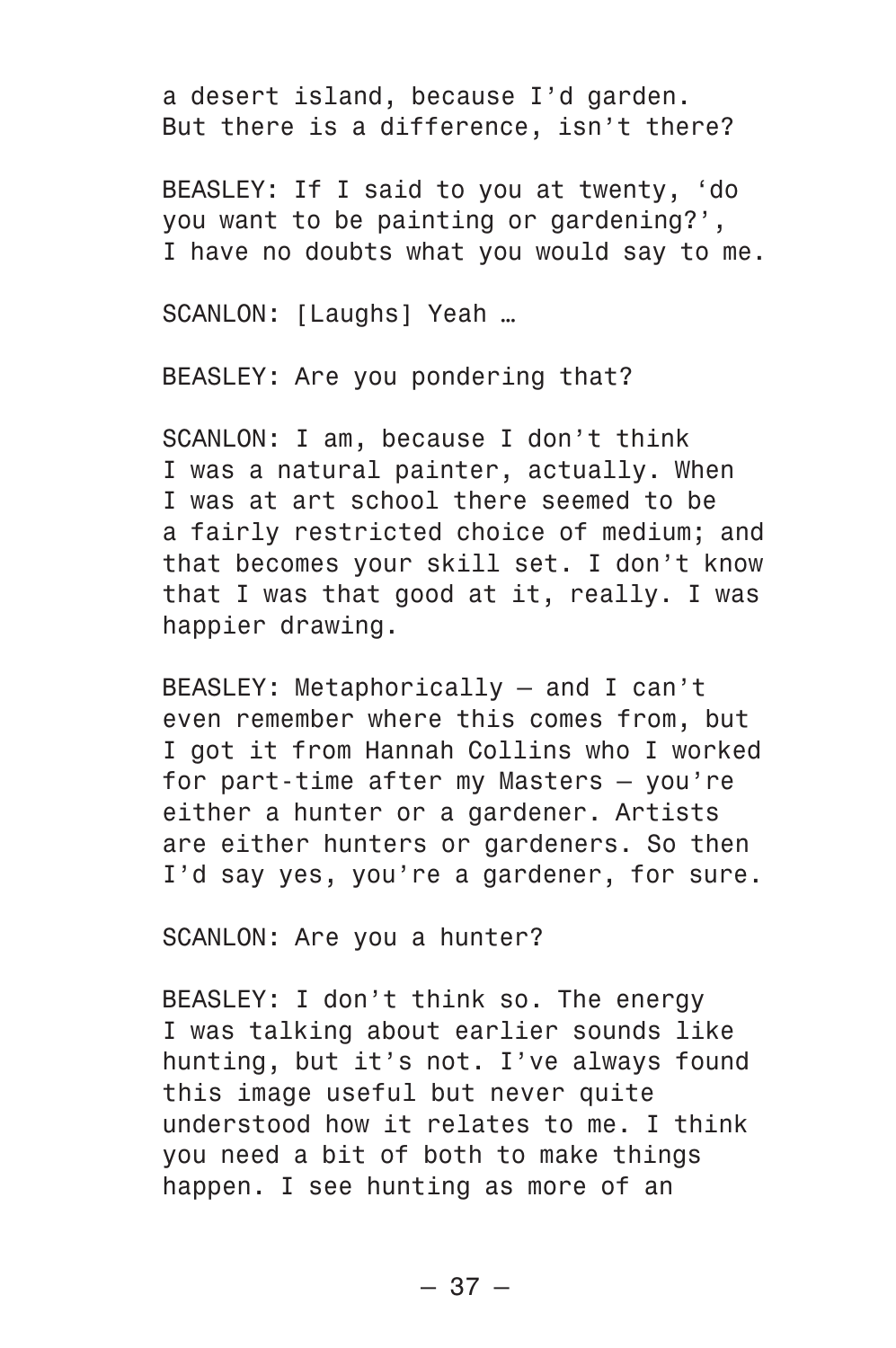outbound kind of energy. For me the ongoing tending to all aspects of a creative life is the bigger picture. Only one part of this manifests publicly.

SCANLON: I think you could equate reading with hunting in some respects.

BEASLEY: When I did a conversation with John Slyce at the Stanley Picker Gallery in Kingston in 2011, we opened by talking about reading and gardening in the context of my exhibition and research into Eadweard Muybridge and the end of his life. Muybridge spent his last years in Kingston, England, where he was born. He had given up photography and was reading and gardening.

SCANLON: Tending his garden. It's certainly true what you say about the young. If you think about Voltaire's tale *Candide* [1759]: you must have at least attempted to get to El Dorado before you can go 'cultivate our garden', don't you?

Do you choose the medium? Or does it choose you? There are artists that seem to have an affinity with their media and it's not really a speculative thing, whereas I think I was always ...

BEASLEY: … pondering?

SCANLON: [Laughs] Well yes, more philosophically maybe, about what things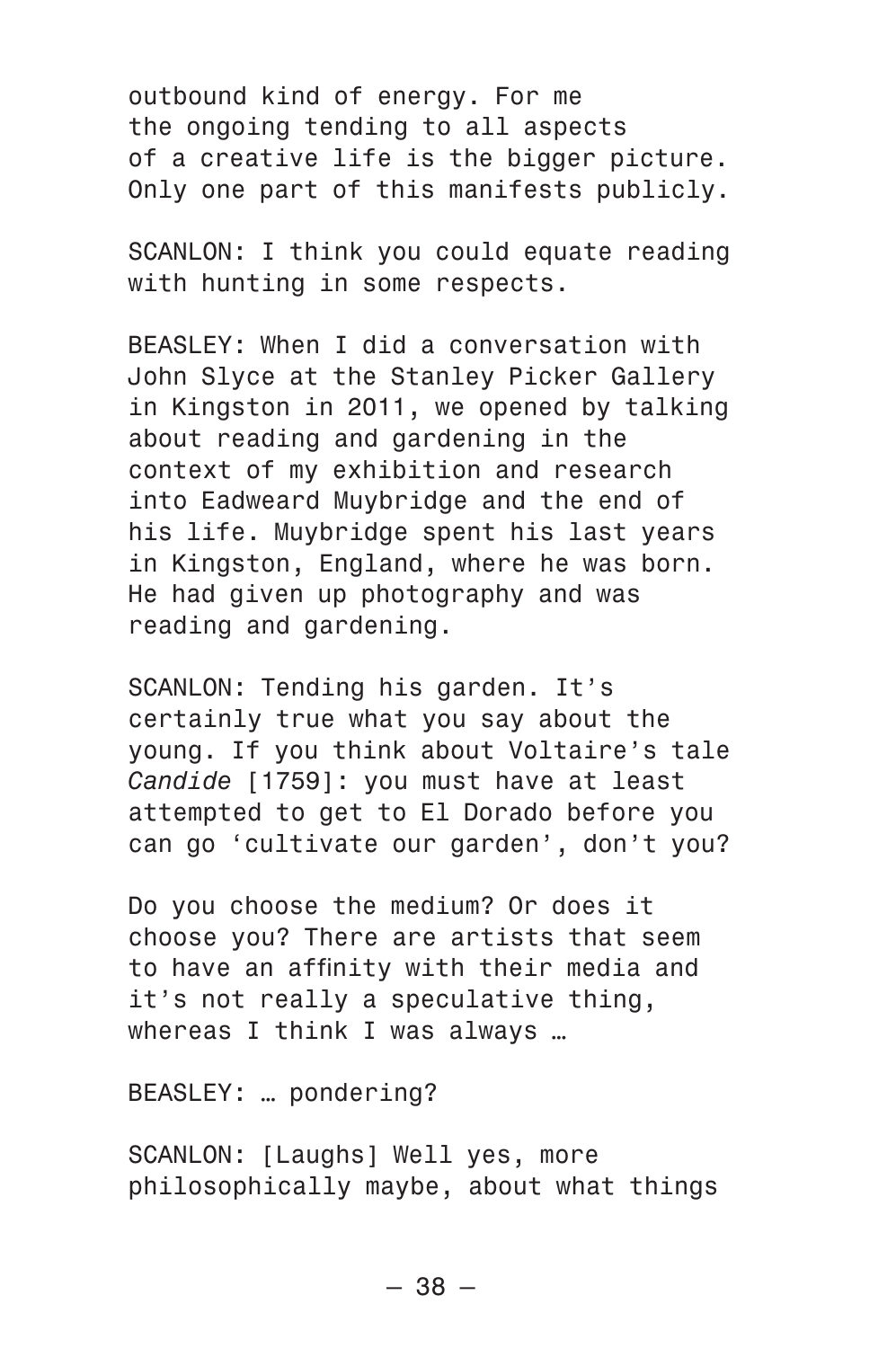could do or might be, and, therefore, when I was painting I was probably abusing it as a medium, forcing it through intention, rather than being in dialogue with it. I was working towards what you might call pictorial conundrums.

I've noticed you've got a Jorge Luis Borges book on your table here. I wrote my undergrad dissertation on Borges and his short stories. My painting at the time was trying to tackle philosophical ideas through visual means, such as illusionism. I've returned to these concerns through drawing in my recent research into the 'imagethought' and diagrammatics. I've been looking into François Laruelle's 'non-philosophy' and his concept of 'philo-fiction' as a speculative new genre.

Non-philosophy can be understood as an expansion of the post-continental paradigm of philosophy, rather like the relation of non-Euclidean or hyberbolic geometry to planar Euclidean geometry. The former expands the capacities of the latter to model space-time. In non-philosophy, philosophy is simply matter like rocks or string, which partake of the real. Philofiction, like sci-fi, takes philosophical ideas as raw material to speculate creatively about alternate worlds.

In my recent drawings, I have attempted to re-calibrate the diagrammatic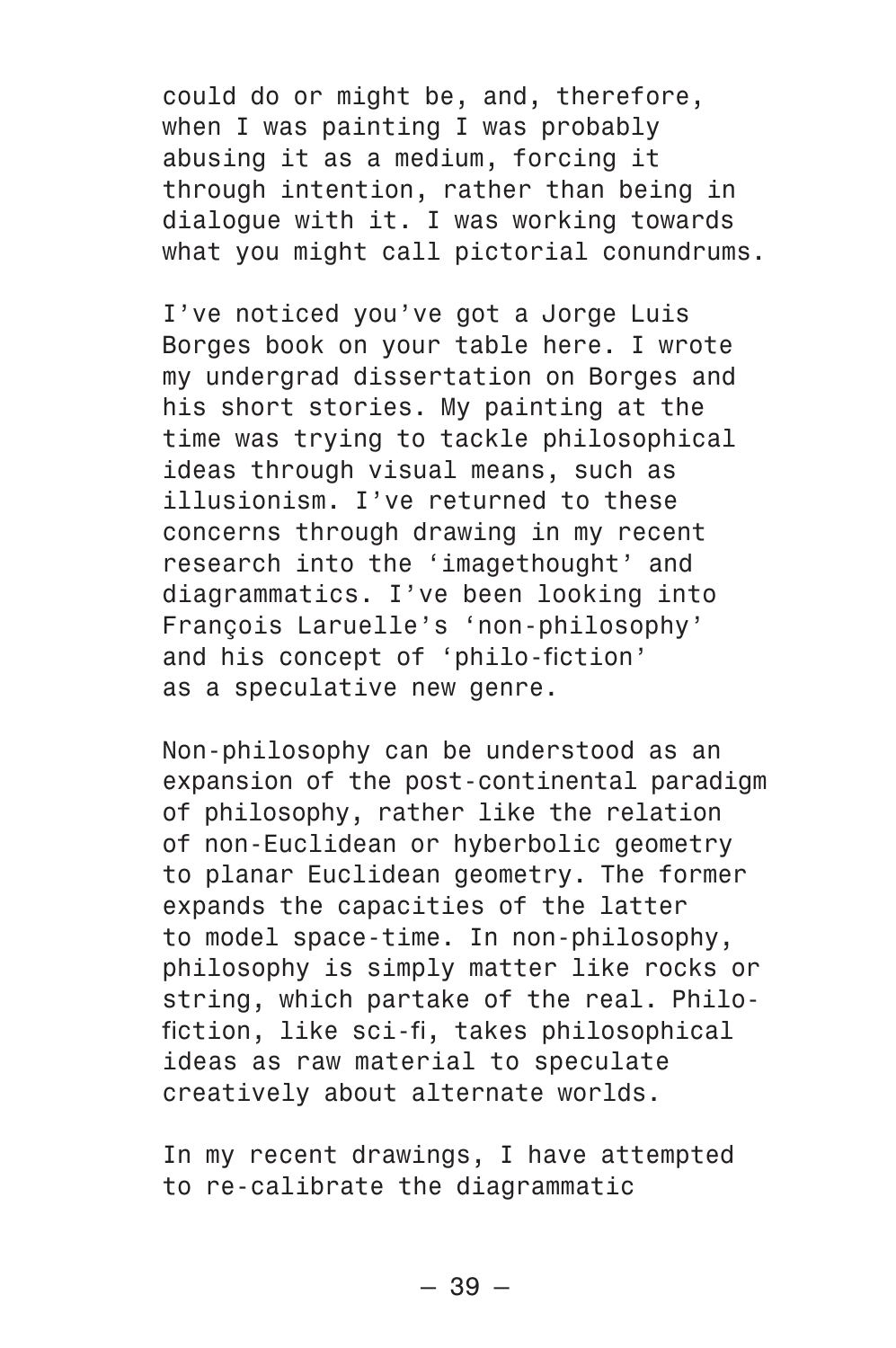apparatus of the formal logic square to include other, incommensurate thought forms such as the digressive or erotic, as a way to democratise thought, as John Ó Maoilearca has proposed in his book on Laruelle, *All Thoughts Are Equal* [2015]. In these thought experiments I also want to foreground human visuality as a contributing factor in our meaningmaking capacities. I am exploring to what extent I can involve the viewer by inviting them to alter their habitual modes of seeing, and in so doing perform the image as thought or 'imagethought' for themselves. So, the imagethought is performative in that it collapses the space of commentary between the thought and its representational expression as image — so countering the paradigm of Western philosophy as the image *of* thought.

As you can see with this attempt at verbal explanation, returning things to linear language can undo this work! And what is more there is the matter of whose language you are speaking and who is setting the terms of the discourse.

BEASLEY: That's where photography got me: in terms of making an image on a philosophical level. I was endlessly fascinated by it and satisfied by its ongoing live relationship with my demands on it and its possibilities.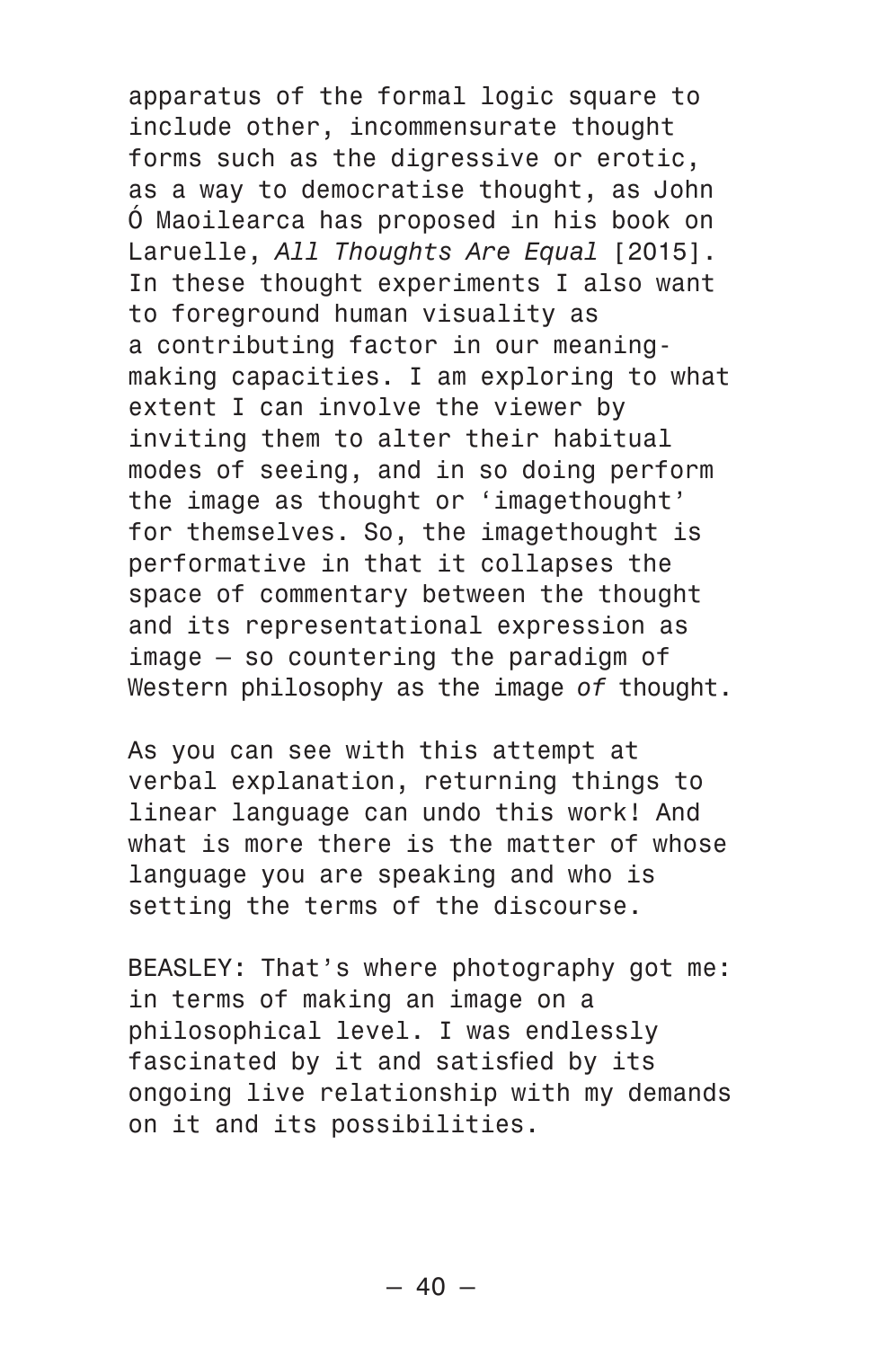SCANLON: Paul always says that photography forces you out into the world. I know that's not of necessity. You could take your camera and move around your cave with it like Francesca Woodman did, but it's also a medium that forces encounters. I always think about John Berger and his idea of the minimal message of photography [*Understanding a Photograph*, 2013]: a photographer points to something and indicates that it's worth looking at, so it's a very economical way of proposing something in the world.

But then you turn that on its head, because you would say, 'here, look at this' but then 'I'm not going to show it to you'.

BEASLEY: [Laughs]

SCANLON: I'm thinking of your early photographic works.

BEASLEY: The covered objects. I just call them the feral works ... [Laughs]

SCANLON: Right, right. Why were they feral? They seem very tame, tamed in the sense of controlled.

BEASLEY: There was the rubber mat that I found in the street. This office mat that was furry on one side and smooth rubber on the other, and the titles of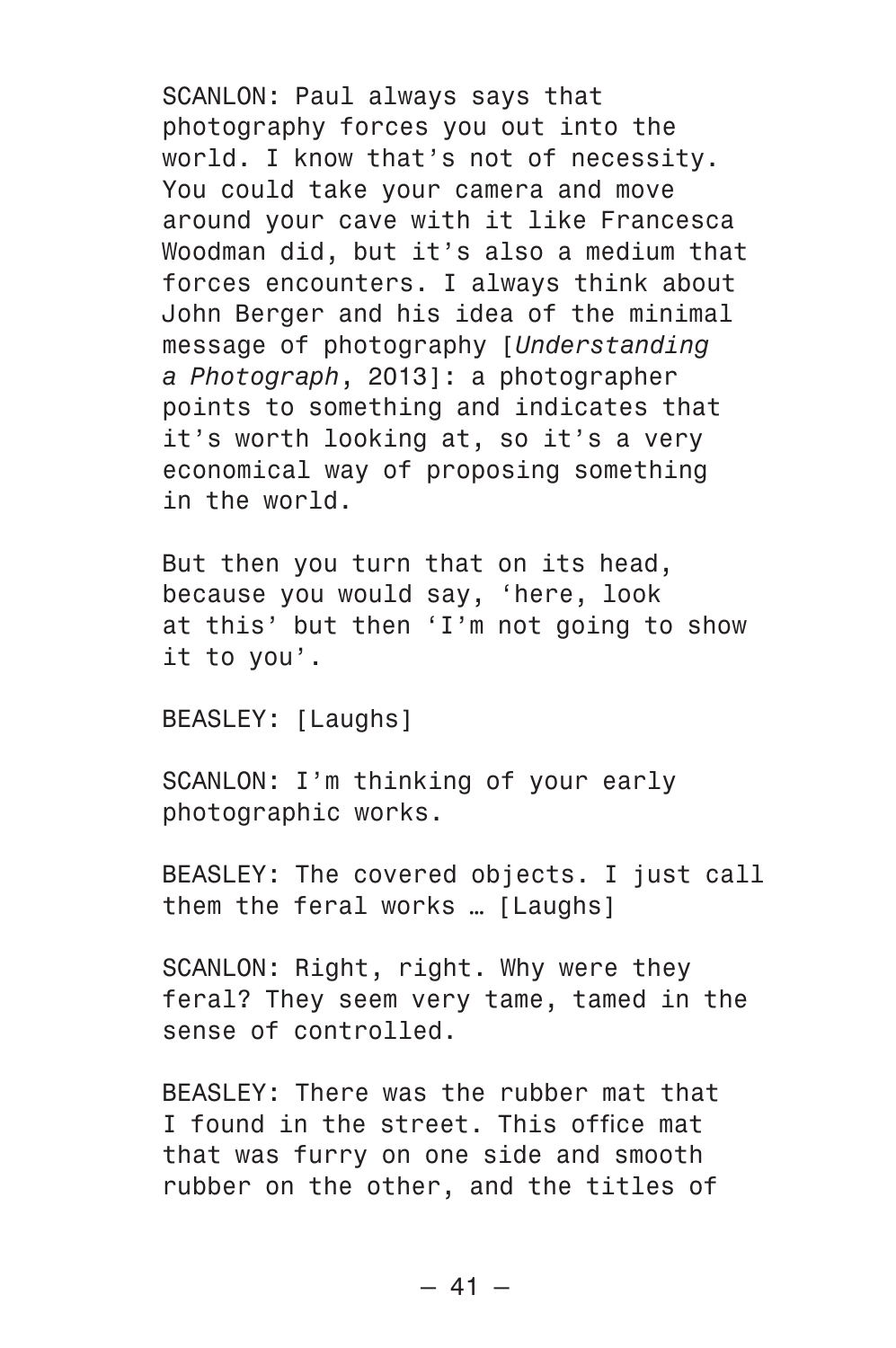the coverings were *The Burrow*, and *Hide* [both 2004]. The spaces that I was interested in were invisible, interior, animal-related. Some of the photographs of the mat on a table looked like an animal; one of them I called *Stud* [2004].

It was what you were talking about: not showing. Those particularly, through the titles as well, were proposing invisible, interior spaces, the idea of a burrow. It was after an English title of one of Franz Kafka's short stories, *The Burrow*. From the perspective of photography and Berger's minimal message, Walker Evans is one of my first great loves. I've learnt so much from his work in all its manifestations. However, for me, 'indicating' that something is worth looking at through photography, as you said, was never ok for me. That *thing* was always someone else's, not mine. From a purely documentary point of view, this history of photography is helpful and wonderful. But this is not what I am interested in contributing to: pointing at things.

SCANLON: Quite recently there was a man who was doing something quite strange. He was trying to live like a badger, and he took his son with him. What a mad but interesting project. What he was simply trying to do was to connect with what a badger's world might be, in terms of being an animal.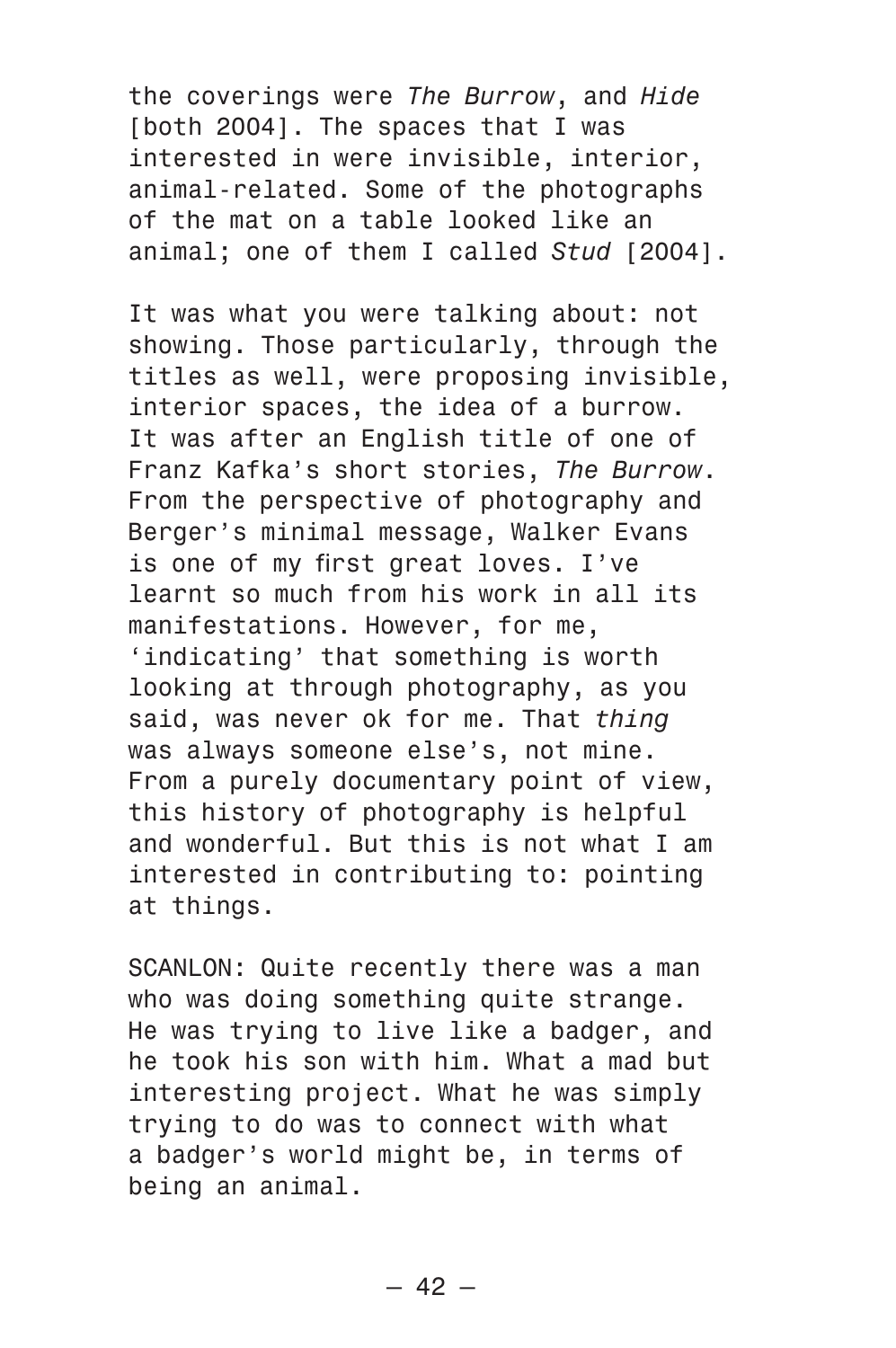What you say about the animal is really interesting in relation to the notion of responsibility/response-ability, the idea of re-invigorating our sensory capacities through a leap of the imagination.

BEASLEY: And a kind of blindness of moles. And also foraging. I guess I'm like a forager. Those objects were all just stuff I'd come across — a very restricted three or four things that I'd found in the street and dragged in. Then I made quite a big series of works just from changing these things around.

SCANLON: So not so much the hunter but the gatherer.

BEASLEY: Ultimately, I understand my methodology as burrowing. I'm not excavating. I have no interest in bringing something into the light. I'm interested in retaining an essential opacity.

SCANLON: That's what makes the potential of the studio, isn't it. Having gathered your resources, they are to hand for the making of some proposition.

BEASLEY: Yes. But some of those things are just a trigger, a kind of response, just stuff you find, junk shop stuff, or odd books. It's not necessarily that you want to use them in any direct way or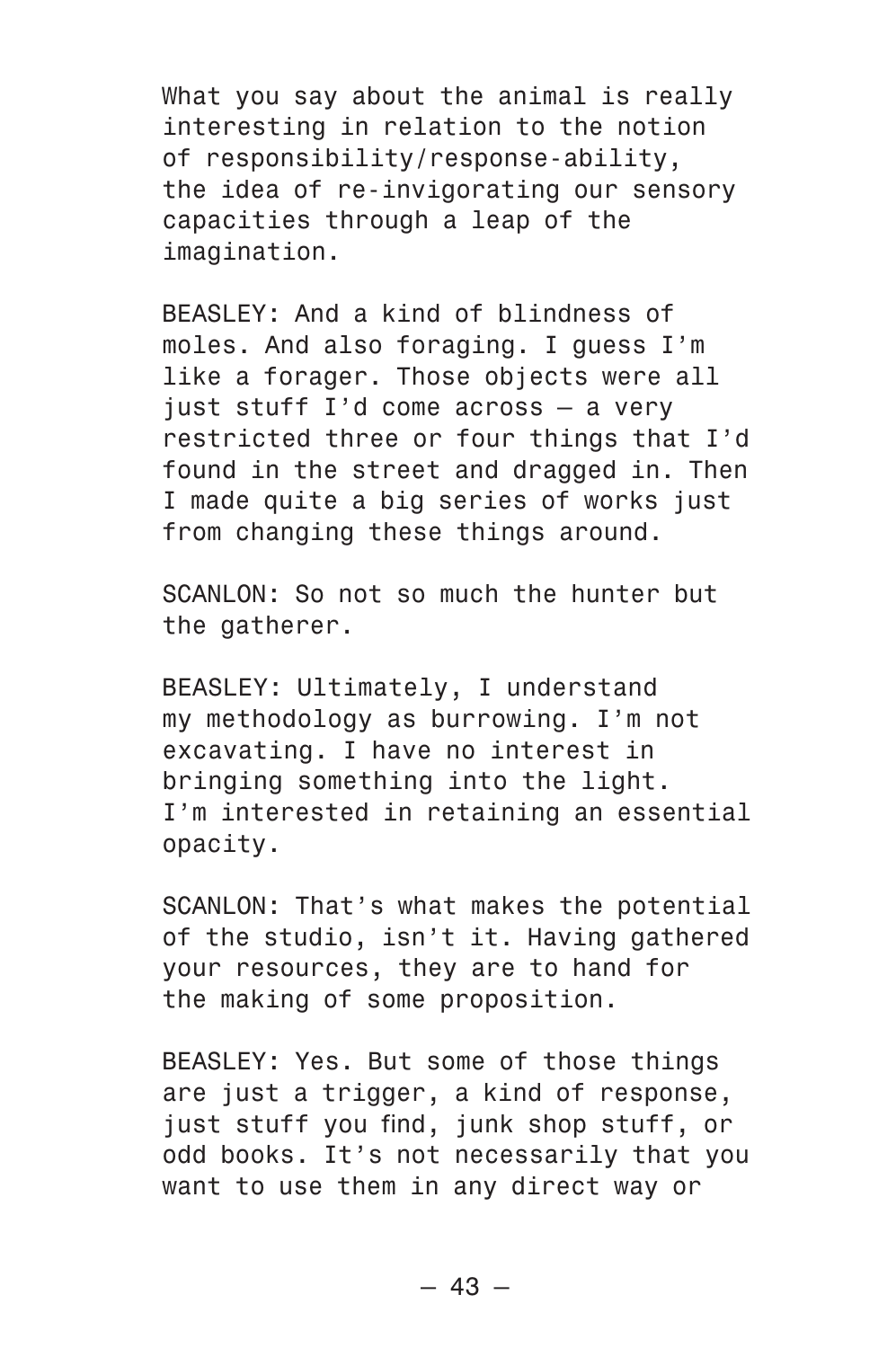photograph them, it's just about having things around you that you're not quite sure about or that you had half a thought about.

SCANLON: Yes. They pique your curiosity. I always liked that expression about things catching the eye. You know, they sort of hook you. They also embed you in your environment, in your location. In terms of things you find in junk shops. geographically in Hastings you are in a particularly rich area for that type of …

BEASLEY: … squirrelling …

SCANLON: … for objects that might have had a previous life, that have a story to tell. Presumably that would have been different, say, when you were living in Berlin. Were you also squirrelling in junk shops there?

BEASLEY: At flea markets. I enjoyed those for a bit, in the beginning. But no, those four years when I was away I withdrew quite a lot from things. I remember I stopped gathering things.

SCANLON: You made *German Soup* [2009] in Berlin, didn't you? *German Soup* was both the name of your exhibition at Laura Bartlett Gallery and the title of a work within the show. This work consists of two photographs, one of a bowl of Fried Crepe Soup (*Frittatensuppe*), the other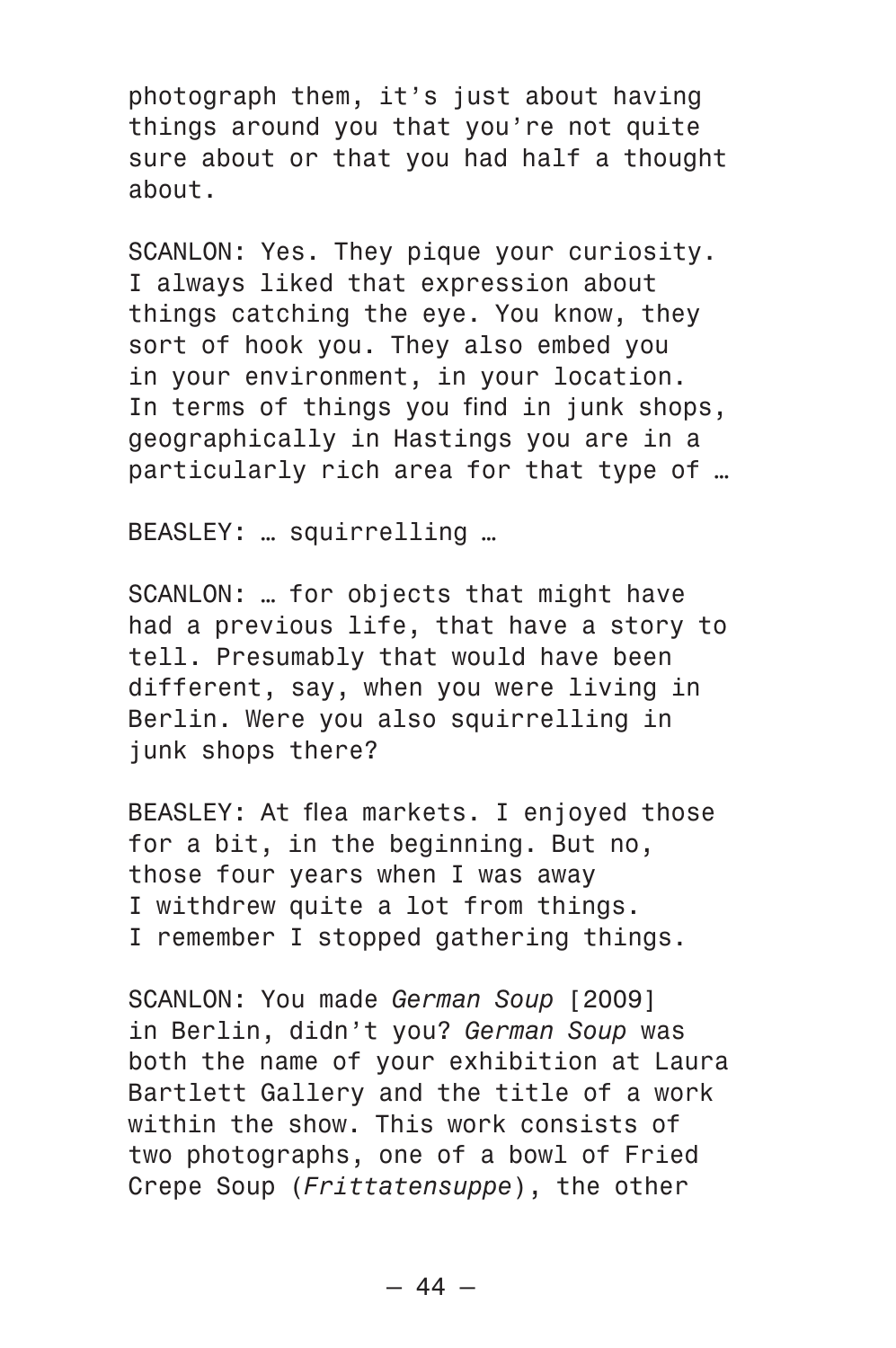of a bowl of Liver Dumpling Soup (*Leberknödelsuppe*), after the nightly culinary choice (and existential proposition) put to the protagonist of Thomas Bernhard's Histrionics.

BEASLEY: Yes. That was in Berlin, and in Thomas Bernhard. Very deep in both. I didn't speak German but had other languages, so I knew what I was missing out on, and slowly started to realise that I really understood a lot about the culture, even without the language. How much of the embeddedness of, for example, German culture I understood. Particularly when I left Germany and was in other places, I spotted it. I was aware that I understood what was going on in a different way, despite not speaking the language.

SCANLON: Being a stranger in that context gives you a particular perspective. It throws you back on your own resources, your senses.

BEASLEY: Yes. That was where I had an abundance of space and time and a bicycle and Berlin and no friends and no money, in the beginning. I was absolutely overwhelmed by that, realising that I had spent years in London dreaming that particular kind of dream, but that it wasn't for me. That was overwhelming.

SCANLON: The dislocation?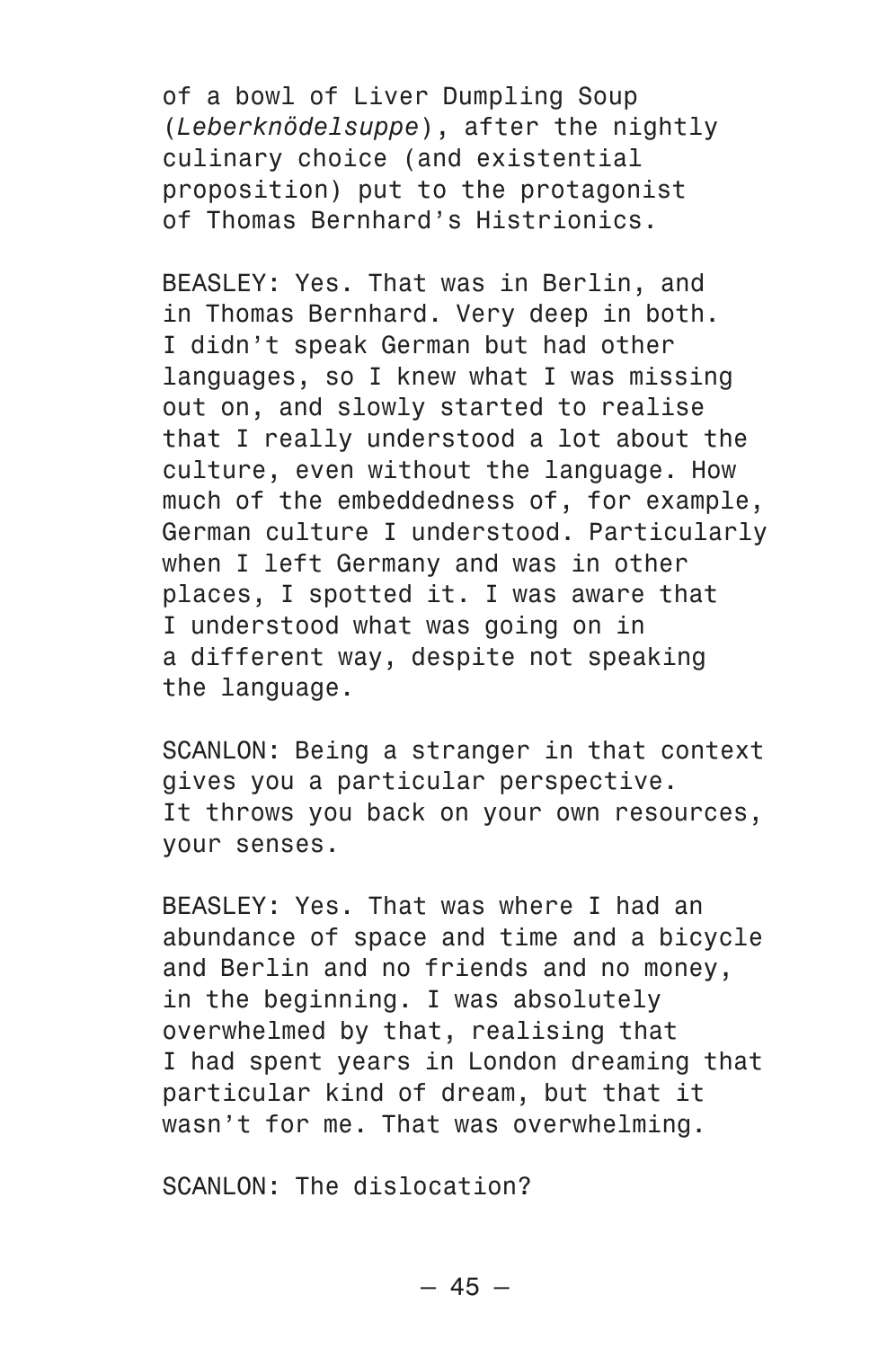BEASLEY: The abundance of the city. I was isolated as well, so that probably compounded it, but more in terms of inhabiting somewhere. I then moved to Antwerp for a couple of years and I felt much more comfortable in the more domestic scale of life — the village. I loved Berlin and my memory of that urban space is really amazing. I'd probably be fine there now, but not at the time, for personal reasons. Finally, I had a dream of being able to have a studio in a domestic space. To work in a house I didn't live in, wanting to inhabit some rooms and not go to a damp, cold studio.

SCANLON: The idea of the warehouse-type studio is a very modernist model of practice. Just a vast, cavernous, featureless, generally industrial space.

BEASLEY: My last two studios were like that. When I first moved to Hastings I had quite a lot of space, but it was damp and cold, and I was always worrying about my books and dealing with paper. I wasn't quite sure how to make a move in order to have a different option until I was forced to. And then I turned it into something good. I work in a house I don't live in now. I have rooms.

SCANLON: So does this space, here, now feel like your rooms, as you called them? Things have already, finally got a place, haven't they?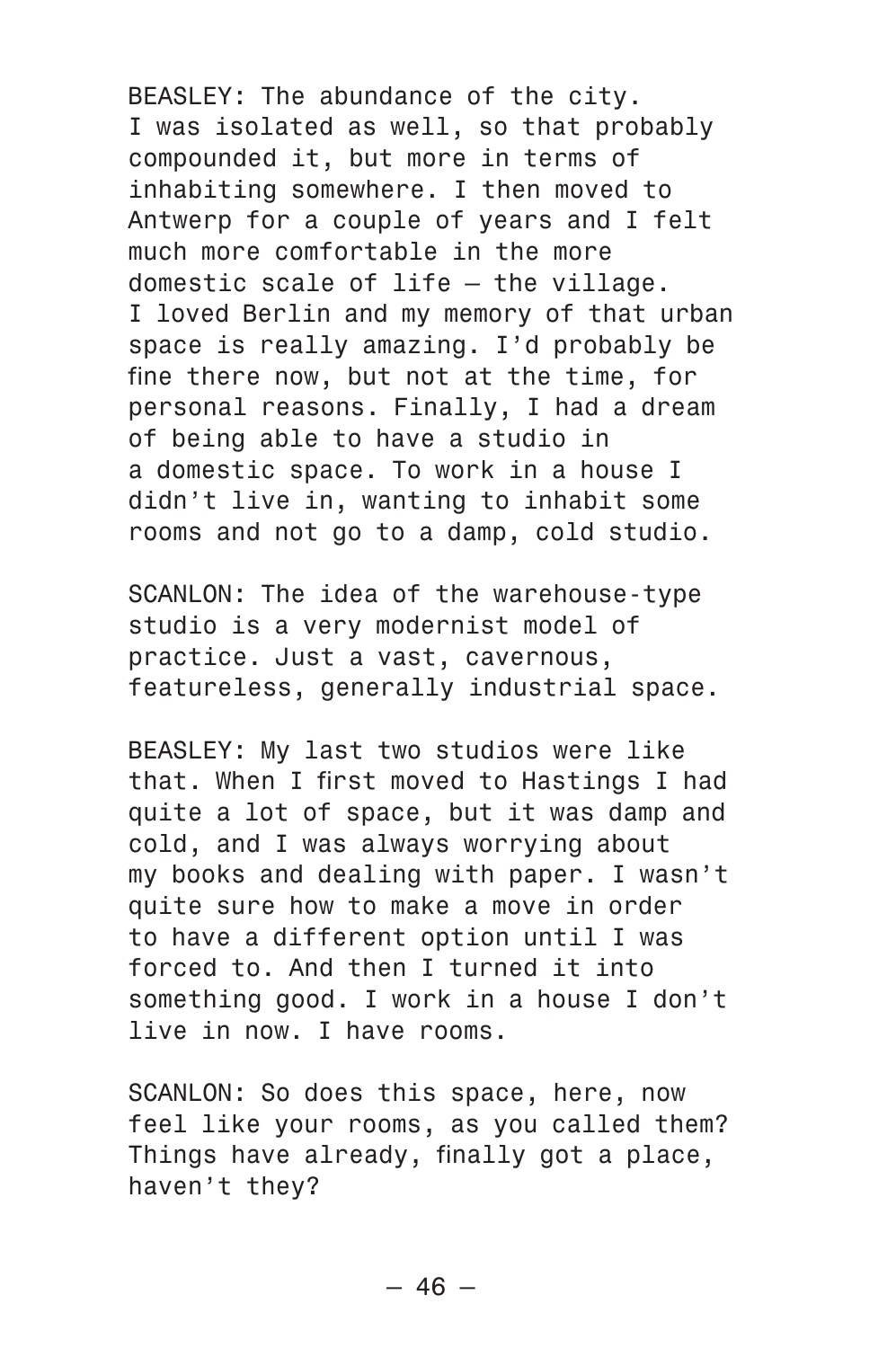BEASLEY: It feels good. I mean I could always do with an extra room ... [Laughs] I'd rather be here with the slightly restricted scale of, say, the room we're in now and work out what to do with it, than be somewhere I didn't want to be, and not want to go there. I also want to finally find out what happens to my work when I'm where I always wanted to be. Before, I just wanted to be at home if I didn't need to be in the studio.

SCANLON: I think I've done both. I've had the industrial type space, which seemed to be appropriate at the time because it was used as artists' studios, so there were others around. I wasn't isolated. Then I worked in a converted garage at the bottom of the garden. That was disastrous, really, because I just wanted to garden rather than paint. Not entirely, I made some work, but it was also the period of time when my daughter Georgia was little. At that point kids just want to follow you around all the time, so working was difficult.

What you recognise is that practice doesn't happen in isolation. It happens in a feedback loop or system with everything; the components of practice are the contingencies of time and place, so where you are situated is going to play a part. The idea that you're waiting to see what happens as a result of being in this house now is really interesting.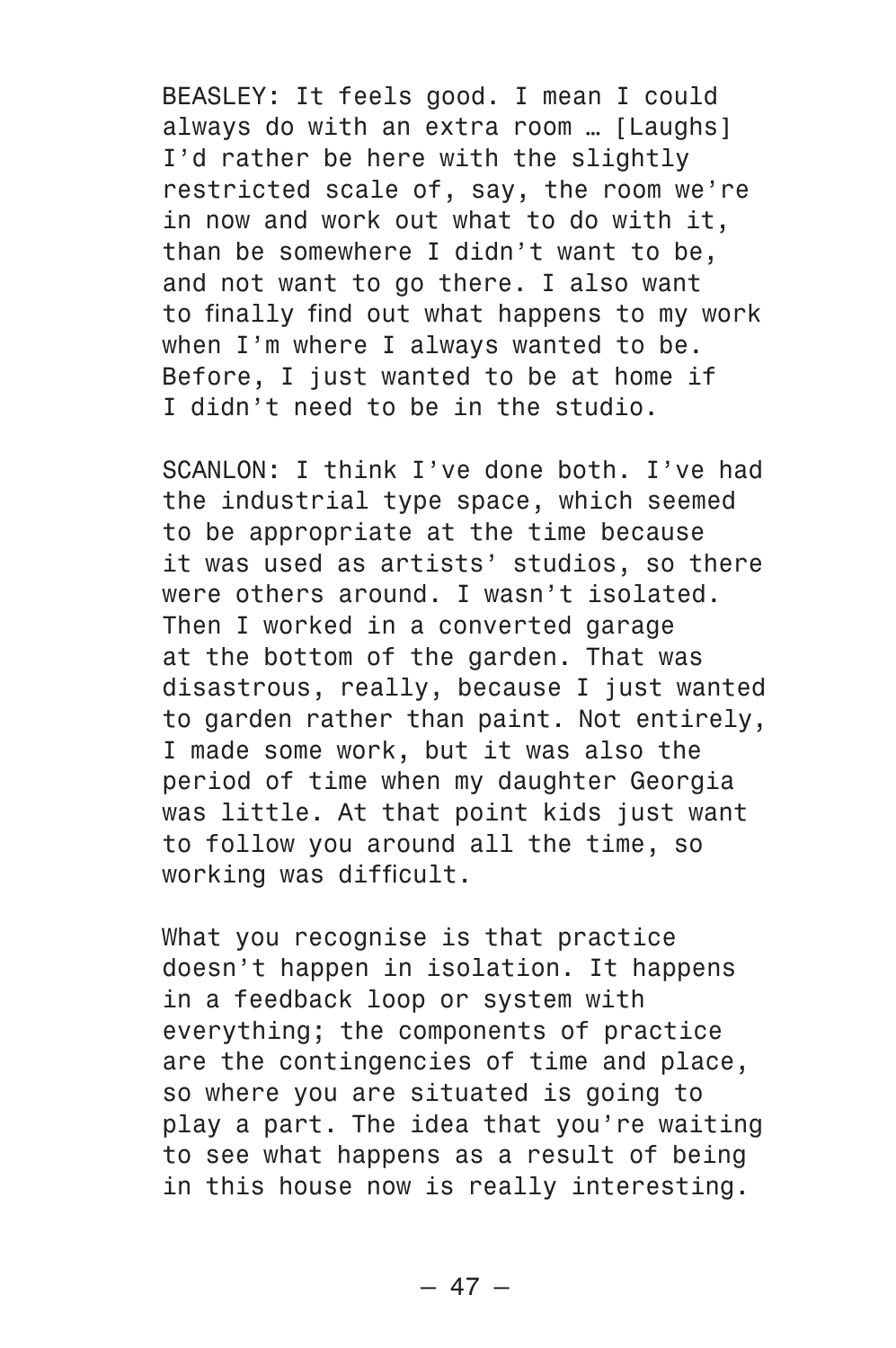BEASLEY: It's about incorporating all of that into the components of practice and not thinking that it's going to be something else, somewhere else. I underline that with the fact that I've been very lucky in terms of being able to have opportunities to find out what too much space and time in Berlin feel like. I'm extremely grateful for that experience. There is a massive space in me that will always be there. It's the image of me on a bicycle in a vast Berlin. There's so much space, there's so few people in relation to the space. It was me on a bicycle in Berlin, in Germany, on planet Earth, in the universe … so tiny. It was that overwhelming feeling.

SCANLON: That's a salutary lesson, isn't it — a sense of your own proportion.

BEASLEY: But then I moved to a big, open, industrial space in Antwerp. It was a huge garage on the back of a building. Every week it would spring a hole in a different place in the ceiling. I was so anxious the whole time and out of language again because I didn't speak Dutch, although I did learn baby-Dutch, in the end. When I got there, I realised that this was the last thing in the world that I wanted. I thought this would be great, but what I wanted was some rooms.

SCANLON: After I moved to London, I worked in a studio in Haringey — it was actually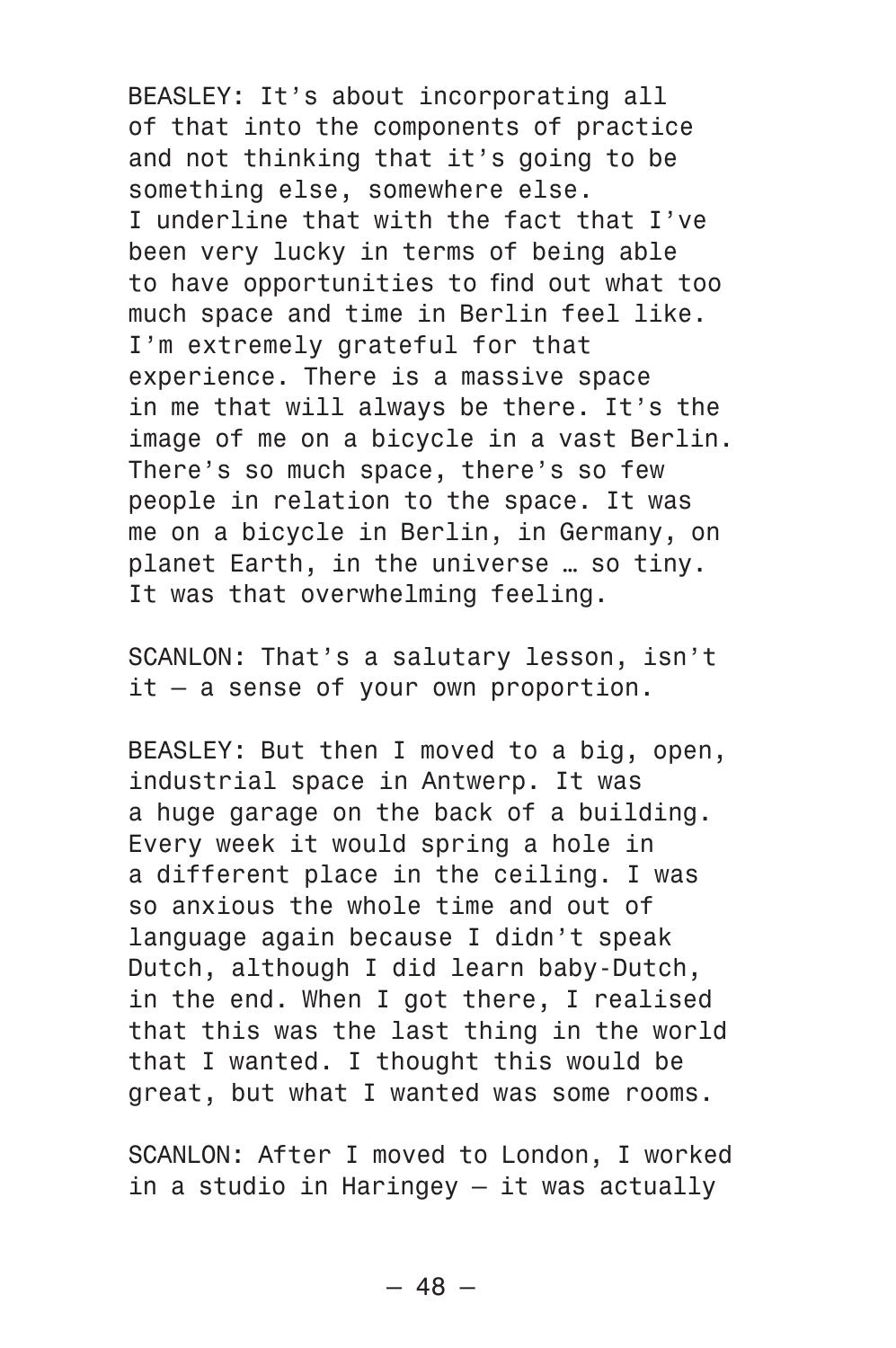an old carpet warehouse, a single-storey building — with two other artists, Emma Withers and Neil Cummings. And because the roof leaked so much the floor would turn to mud. I was trying to paint, but everything I made just went mouldy. It was like a Tarkovsky set, honestly. It had enormous balloons of polythene trying to hold the elements at bay. It was an impossible space to work in. Sometime later, I had the perfect purpose-built studio unit in Forest Hill, with its own kitchen and mezzanine floor … but somehow, everything I made in that space was a failure, including the photos I took to document the work. It was not a happy time.

BEASLEY: When I go to exhibitions, I think a lot about the precise moment that these works were made. It's dignified, in a way, because I never presume that they didn't come out of a huge battle with the elements.

SCANLON: I think I learnt to construct my own world through play. That's something that lots of artists recognise. It sounds pathetic, but actually it's very positive: you absolutely become self-sufficient. You learn to be a world-builder.

BEASLEY: I understand my practice as a form of den-building, as ideas of spaces which one can somehow inhabit mentally. I always most liked to build dens as a child. For me it was their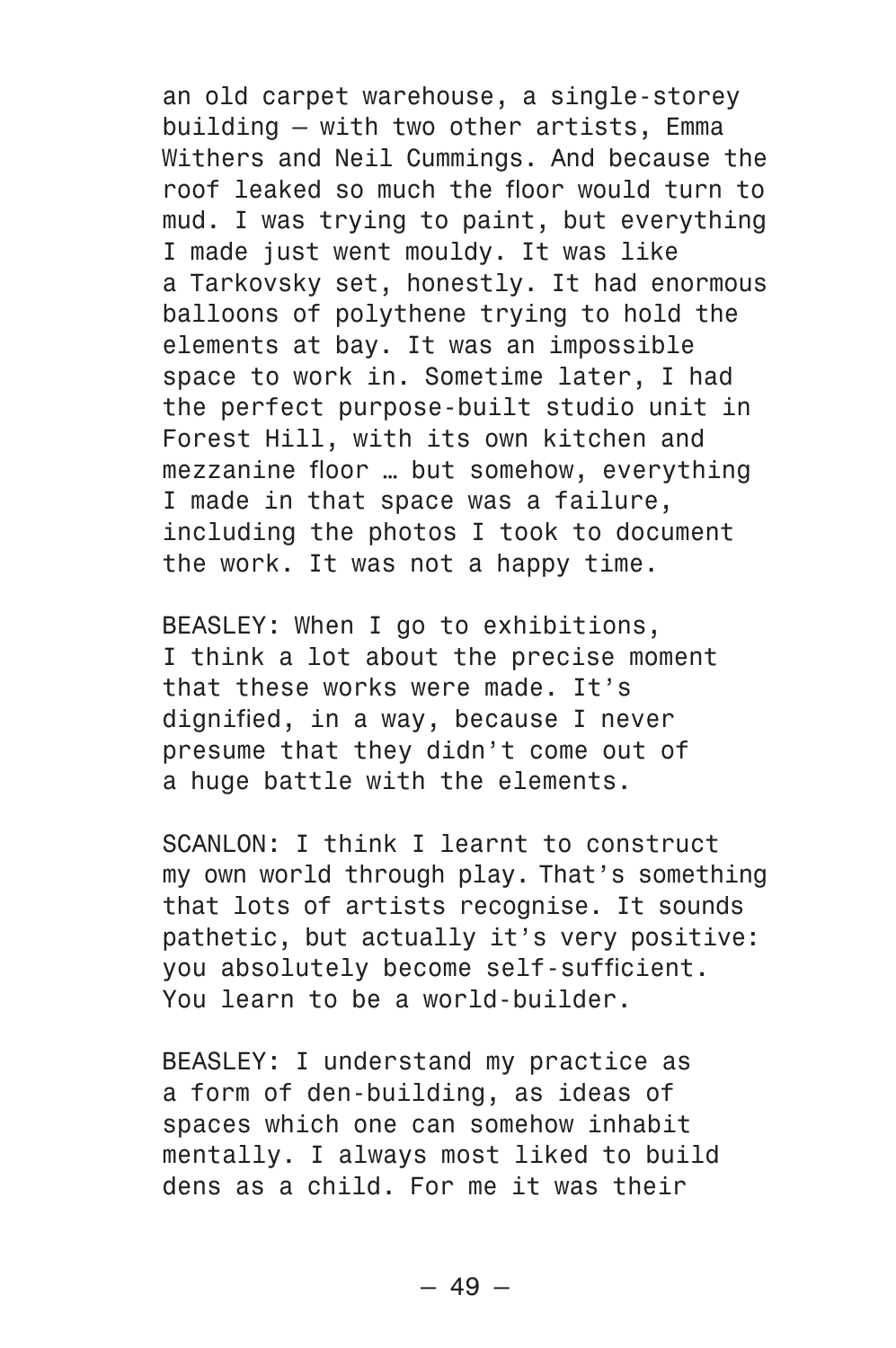hybrid capacity as sanctuaries or spaces for reading, for playing alone or with others, which drew me in.

SCANLON: Yes, I also did this. I'm sure that has something to do with becoming an artist: the quality of your play, or opportunities for play. People lose sight of that.

I've just bought Alva Noë's book, *Strange Tools. Art and Human Nature* [2015]. He's a neuroscientist and philosopher. His book is proposing something about the way works of art work on us. The book starts with the transaction that we learn through breastfeeding. He argues for *enactivist* theories of being, distributed consciousness. Having talked about being very in your head, this is the idea that, obviously, we're not in our heads, but rather the head is out in the world, so to speak, and that our consciousness is out there, and amongst things.

Noë writes about how human beings are very inefficient feeders. You would assume that breastfeeding was an innate, natural thing that you didn't have to learn. But, of course, the mother is always watching and helping the child latch on just as the child gets distracted, or falls asleep. The mother needs to wake it up in order to make sure that it's had enough nourishment. So, this idea of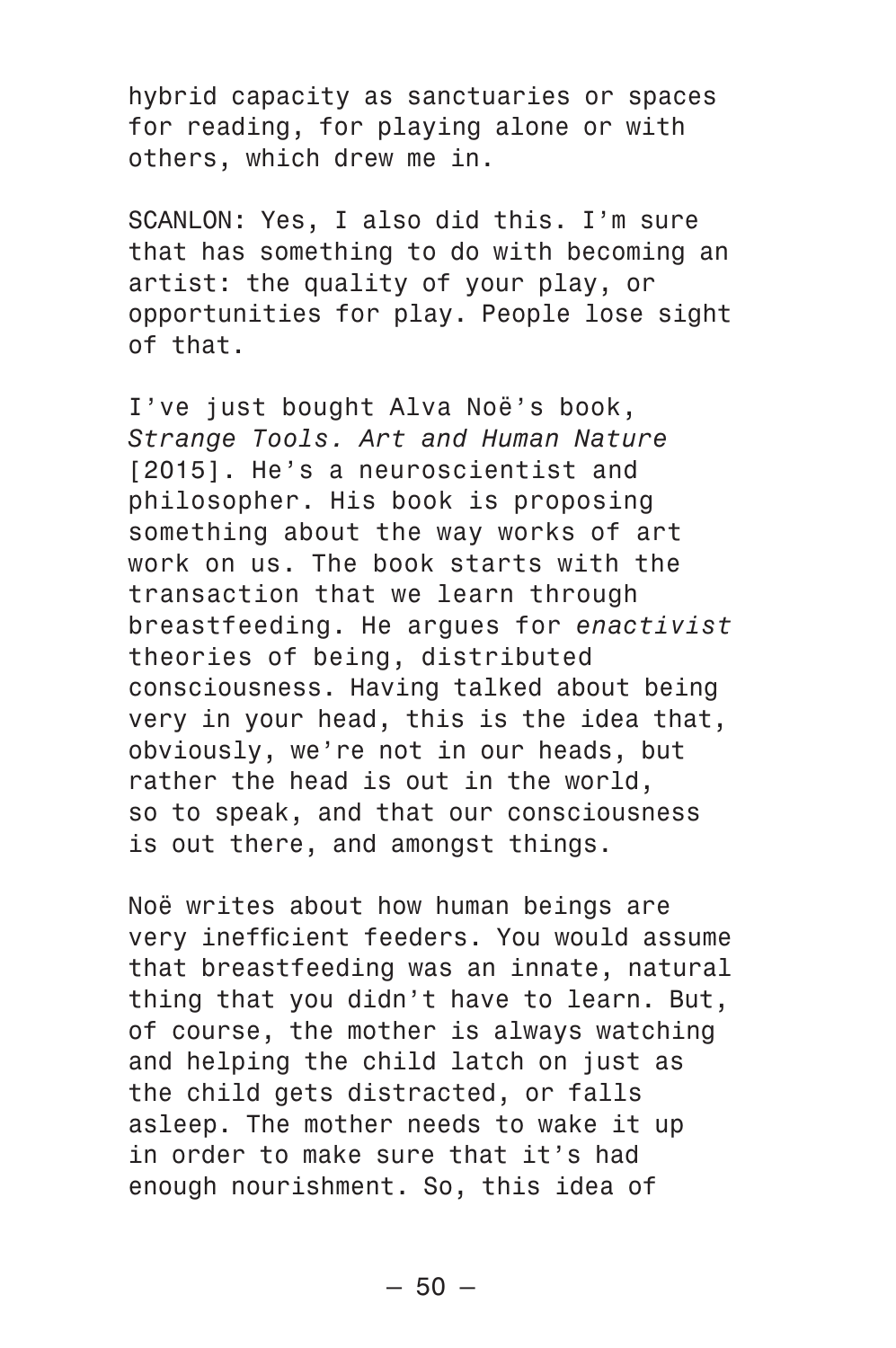taking turns is built in right at the start of becoming human with others.

We know about oxytocin as the hormone that helps us to bond. Apart from the chemical level there's a social aspect of our consciousness being embedded in that transaction. Noë goes on to say that our transactions in the world are about our innate capacity for organisation and design. According to him, art is a way of reorganising our experience of the ideas we have about the way things are ordered.

BEASLEY: Robert Gober talks about his practice maternally. Where he doesn't feel society quite fits him he just remakes it so it feels like it fits him better. He also talks about 'nursing an image'. If it doesn't go away, he takes it into sculpture to explore it further.

SCANLON: That brings us back to the components of a practice and the idea of different things that we organise according to different aspects of our experience. They all then come together in concert. I think that's really true of your practice in regard to the relationship between the media, the object, the image, and the space in between. The transactional space, which at a certain moment became interestingly animated, literally animated. I hadn't thought about it before but there is a performative aspect to your work: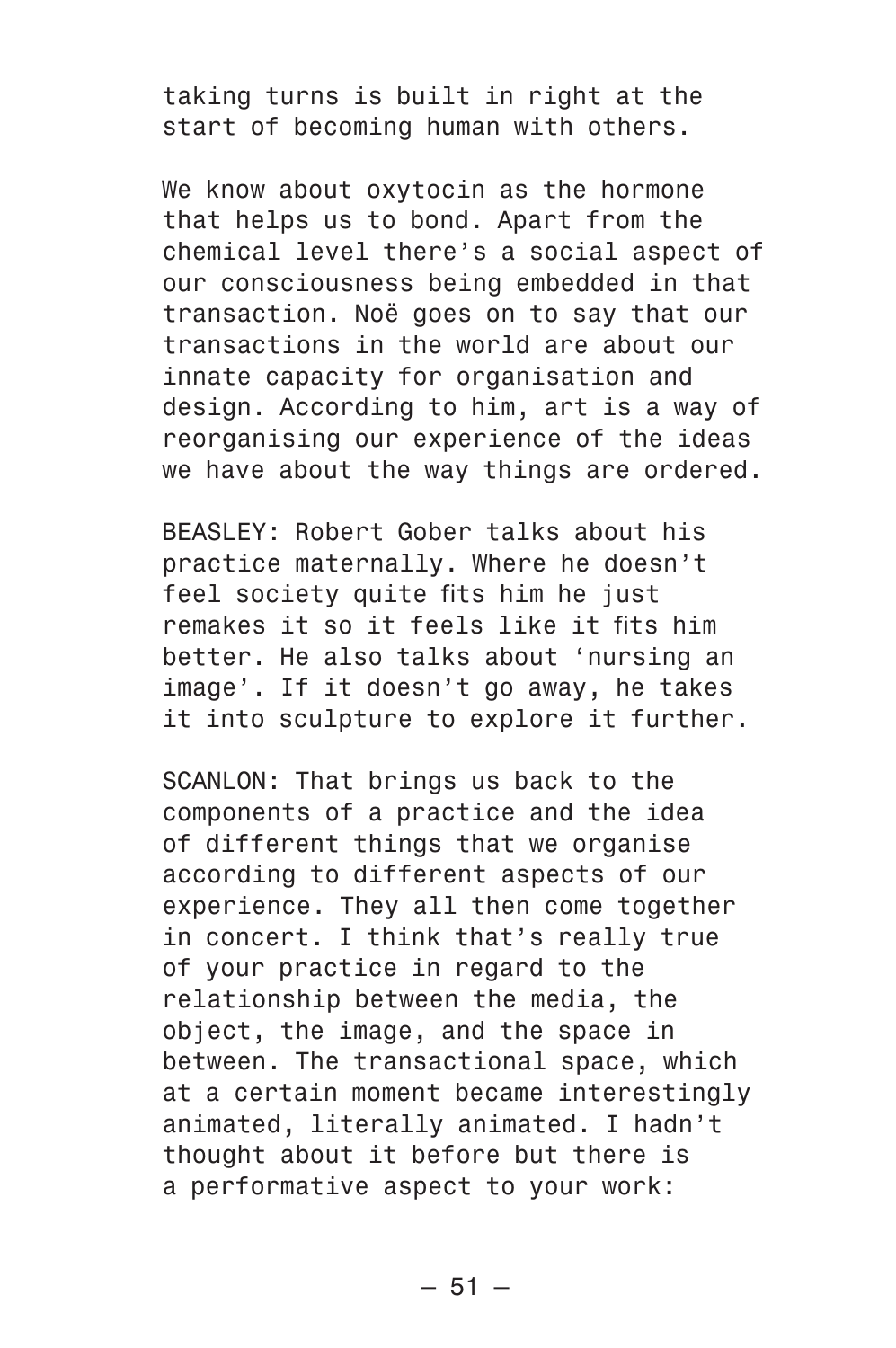things rotating and moving in relation to other things.

BEASLEY: This very much comes out of a process of aging and becoming connected to cycles, family, and life, seasonality, intergenerationality, and a response to how platonic and sexual relations sit side by side within extended family structures. It relates specifically to the idea of adulthood, in contrast to childhood or old age. It was the 'carnival' and uncertainty of adulthood which I was after with the body of work titled *Spring Rain* [2013]. Around this time I made the first of the revolving mobiles. This led later to the series of mobiles, *Bearings* [2014]. These were serial photographic works which explored things panoramically. Mihnea Mircan has since looked at these movements in my practice in more depth in his curation of my exhibition *Depressive Alcoholic Mother* and in his related essay [2018].

SCANLON: I find interesting how you weave together the literary and documentary with the autobiographical. I thought this intra-textual structure was particularly finely interlaced in your recent bookwork, *Two Plants in Dip* [2018].

BEASLEY: These parallel tracks run alongside, and then start to interweave. I think of them more as a soup than a weave. For me, they're all equally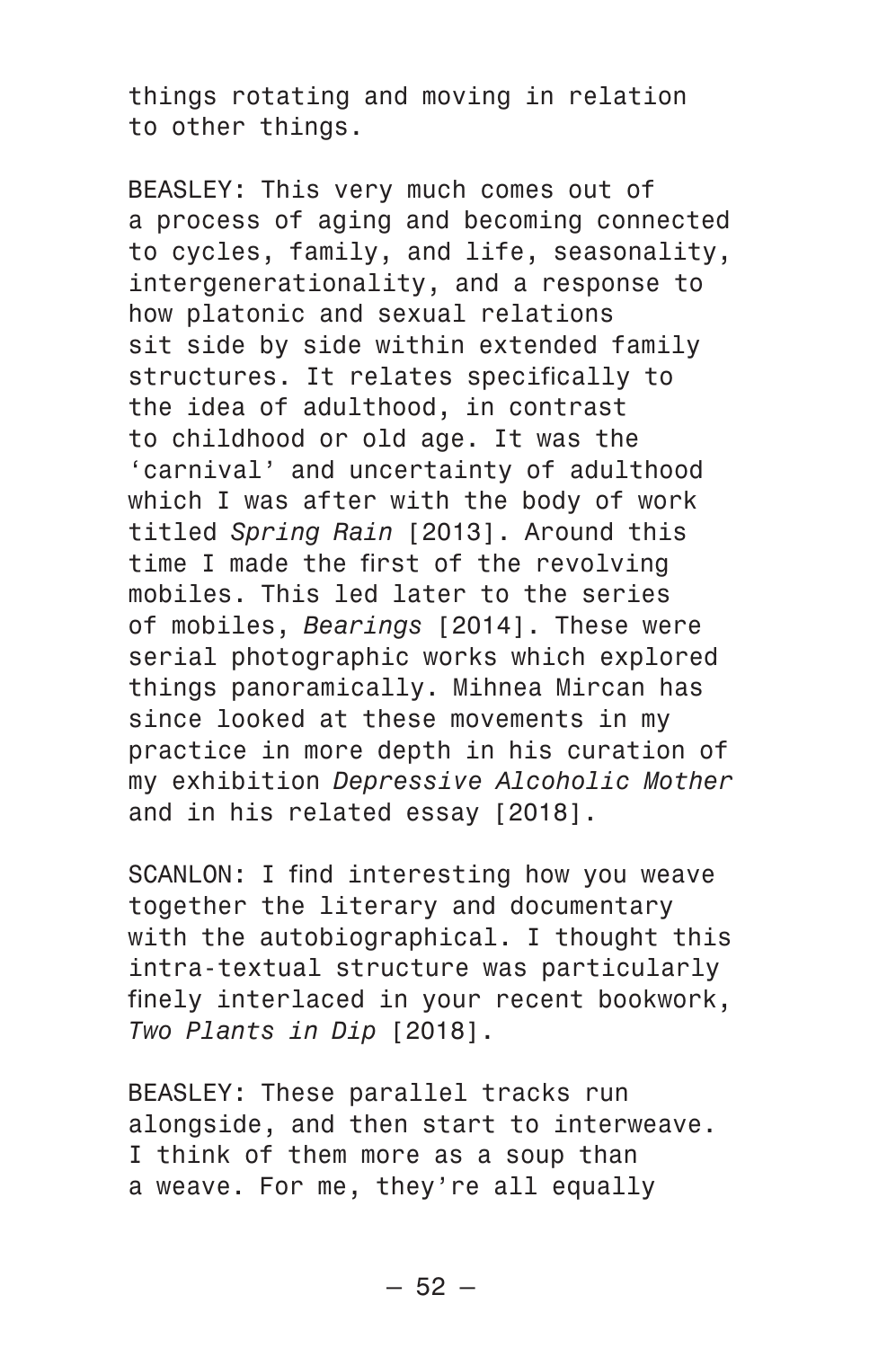important. I learn from all of them, in terms of what their relevance to the practice is. There's not a hierarchy. Some things look quite clearly like research, but during the timeframe of a project I am as focused on what is happening in general in life as I am on the more intentional questions. If *Spring Rain* was a sculptural exploration of spring, my question was how I would maintain the gravity. With my exhibition *Fall* [Francesca Minini Gallery, 2014], my proposition to myself was autumn as a sculptural exploration, and my question, how would I maintain the lightness?

My initial image for *Fall*, which I 'nursed', was that of Italian walnuts falling and hitting the pavement. I anticipated the show being about the floor and sculpture on the floor. Over the twelve-month gestation period of this project I became pregnant and the scale of the photographic prints grew with me and my concept came to include 'fall' in terms of animals dropping their young. Time in the work also became about a suspended moment — classic within photography but a first for me in this respect, a moment of exploring this cliché. So the upturned photographs hold the objects in a state of anticipation and potential. I've also long been fascinated by Bas Jan Ader's series of 'falling' works. These fragile concerns of a body in suspension were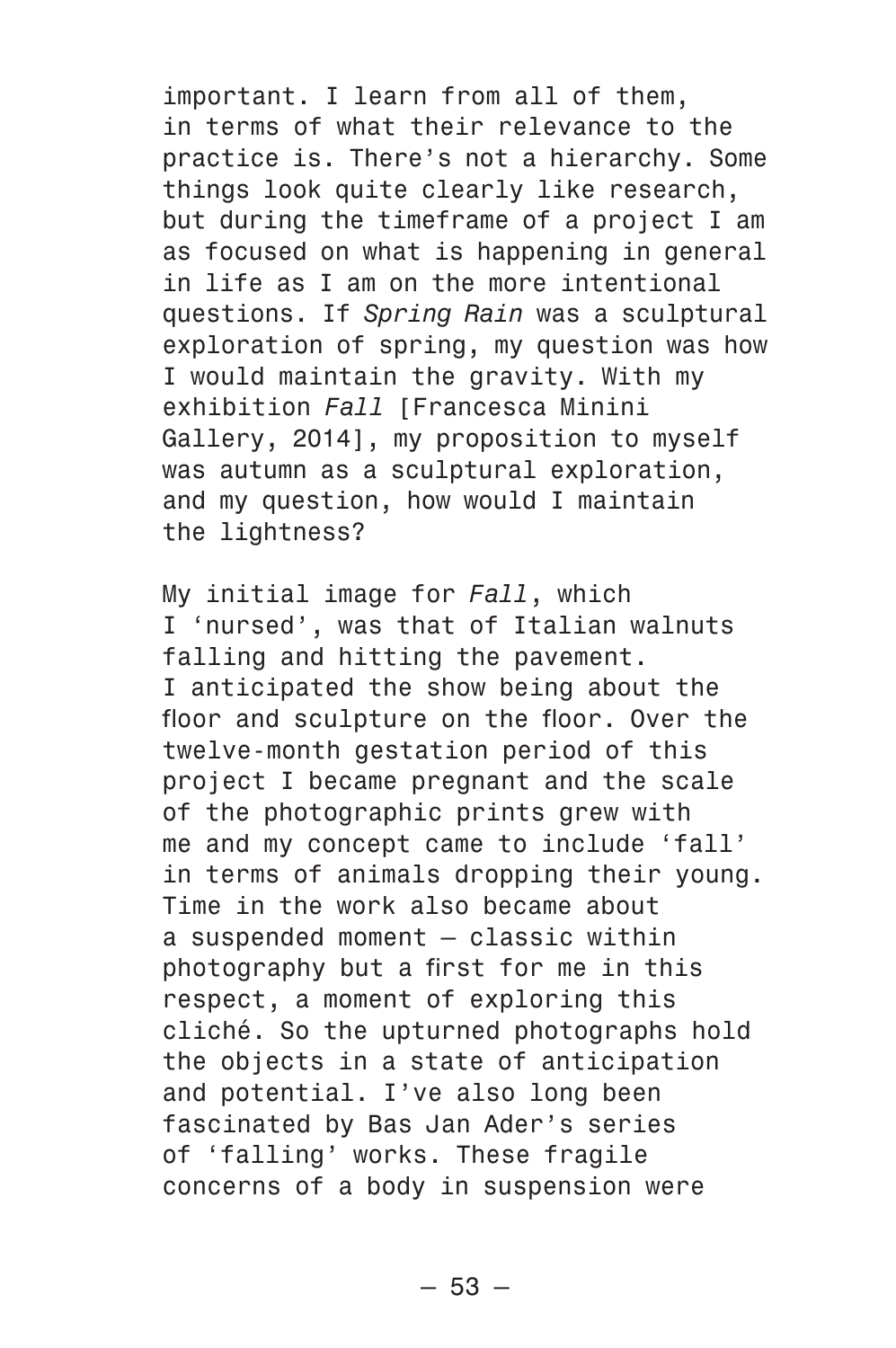on my mind as a response across the *Fall* exhibition.

I installed that show in late July, heavily pregnant — at the last moment I was allowed to fly — and it waited through August for its September opening at which time I was not present, as this coincided with the birth of our son. Francesca and I planned this right from the start. We agreed that the pregnancy due date was not a reason to change the early autumn opening date.

SCANLON: I'm really interested in the idea of art practice being a form of reasoning, or a form of knowing. And then, in terms of an academic remit, there is a need to articulate that knowing and reasoning within practice-based research. Somebody recently described it to me as 'weird sisters' — in that the academic articulation is a kind of odd sibling to the practice. Whereas I think you've managed to engage the idea of research in practice through different registers in your writing. And yet none of them stands outside as a kind of commentary on the practice. Isn't this what we wanted from this conversation, to resist the idea of it as a commentary?

BEASLEY: No commentary. Yes. I think that's the whole problem with this culture of research as practice. My formative experiences with reading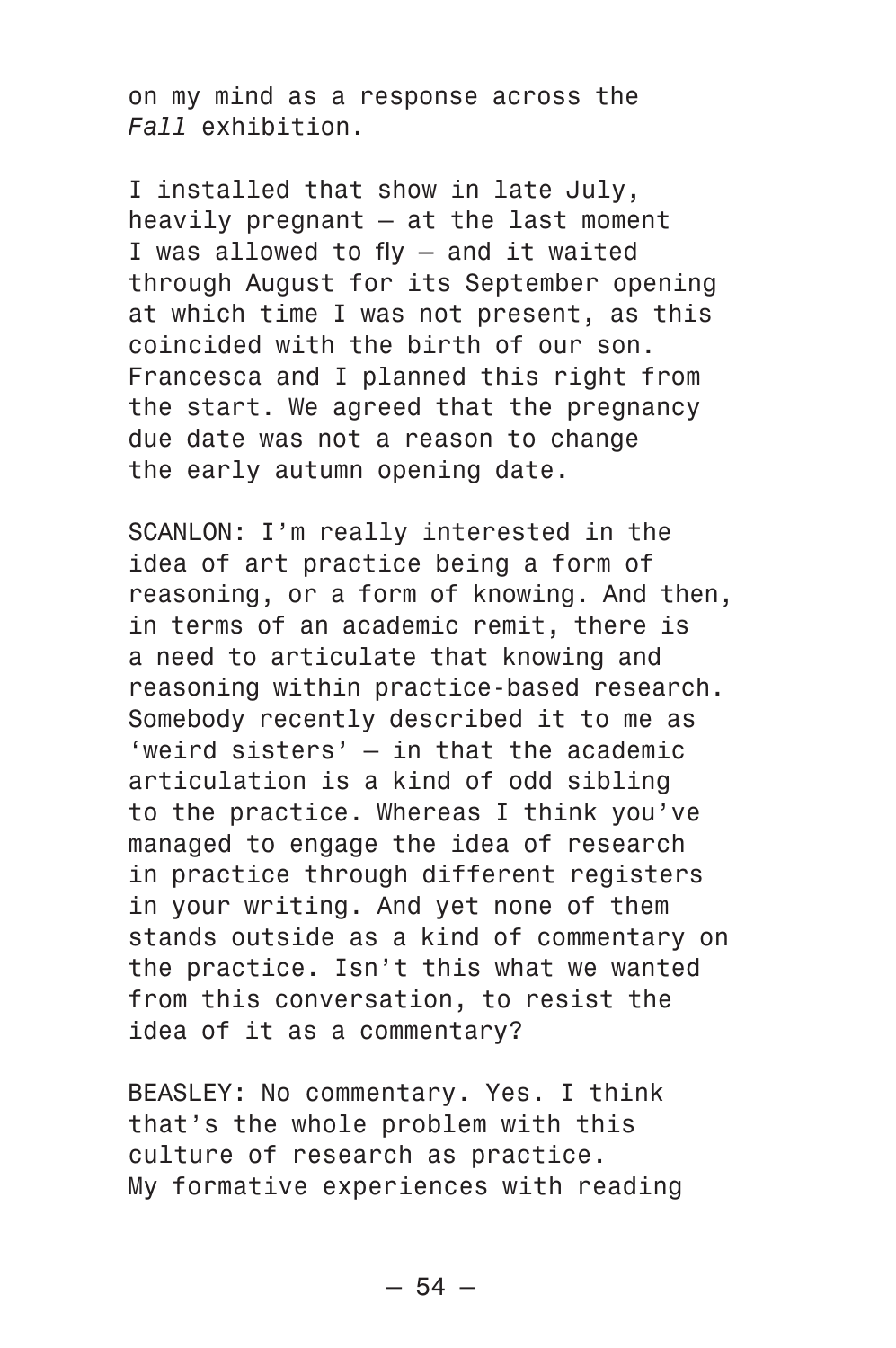Blanchot in an undifferentiated way as we discussed earlier — have always remained with me, so I've never felt there was any essential space or need for commentary. Reference is different. That's about mixing. It's interior to the work.

SCANLON: We have chosen two distinct methods to navigate the institutional relation. Who's setting the agenda and whose future is decided by that agenda have been questions we have both explored in different ways, within and outside of the academic.

BEASLEY: When I briefly embarked on an MPhil, I experienced the most palpable sensation of separation and remoteness from all aspects of what I then saw as my practice. I thought I was having a breakdown. I just didn't believe in it in the way it is dealt with academically. Although I'd probably be able to negotiate that fine now on my own terms.

SCANLON: That does seem ironic, that you should have experienced academia as so alienating, when so many artists see it as a way to mitigate the alienating conditions of the contemporary art market — not that there is any clear divide between the two anymore.

BEASLEY: I thought it was going to be the greatest. It wasn't. It goes back to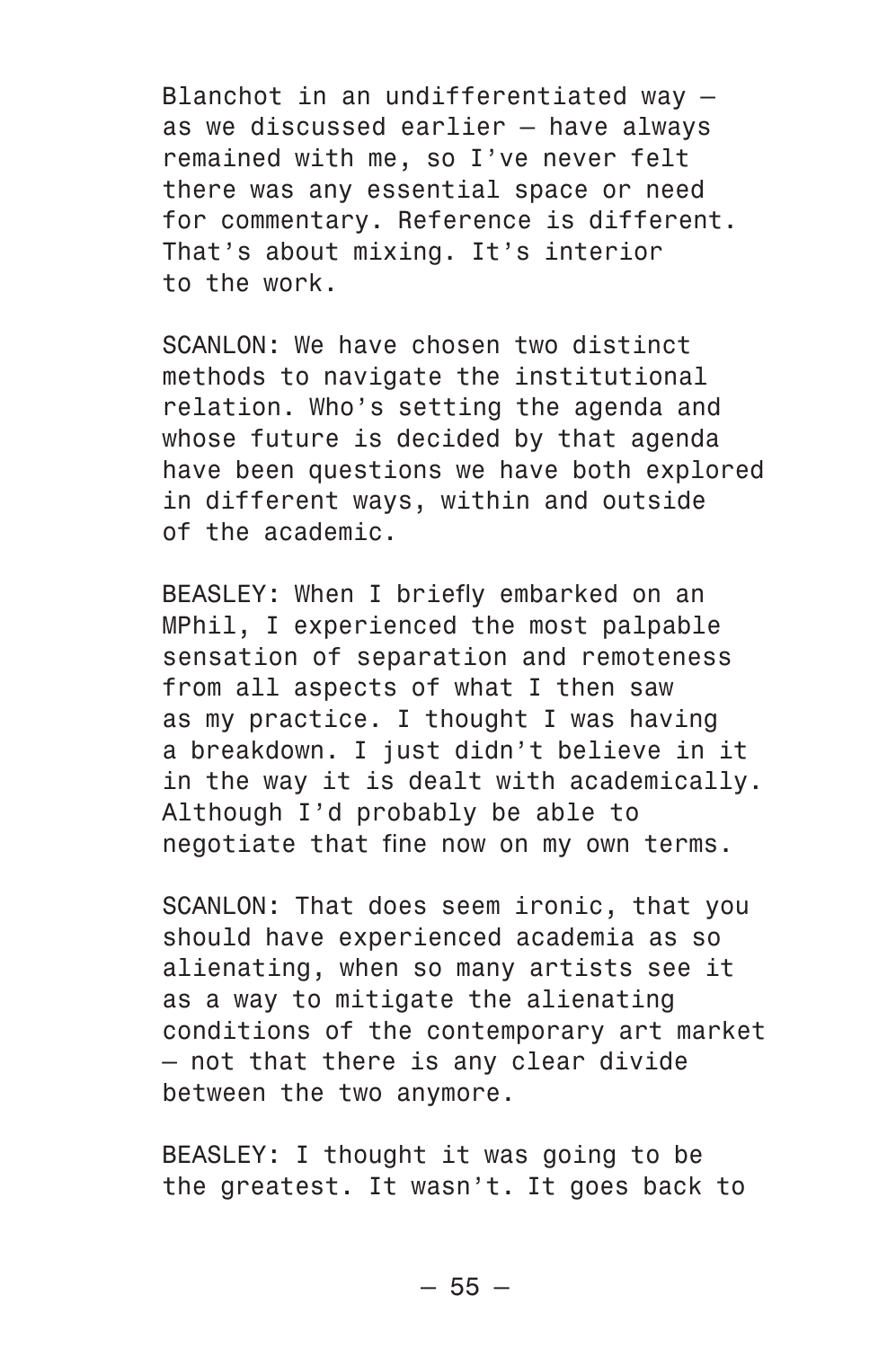Blanchot and the literary-philosophical text, the writing, the fiction, and wanting for it, needing for it to be part of the same thing so that there's not a separate commentary. This kind of writing is able to provide its own discourse within. To write by yourself, rather than through others: that was also a real ambition that came off the back of touching in the academic context.

SCANLON: What do you mean by that?

BEASLEY: I just write the thing rather than saying 'Hegel says spirit is a bone'. He just writes it, rather than writing through an endless assault course of references. It was something the artist Olivier Richon said to me once and I thought, yes, I want to write by myself, so I go directly to the thing. I don't mean this literally; it's more a movement towards one's own work, towards the point where one has made a real contribution, to knowledge, to others.

SCANLON: My response in that situation was, of course, that we have to embrace the sibling. That we're all played by institutional bureaucracy and these are realities. What constitutes research has admittedly become so very instrumentalised, but the aim is always to resist that managerialist agenda.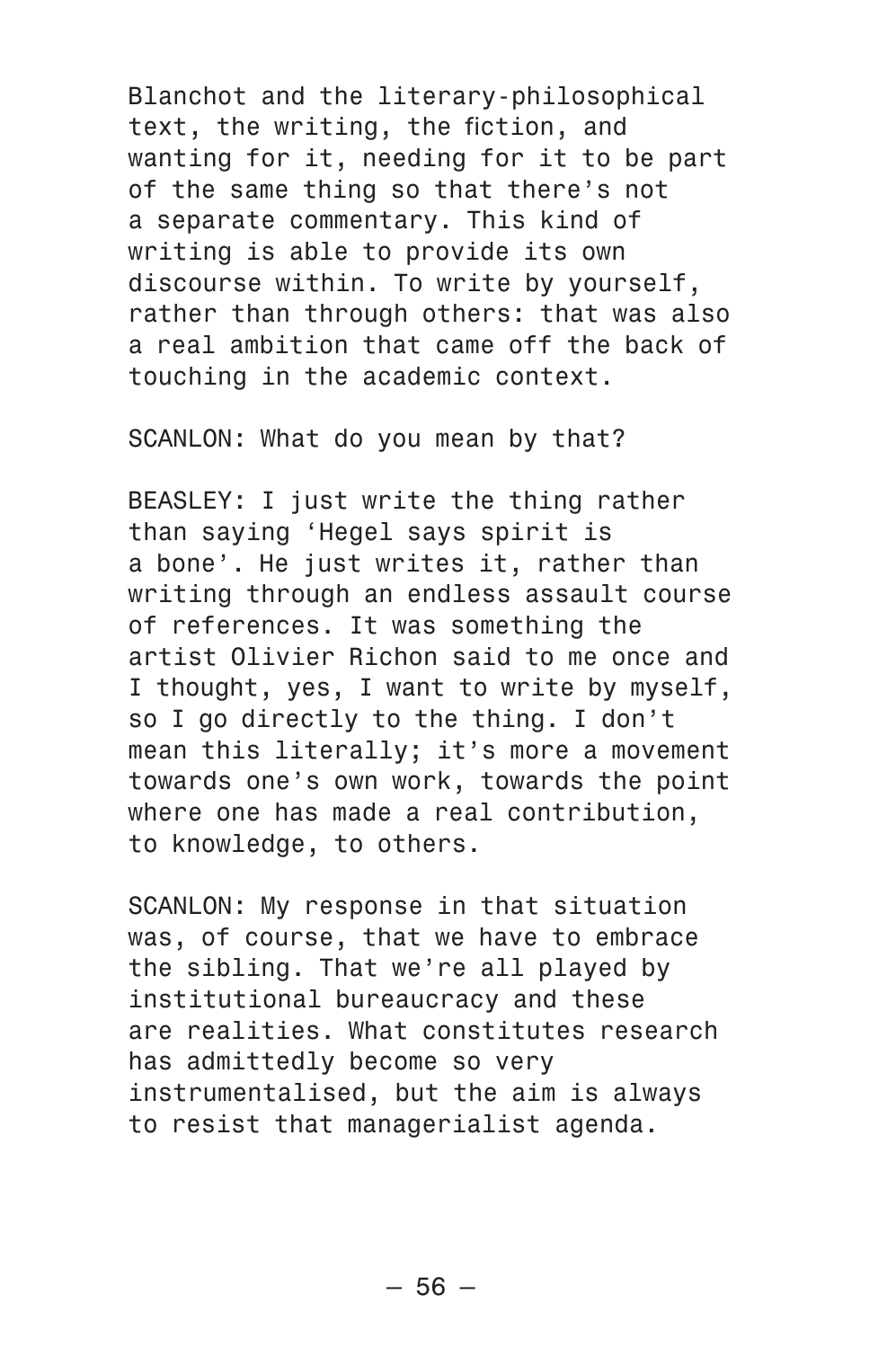BEASLEY: It's an academic model, which was what I disliked. I guess someone might say 'she's just saying she didn't like academia'.

SCANLON: Well, you wouldn't be alone in that respect!

BEASLEY: I actually have a strong affinity towards academics — specific experts with whom there is no need for small talk — but I have come to see those conversations as relevant independently, through my larger projects. I am and have been in conversation with Muybridge scholars, Malamud's biographer, Linnaeus experts, and currently a Manet specialist. So far, they have always been responsive to my specific questions.

SCANLON: I've decided that you can make use of the academic model but not necessarily go along with its more arcane requirements. I recently received my Masters in Research and made use of my thesis presentation to reject the idea of 'defending' a thesis as just the kind of patriarchal tone-jam that still persists in academia, particularly around the idea of the researcher as a singular producer of 'truth' claims.

Despite that, I've certainly developed the skills necessary for publishing in that context. Perhaps ironically, my practice-based research took me away from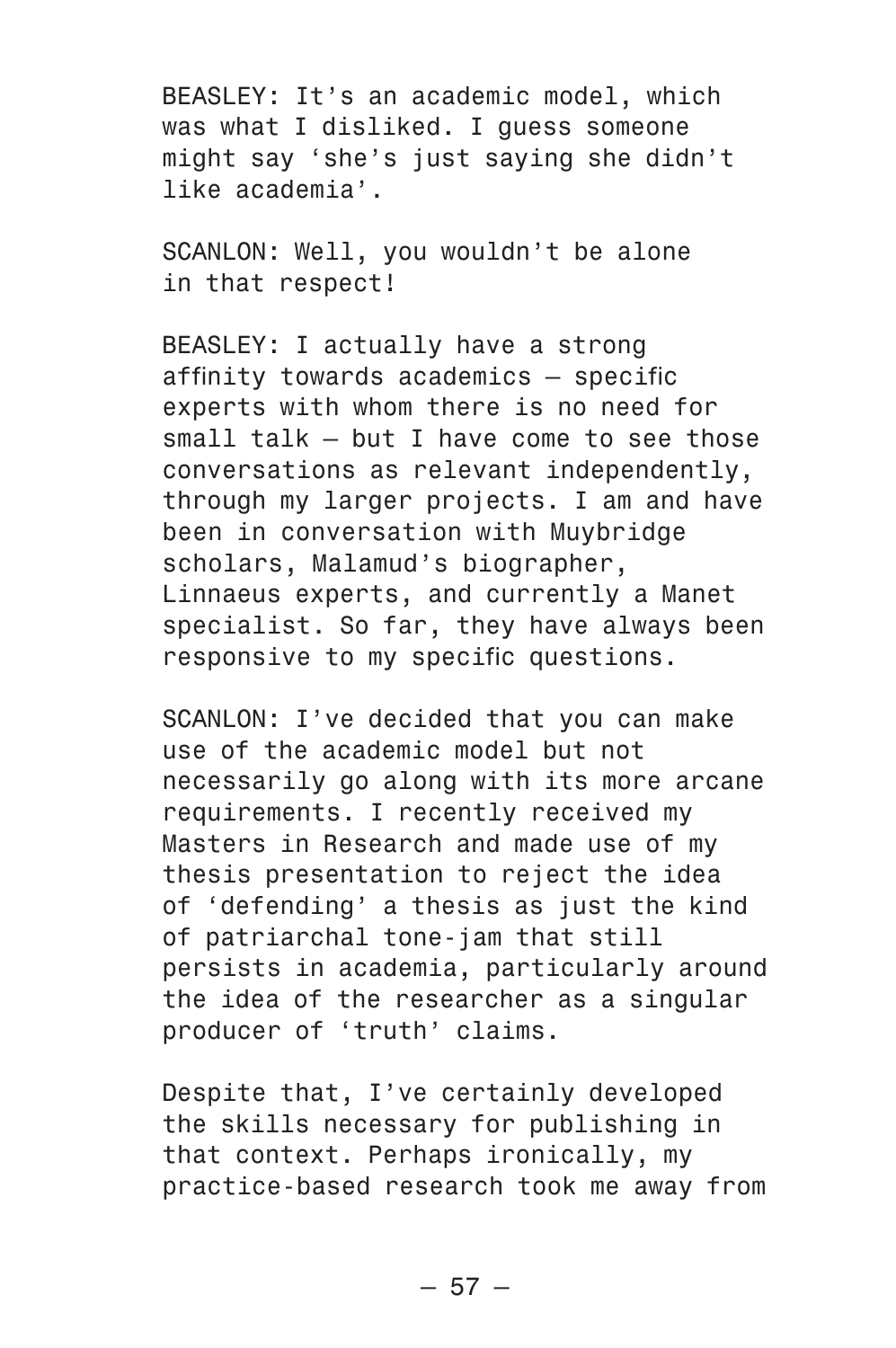just the kind of academic meta-position you describe and towards a more performative 'posture'. In other words, it seems to me that you can work through these points of reference and frameworks quite productively even as a dissident.

That brings me back to reading. I've discovered that I am quite an inefficient reader.

BEASLEY: What do you mean by that? I read very little.

SCANLON: I read very slowly and in quite a fragmented way, and I have more than one text on the go. I've tried to be more disciplined in studying. I think you're quite disciplined, aren't you?

BEASLEY: I just get locked on to certain things, and really go into them. I become fascinated. But it's not encyclopaedic. It's very limited. I've come to understand that my own relation as an artist to research is to become my own world expert in my fashion. So I pick out some things I feel drawn to read and understand in my own way and produce work from this relation. And so I feel very happy about my own world expertise on Laurence Sterne, Eadweard Muybridge, Marcel Duchamp, and Thomas Bernhard, for example. In my seriousness and foolishness, I'd comfortably speak on any panel on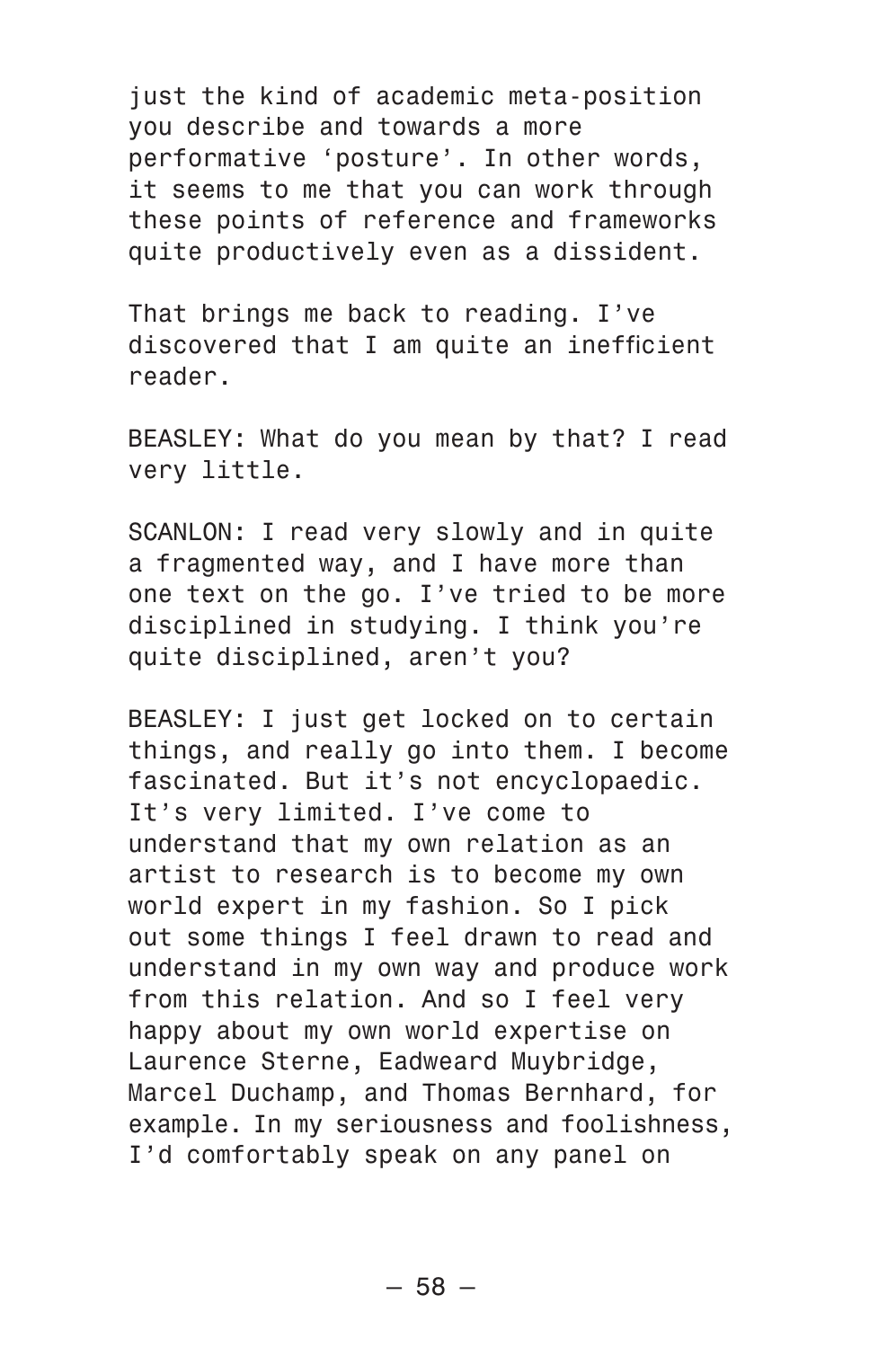these subjects as I know what it is I have to contribute.

It's also about confidence through experience. The idea of learning about something 'in my fashion' was a vital moment of understanding for me: that expertise is not necessarily encyclopaedic. It just needs to become my thing, as an artist, and this becomes my contribution to knowledge.

SCANLON: I think of reading as hunting and gathering. There's always the sense that sometimes you have to make do with the quarry and other times you've got a real prize on your hands, and it fills you up for a long time.

BEASLEY: That's a nice analogy. Getting very full up. When I was feeling quite isolated in Berlin I began to create my own allies or groups of mainly dead men — I used to call them my bad mentors. My mob that was an ongoing part of my inner way of thinking about doing things, whom I asked my questions to, and found the answers. That was all about feeling very isolated and creating my own community without having to make do with whoever happened to be in the department you ended up being accepted for. [Laughs] I picked my own department.

SCANLON: You picked your own department, I see.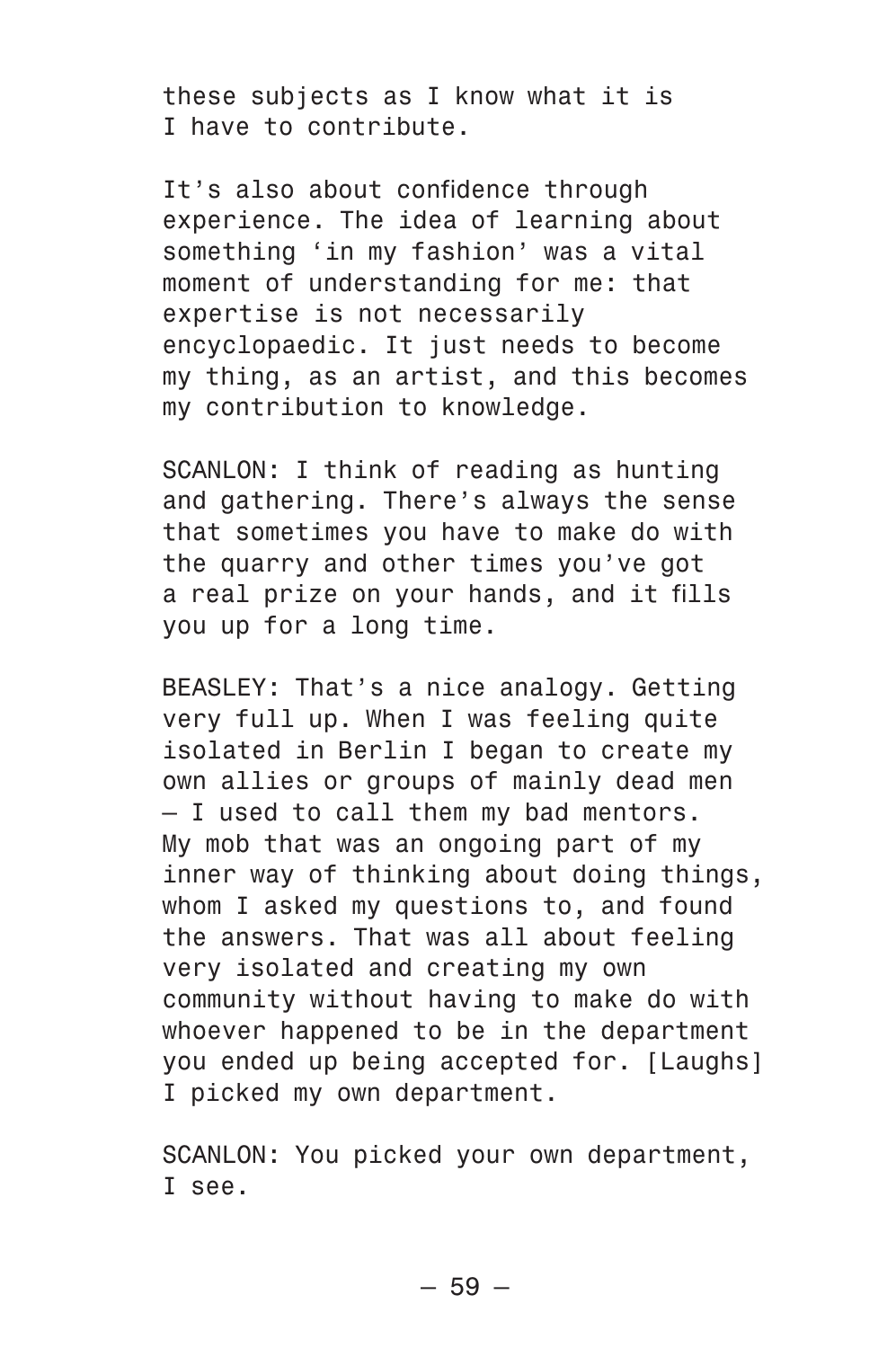BEASLEY: But I'm serious when I say that. It isn't some kind of metaphor. It's real. They're my company, most of the time. These are my conversations, and where I go to when I'm not sure what to do or how to solve something.

SCANLON: But it's a one-way conversation.

BEASLEY: Not at all. Not even remotely.

SCANLON: I always thought that was the thing about the reader. It is a virtual conversation, I admit. You are taking on board someone else's thoughts, but when you're asking a question of them, you are essentially asking yourself. I recently developed this idea in an article for the journal *Drawing: Research, Theory, Practice* ['Diagramming in the Margins of Philosophy', vol. 3, issue 1, 2018]. I was exploring marginalia as a kind of diagrammatic thinking, in which the (student) reader constructs an intratext, as a way of breaking with the authority of the text.

BEASLEY: Through another work.

SCANLON: Yes, exactly.

I wanted to ask you about your company of men.

BEASLEY: They're not all men! In fact in the last years they have been all women.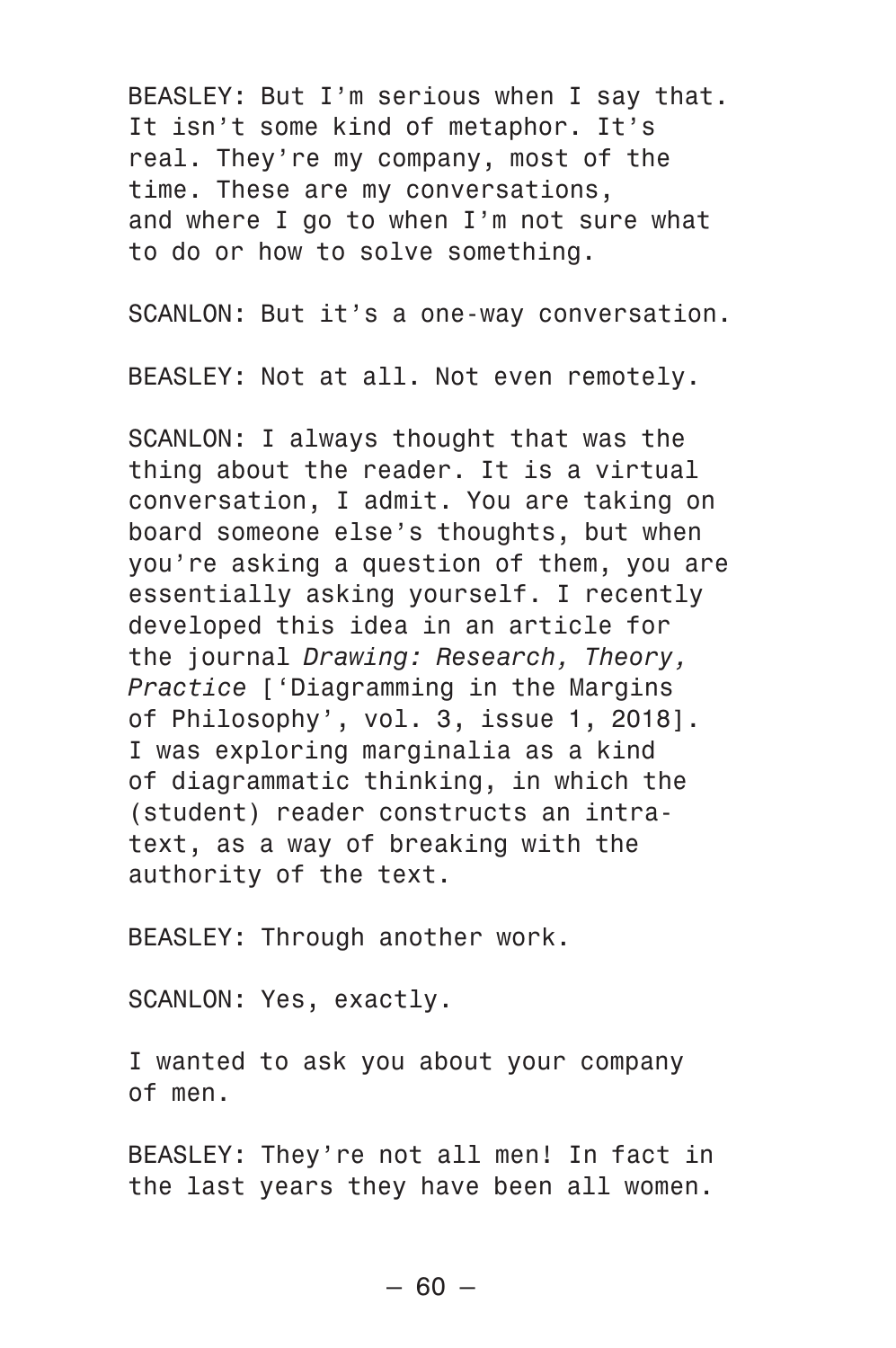Lisa Halliday, Olivia Laing, Deborah Levy, more Rebecca Solnit, less Lydia Davis, Maggie Nelson, Anne Tyler, Lucia Berlin, Elizabeth Hardwick, to name a few. The zeitgeist worked well on me. I've recently been reading much younger British women also, Rosie Howard, Ella Frears, and Olivia Sudjic.

SCANLON: You also seemed to take a journey earlier on, a transatlantic shift. We talked about Blanchot as being a starting point, a European foundation, if you like. Was it a conscious decision to suddenly look at, or be in the company of North American writers, North American literature?

BEASLEY: Yeah, I was really interested.

SCANLON: How did that happen?

BEASLEY: That began with William Faulkner, with *As I Lay Dying* [1930] specifically; as a way back to my early love of Georges Bataille, and then Melville, and as an extension of my relationship to Blanchot. But when I learned that Lydia Davis was Paul Auster's first wife I jumped ship, so to speak, to her.

SCANLON: Right. She simply took you across the water.

BEASLEY: Herman Melville opened up a whole field at that moment. Modernity,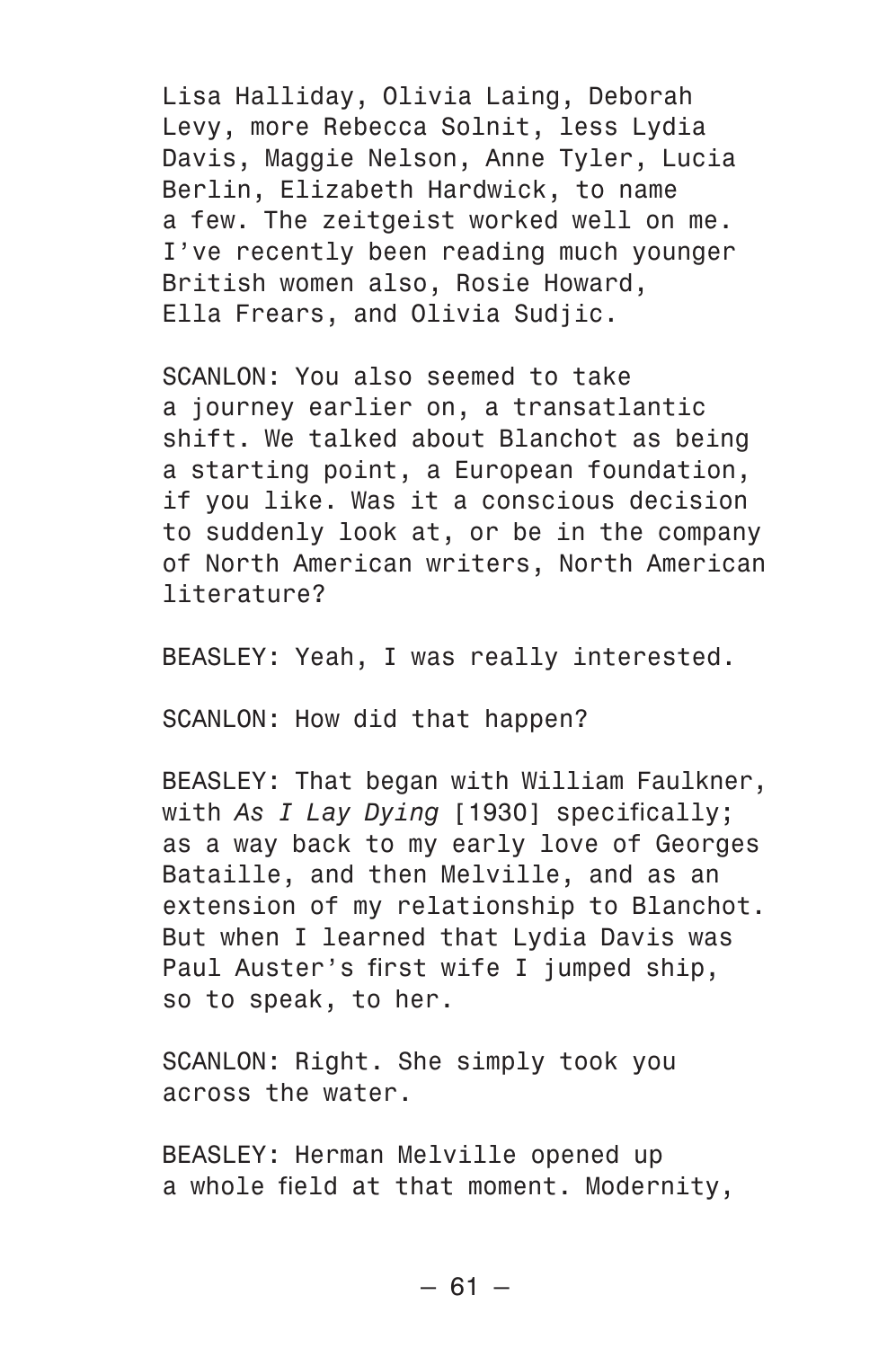and magazines, and photography, and travel. Reading *Bartleby, the Scrivener* opened up all of the territory that then became a fertile ground around the idea of beginning. Wood was really important as well, the American walnut that gets darker with age. The *wahl* or *foreign* nut, which I loved, and loved conceptually. This black American walnut kept me going that way, to find out a bit more, to see if it was useful, interesting. Then there was the American letter, the paper size. Odd, obsolete, but still in full use.

I was interested in the equation of those kinds of things: bureaucracy, paper, and fiction, movie. Before, for me, there was a lot of interesting nineteenth- and twentieth-century European existential and new wave literature with all of its ideas around time. I often turned to Harold Pinter via Samuel Beckett as well when I was younger, and then John Cassavetes's films along that same journey.

SCANLON: In the way of new territory and particularly in relation to the idea of North America, was there seemingly a sense of liberation?

BEASLEY: Yeah, maybe. I think it was also about humour and dilemma, Woody Allen — my first love —, and Jewish American literature. I read bits of and really enjoyed the humour in Saul Bellow and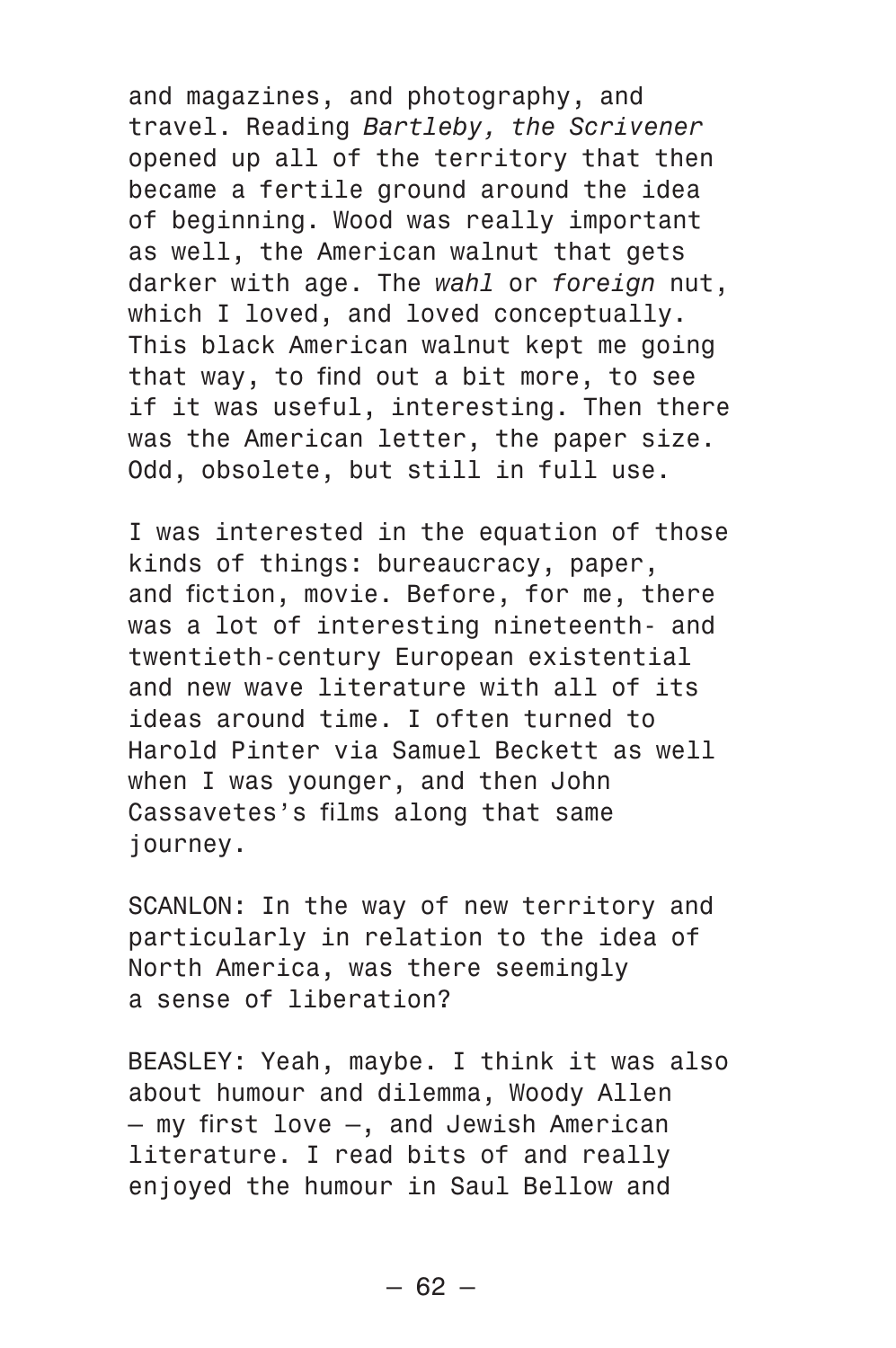Phillip Roth. Bernard Malamud and his writing became an ongoing special subject for me over the last ten years. *Spring Rain* [1942] is an early short story by Malamud. It was published posthumously. I've done a lot of work on that story, which resulted most recently in the exhibition *A Gentle Man* [80 Washington Square East, New York, 2017]. Malamud is a bit like Robert Bresson, a sort of spiritual figure. I liked, as I returned to Malamud's stories, that there are street corners and buildings throughout his stories in which you feel like it's all the same place. You're just starting to get to know it better across different stories. I quite like that feeling of a growing sense of a place and a time. It's an essential ambiguity.

I've also always subscribed to *Bookforum* and for some years now to *n+1,* so I follow what younger intellectuals are writing about.

SCANLON: I've tried and failed to read Phillip Roth. But then there's Lydia Davis, of course.

BEASLEY: Yes, who connects it all: from France and Blanchot, and the early-70s translations to the height of her powers as an author … Do you know why she called her 2014 book *Can't and Won't*?

SCANLON: No, remind me.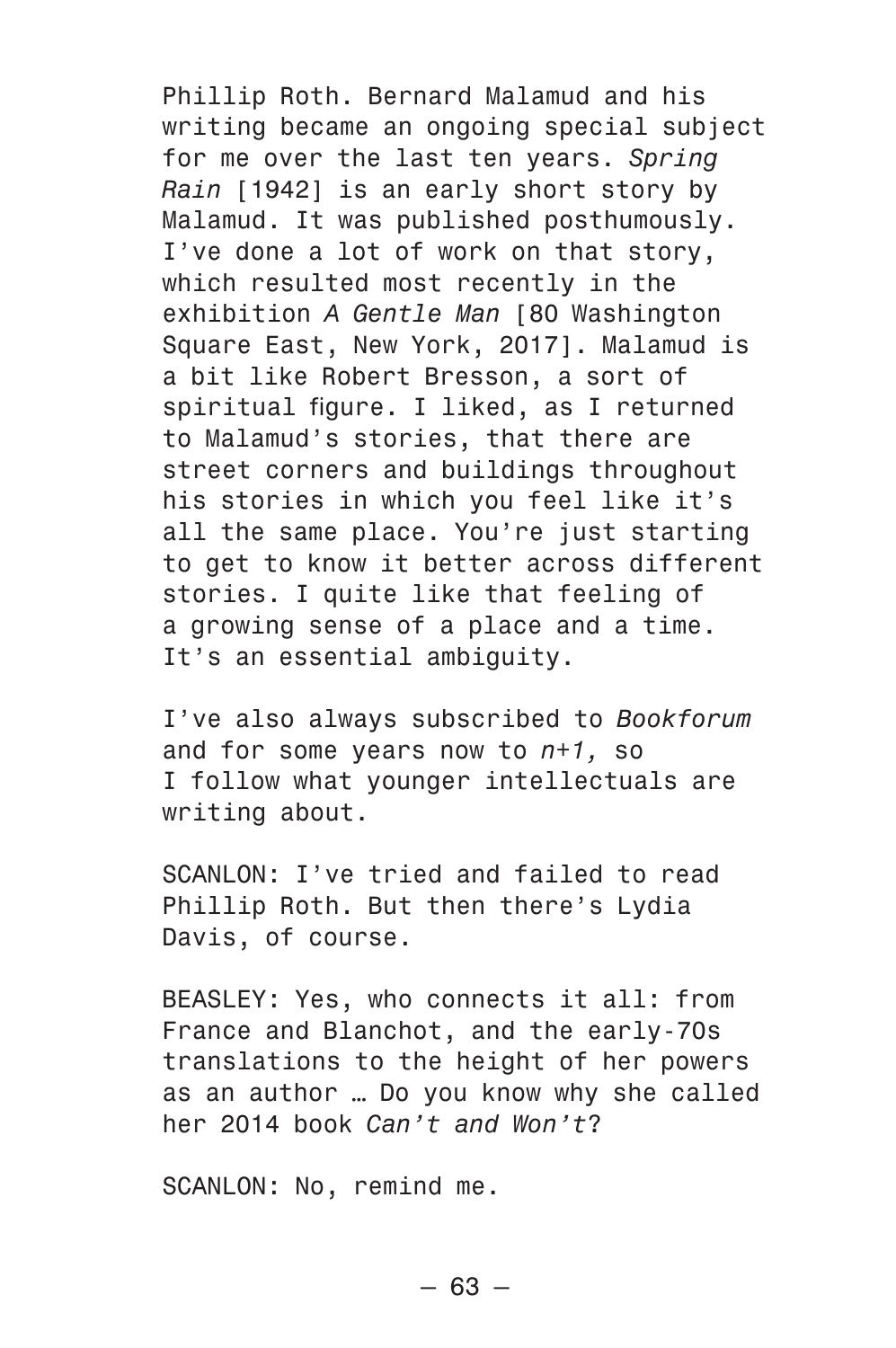BEASLEY: Some reviewer said, 'Lydia Davis uses abbreviations such as "can't and won't" far too much, she's lazy.' She called her next book *Can't and Won't.* [Laughs]

I slowly understood that the people who were working on Blanchot — all the thinkers, the important ones — were translators, really, or poets. When I realised that I felt like I understood so much more about how brilliant he was. How he cared about work. I think that's why I wanted to talk about this ground: it's all about how you care for things. Your work is a really important part of that, but how do we care? What is it to care for your work?

SCANLON: Do you mean care for your work in the sense of the idea of the *m*é*tier*? That the job of being an artist is socially valuable?

BEASLEY: Oh no. I mean *taking* care. Like looking after someone. Or tending to something. Is that what you mean?

SCANLON: So you need to take care of it?

BEASLEY: Yes. What kind of human being do you want to be? It's all the same thing. It's all at stake in everything. From first thing this morning, to finishing a show, to what happens after a show, to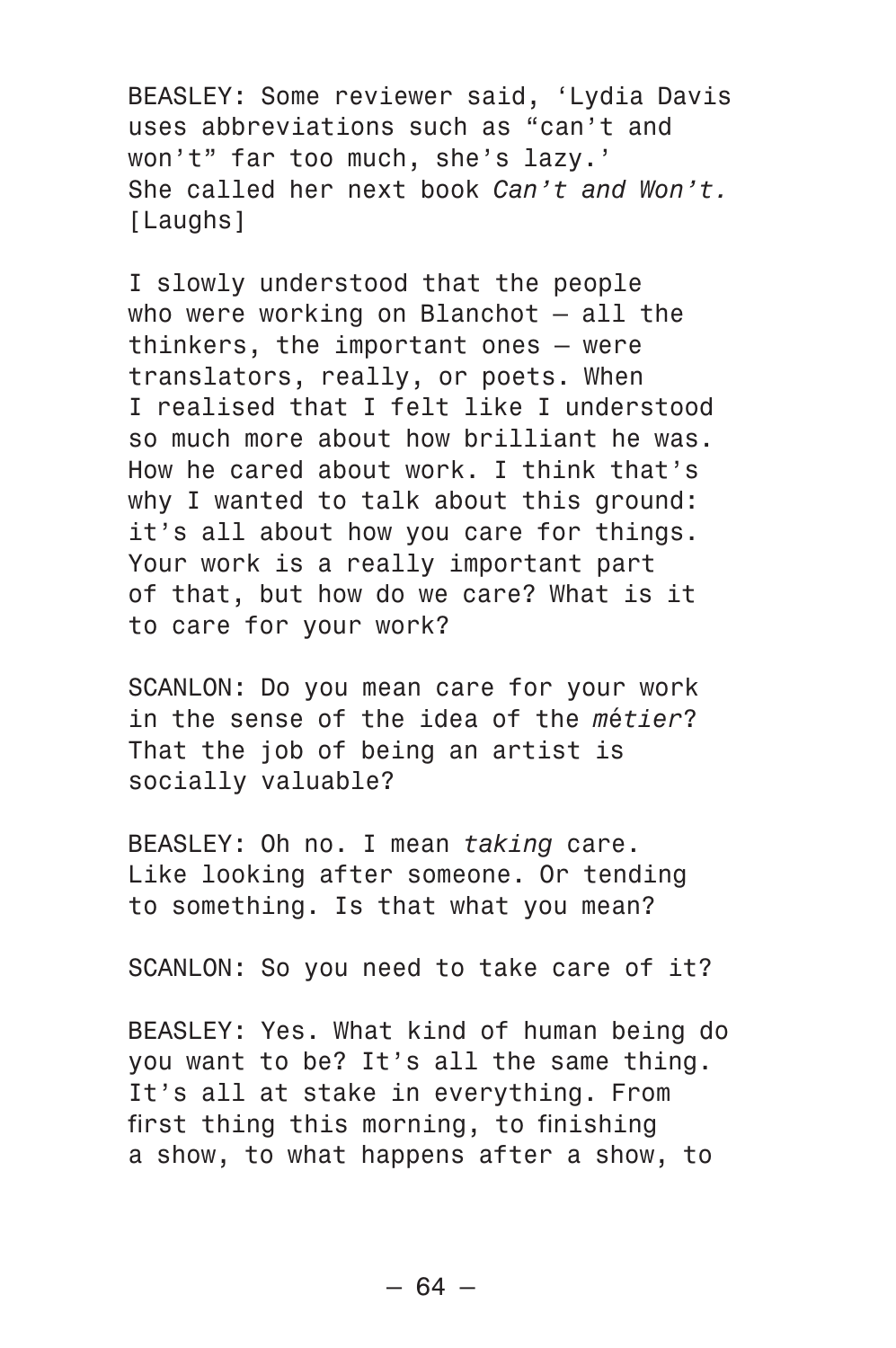how to treat others, or respond to the treatment of others. [Laughs]

SCANLON: You're putting me in mind of Hannah Arendt's idea of the banality of evil [*Eichmann in Jerusalem: A Report on the Banality of Evil*, 1963]. If you don't take care then what you are is careless. The things that are done that are evil are often the result of carelessness. That comes back to an idea of responsibility, doesn't it? You have to be alert to things in order to know to care about them.

Inevitably there are some odd contradictions about the gesture of responsibility, though. About needing to do things without being burdened by the idea that they might mean something, or that they might become something. Perhaps you have to be carefree as opposed to careless.

BEASLEY: I think that's where the madness comes in. As an analogy to that gesture: it's being free, or being beside oneself, or having nothing to lose. This could go different ways, productively or destructively. It's a fine line, generally. The moment to be most attentive to is when surviving becomes thriving. That's the miracle we have to make happen individually and look out for in others.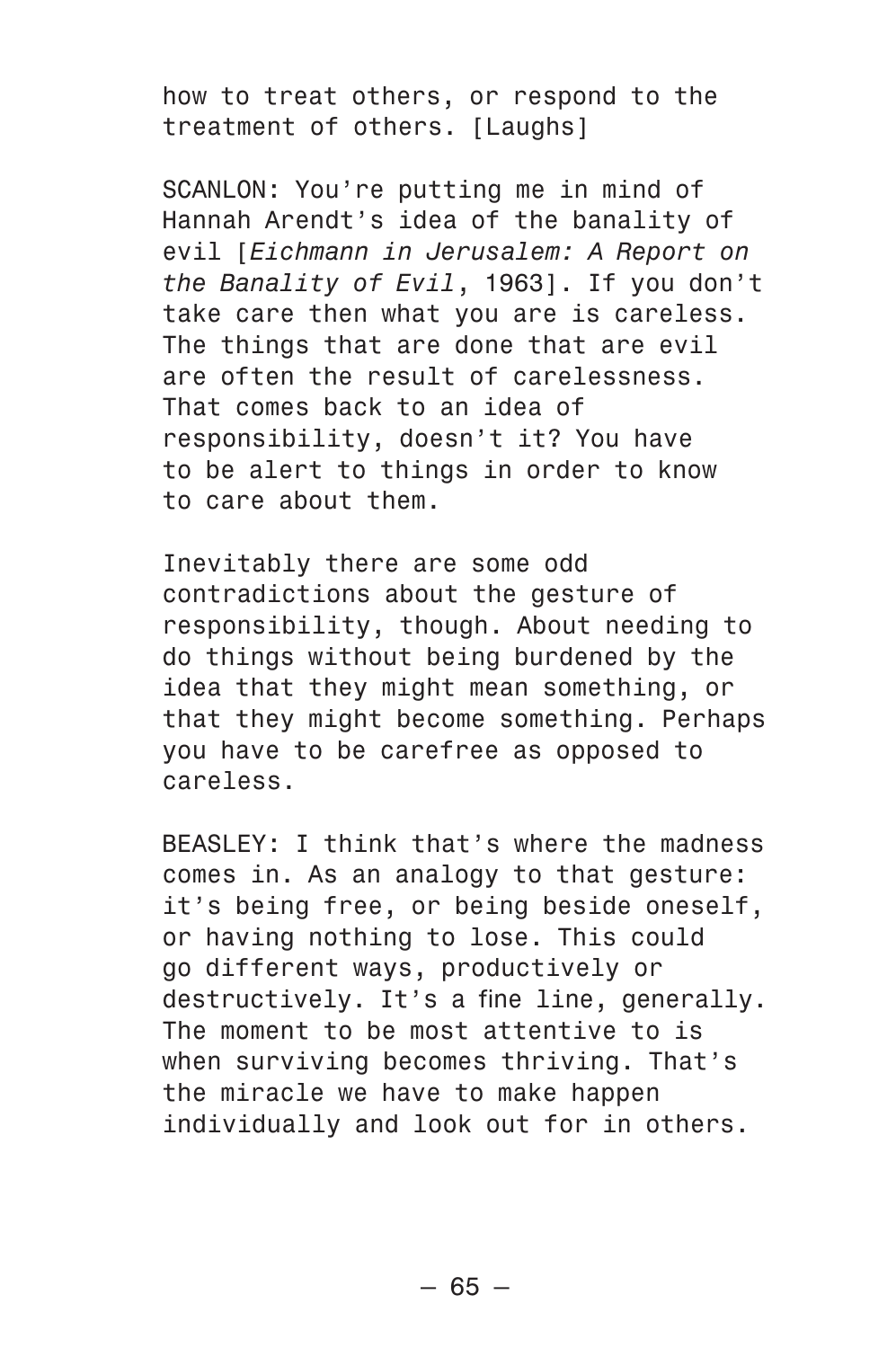SCANLON: Language is strange here. Talking about translation: often what we read in literature is in translation. I was struck in Nancy's *The Pleasure in Drawing* by the fact that the translator has often maintained the original French in brackets. It's all about how those words connote in both languages, particularly around the idea of drawing. The draught and the trait, and the breath and the inscription, and so on. Translation is such an art form, isn't it? Why aren't more texts more hybrid between the work in the original language and their translation? I suppose it's a question of coherence.

BEASLEY: A text then becomes the work of the translator. This is the profound art of translation. Lydia Davis's essays are basically her running notes — specifically the one about translating Flaubert. She'll have whole index boxes on the specific words and terms: it's about the translators making their choices.

SCANLON: I like the way the translation of Blanchot's *The Madness of the Day* starts: 'I am not learned; I am not ignorant. I have known joys.'

BEASLEY: I like every word in that first paragraph. That's everything that needs to be said.

SCANLON: 'That is saying too little.'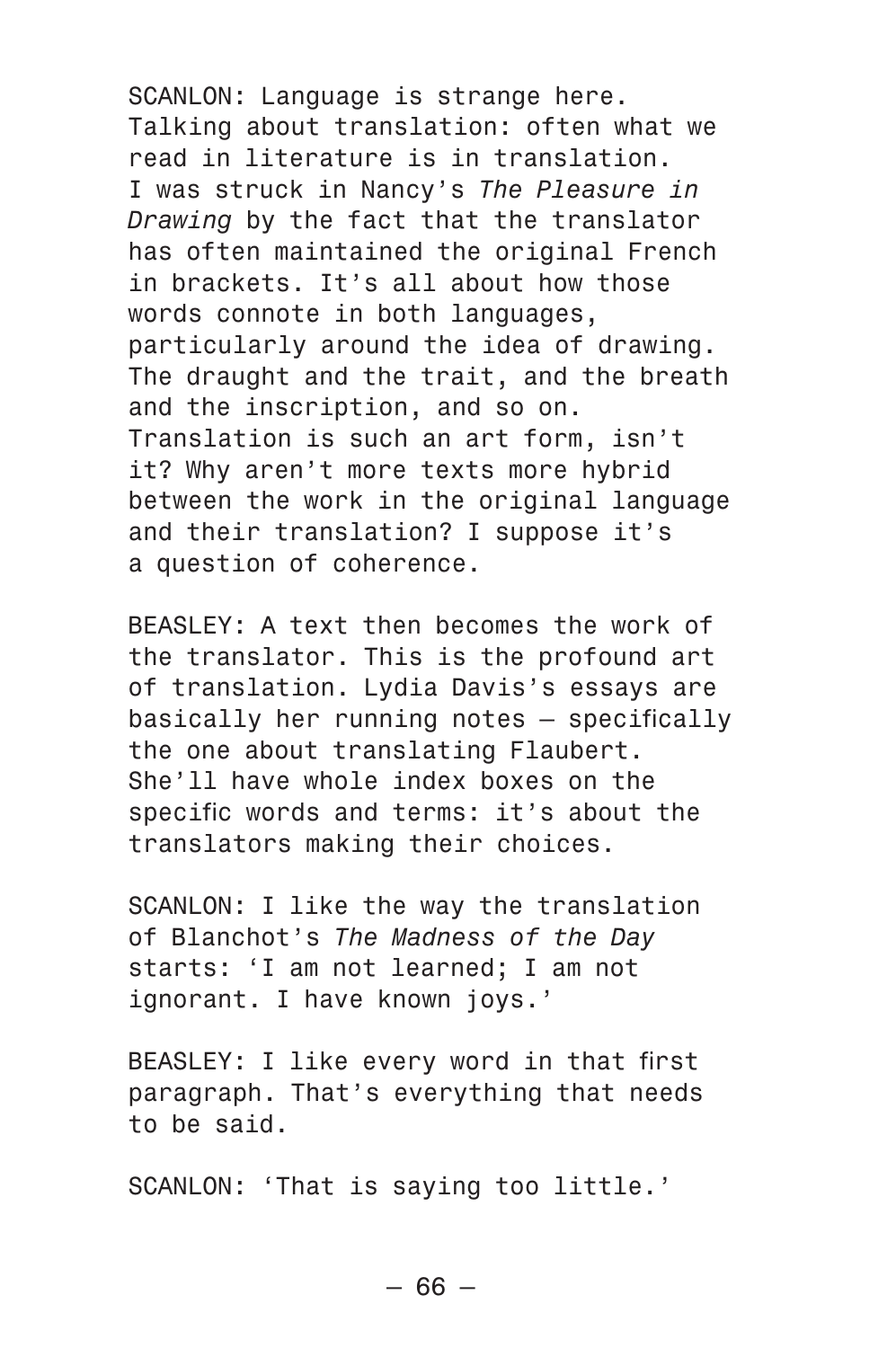BEASLEY: It's everything. I know it has heavily influenced my relationship to objects and spaces and subjects and things. My own experiences of the darkness, and his description of dusk, when the colour drains out of things. These kinds of images, and the experience of the edges of things softening and blurring. Object and space. The edges get blurred between the two along with your own presence as a subject. Everything just caves in. The feeling of it all just collapsing into each other.

Whenever I found that in Blanchot, I thought, there it is, that's my experience. It's like finding a friend. That identification. That then informed the writing. There are different kinds of writing that it satisfied: the studious, rational, hot, intellectual side, and then the very other, wild and mad, collapsing kind of interior. I had the DTs [delirium tremens] when I did my interview at the Royal College of Art. I got in. [Laughs] It was insane.

SCANLON: I told them.

BEASLEY: Did you?

SCANLON: I mean in the reference. I wrote: 'You need to take this person … she may not come across very well at interview. [Laughs] But don't be fooled!'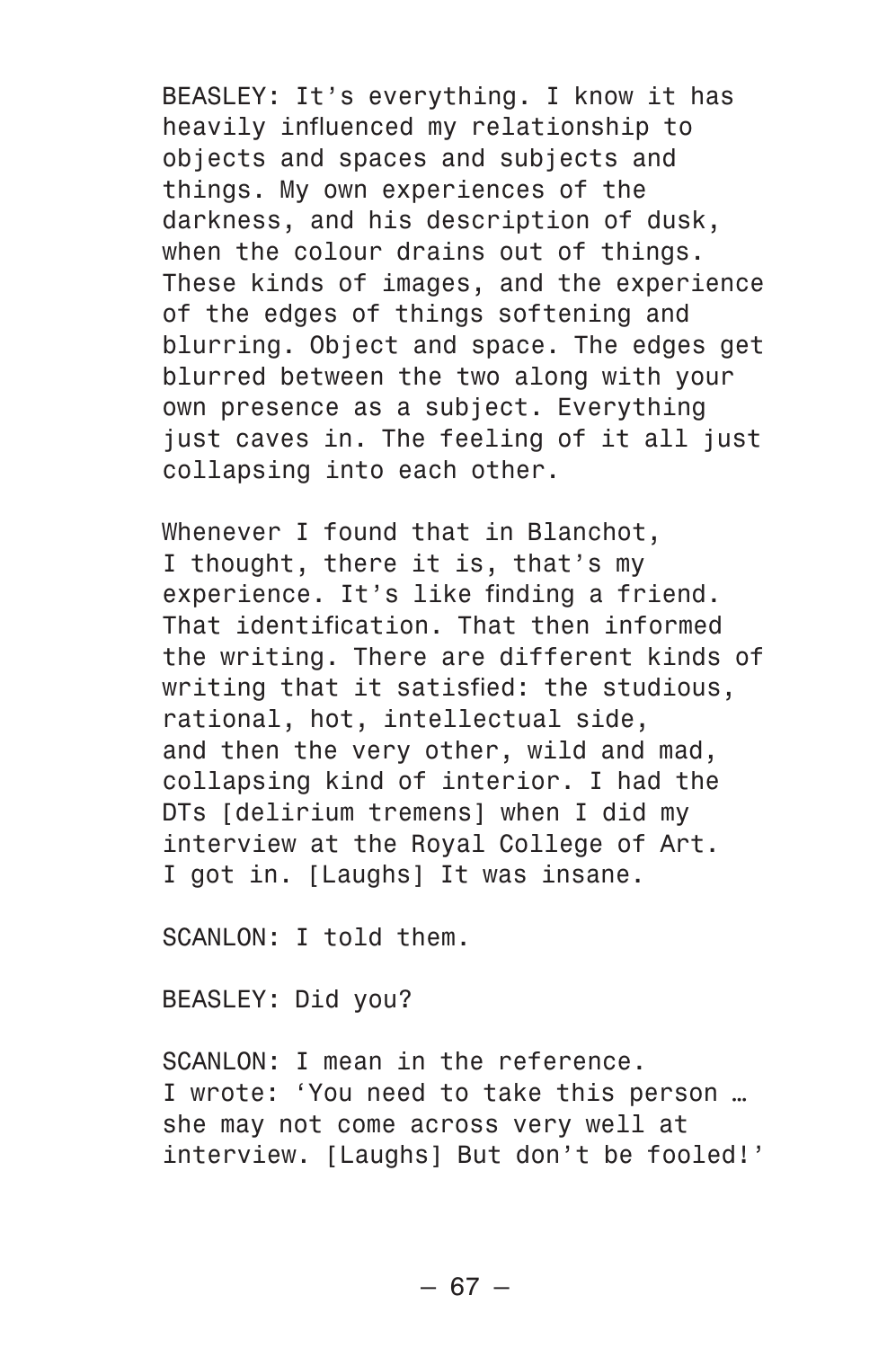BEASLEY: I couldn't even hear what they were saying! All I heard was 'uhhhhhhhhhhhhhhhhh uhhhhhhhhh uhhhhhh.' That's all I could hear myself saying to them. I've no idea what they heard me say. I knew what I was trying to say. But I couldn't hear it.

SCANLON: In a way, that undifferentiated state is interesting when we talk about the ground as well as about Alva Noë and the way that art reorganises experience. Maybe it's also about pulling out from that undifferentiated ground some things which you can distinguish, finding some edges. If we accept that much of what we think we know is contingent on our visual ecology, whether that be our human optics or the way we calibrate our apparatus and our interpretive frameworks, then it follows that we construct the world we know.

This is not a subjectivist position, rather I align with Karen Barad's theory of Agential Realism [*Meeting the Universe Halfway. Quantum Physics and the Entanglement of Matter and Meaning*, 2007], in which she argues via the affordances of quantum physics for the *intra*-action of matter and discourse a philosophy-physics where there is no distinction between ontology and epistemology. This has profound implications for identity politics and ethics. The undifferentiated ground is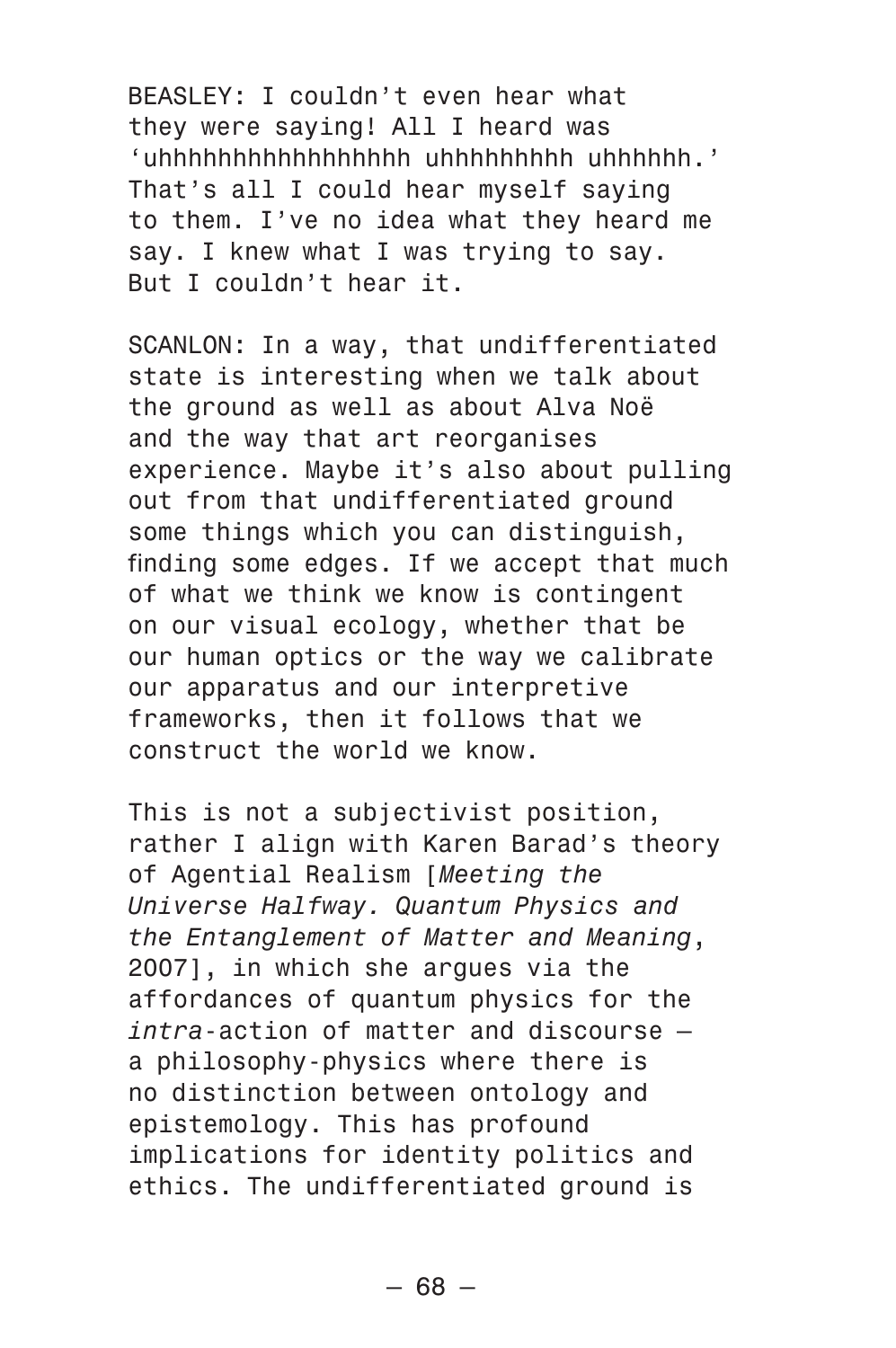simply the world prior to our attention which creates the exclusionary cut in what is thought and not thought. Making art is just another way of making the cut.

BEASLEY: I think it's about being able to make that manifest within the work. The works have life because people are able to recognise it. My work is open and it's closed. It was closed for a long time. It was hermetic. And people who knew me liked it, but I remember some of them saying: how can it live without you? At a certain point, when I was solving a couple of things around objects, it opened. But once you got in, through the opening, the closed aspect was still there, so that you could find it yourself.

SCANLON: Was that through making objects rather than photographs?

BEASLEY: I think it came out of a very dark paper bag photo that I made. Finally, this sort of still life was inhabitable, like an imaginary den. I hand-wrote a note to the artist Brian Catling when we were doing the postal mail out for my first solo show at Whitechapel Project Space [*Thru darkly night*, 2003]. I didn't know him. I was surprised to get a call from Maria K. who ran the space to tell me he was coming to see the show out of hours and could I be there to meet him. It was a thrilling moment for me. He talked about that paper bag photo most, that it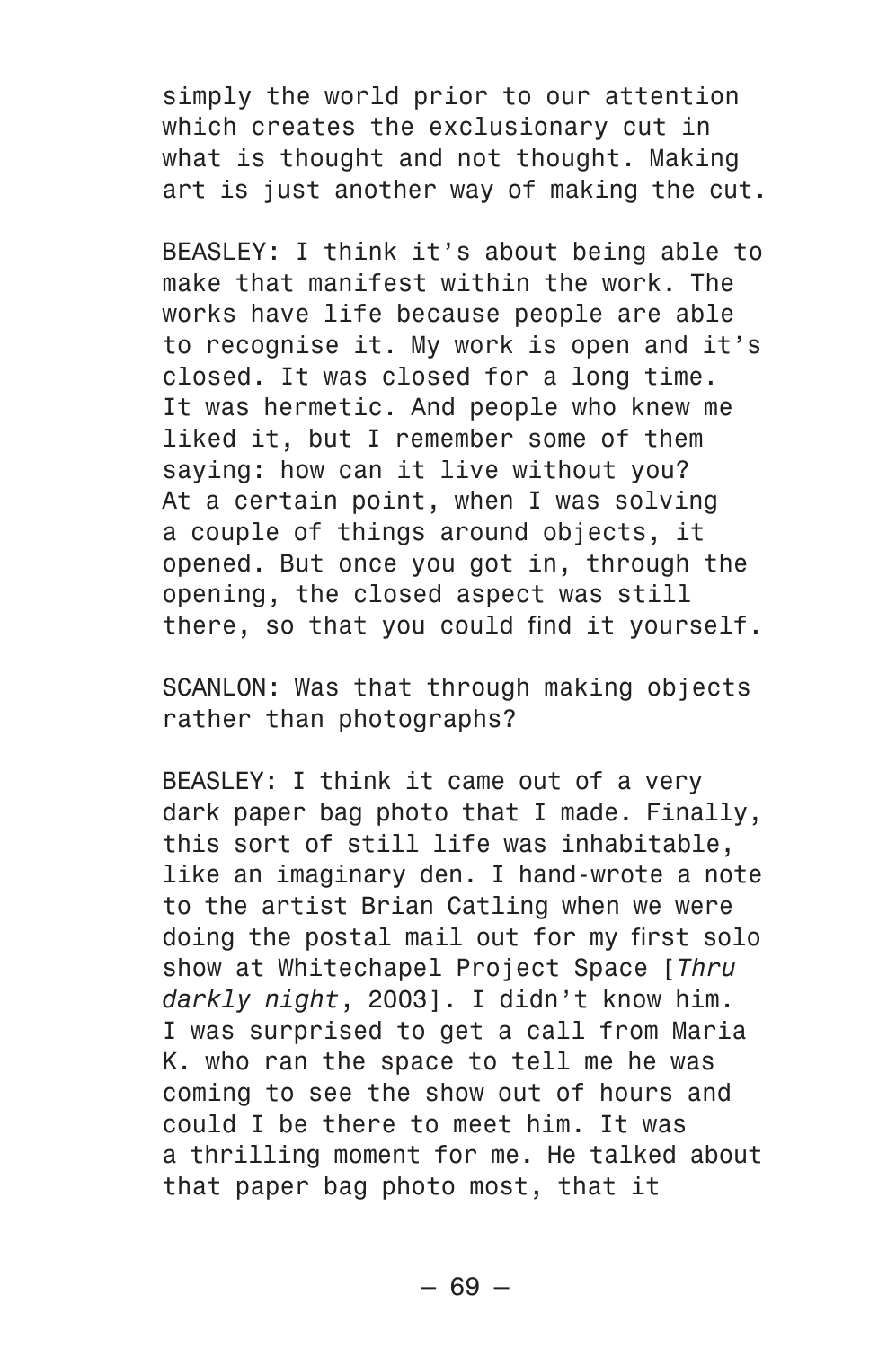reminded him of London smog, of walking with Iain Sinclair, and that it made him feel like he could put his hand into it.

Later I started to make objects, the first woodworks and the glass panels, the black glass. The work was open finally due in a way to the reflective black glass — but it was profoundly closed once you entered it mentally or emotionally. People were drawn to them. The dimensions had something very hospitable about them, and familiar, and human. Then, when you got there, there you were. The possibility of doing that is what I want. That's what art is for. For me it is an ethical question. It's about being able to actually communicate with each other about this thing that we can't share. That's all I want. Getting in the den.

SCANLON: Along with Beckett, and Blanchot.

BEASLEY: The books get me in the den. I don't see them as dead texts. You were looking at me slightly strangely earlier when you were talking about this one-way conversation with my literary gang. I don't see them as dead texts. I don't see *Bartleby* as a dead text. Right in this very moment they can speak about so much. They're really vital.

SCANLON: No. I'm not suggesting they're dead.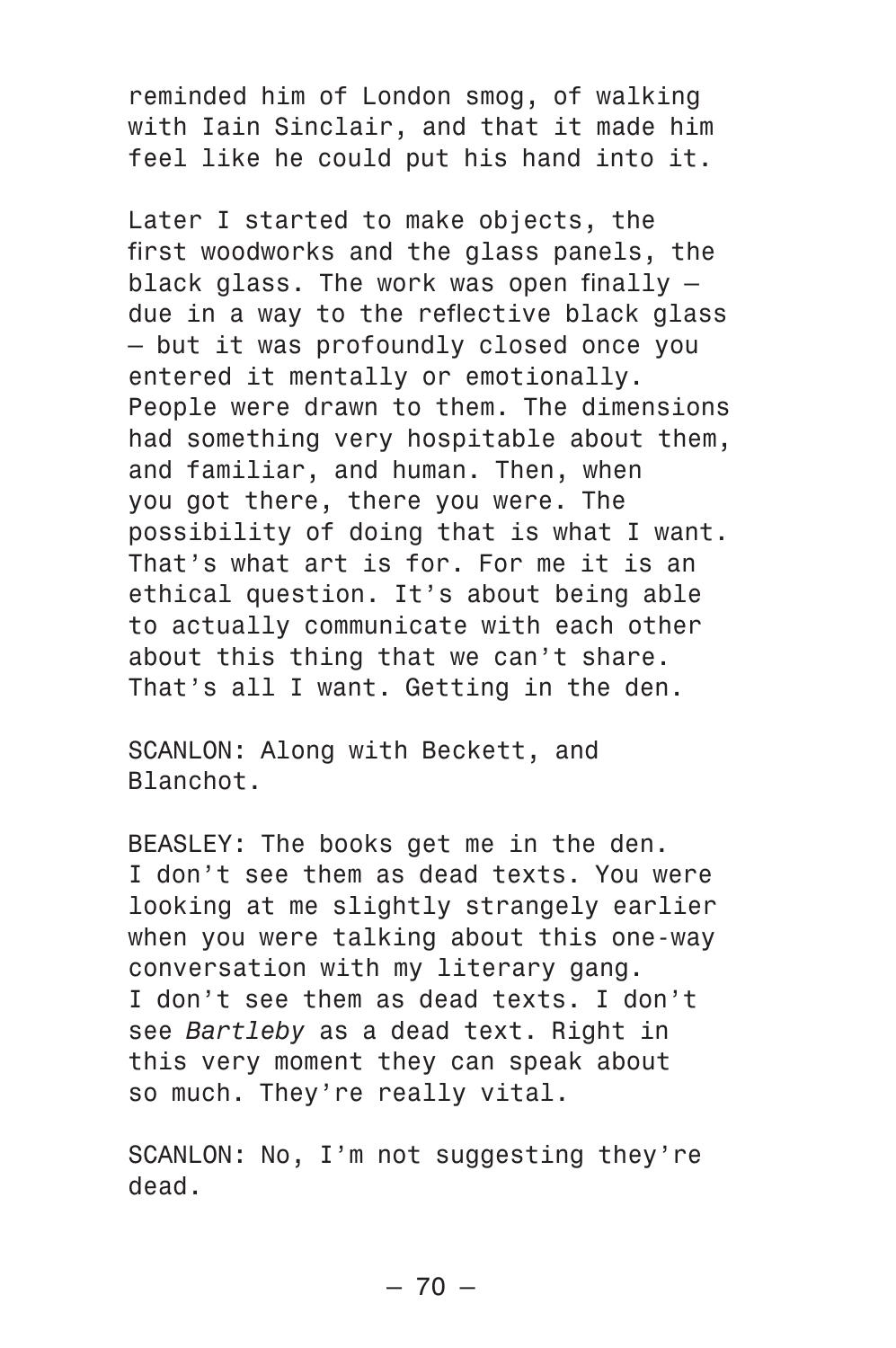BEASLEY: Through the historical, there's a contemporary moment around the texts that I myself wanted to explore and manifest. The self-understanding or realisation becomes the work, or connected within the central force work. But since studying at Goldsmiths in the late nineties I haven't spent much time sitting around with a group of people, talking about art. I've created my own imaginary group, some of whose members are real, others through relationships with texts and artworks I love.

SCANLON: I think I've done that to excess, possibly.

BEASLEY: Oh, I've always preferred one-toone anyway. I know that now. Encounters with a lot of new people. Well, we're here today because of this publication. We wouldn't be here otherwise. You'd be gardening and I'd probably be asleep. [Laughs] But what the editors are making — some kind of proposal around our work — is then also for me, and for as long as I can remember, part of what it's about. Spending some time with someone else, and talking. These become my points of conversation, really.

SCANLON: It sounds obvious to say that it's about conversation, doesn't it? But actually it's the most problematic thing.

BEASLEY: Communication?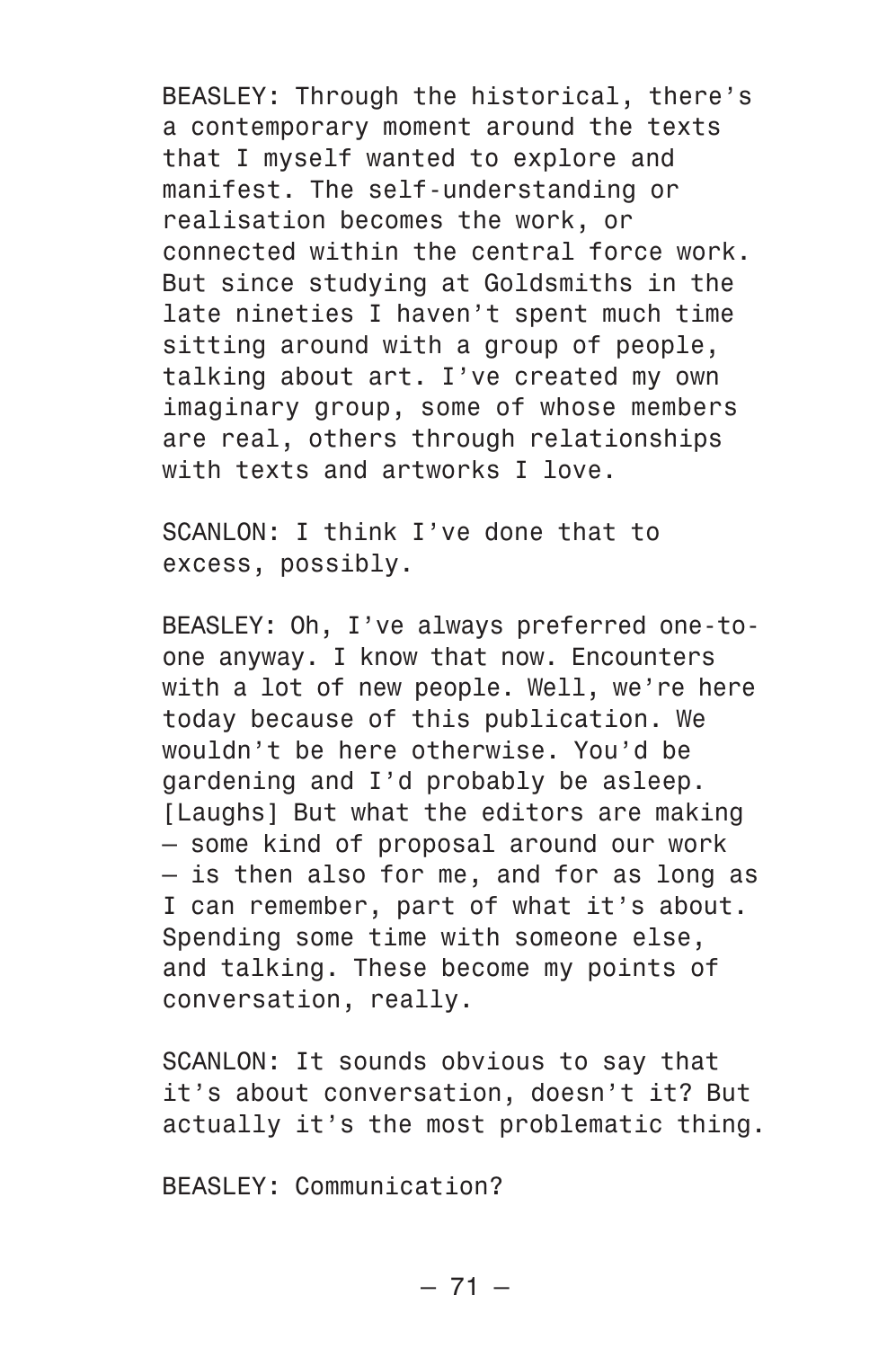SCANLON: Yes, the intended reciprocity of understanding that conversation seeks, but so often fails to achieve. As tutor and student we connected via the interim space that literature provided — as we have here in extending that conversation in reference to so many other voices, but we are only here today because you kept faith with that connection, and kept sending me your writing after you graduated. I didn't reply, because I was inexperienced and worried about the impact on both of us of extending my role as tutor, misjudging how friendship can overcome these institutional asymmetries.

As time passed, it just became too difficult to breach the gap, with many of the time limitations of parenthood you have mentioned playing their part at that time in my life. Looking back now, I can see it differently, that in suspending my side of the conversation, I had become the reader to your writer. As you know, this asymmetry in the inter-subjective space between reader and writer has always fascinated me and certainly informed the *Desultory Object* postcard series [1990-present] that I'm still working on intermittently. As I said earlier, working with drawing is for me a way to circumscribe the problems we face communicating with words.

BEASLEY: I felt such a relief about returning to England after two years in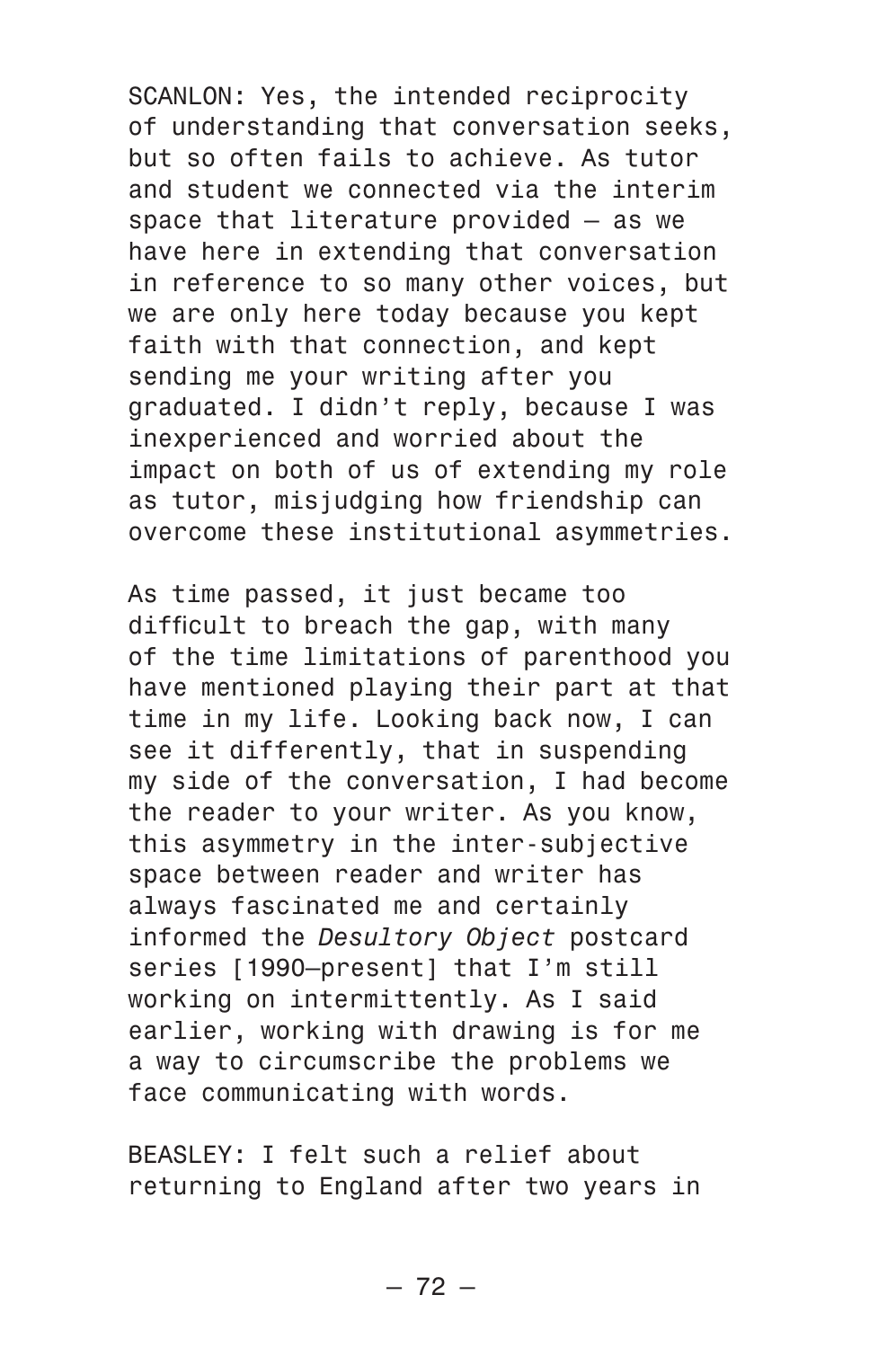German, two years in Flemish — I've kind of forgotten it now, but for the first couple of years I was acutely aware of it all the time — the absolute pleasure and armchair comfort of speaking in your mother tongue with someone else, sharing the nuances and the references. And not feeling that you're putting someone else out if they're speaking in their second language for you. These were the rewards of returning after being somewhere else, after the internal difficulty and the stress and compromised feeling. I speak French and Spanish so I understood profoundly what I was missing.

Actually I think this relates to a short story by Bernard Malamud. In the story, *A German Refugee* — who I always think of as being Walter Benjamin, — the protagonist has come to America. He was a top academic in his country, a high intellectual, and then he was struck dumb, because he didn't speak American English. There's a description of his tongue in his mouth, limp. I identified with this sensation when I lived in Berlin without German. I was so silent there, and profoundly lonely. 'I was nevertheless, and nearly all the time, extremely happy.'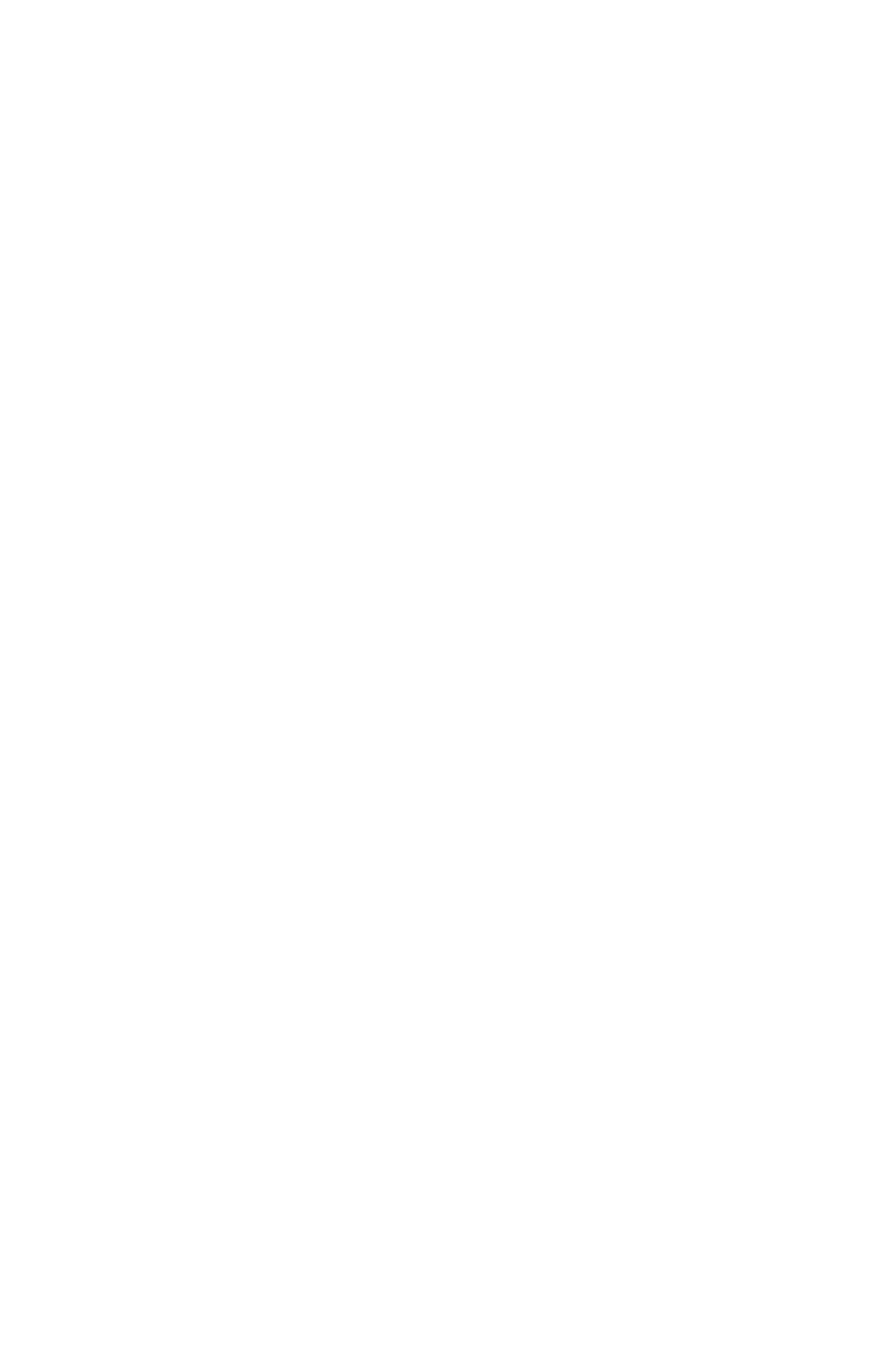#3 Becky Beasley in conversation with Claire Scanlon

 $\alpha$  "

Commissioned and edited by Adam Gibbons and Eva Wilson Designed by HIT Transcription by Elsa Gray Printed by Zakład Poligraficzny Moś & Łuczak, Poznań

#3 is kindly supported by London College of Communication, University of the Arts London, and the Henry Moore Foundation



For Sue, for John, and for Ada

Published by NERO www.neroeditions.com

© the authors, the editors, and NERO 2019

First edition 2019 Printed in the EU

ISBN 9788880560746

Images p. 1: Claire Scanlon and Paul Grivell, envelope, 2009; Becky Beasley, typewriter on envelope, 1999/2019.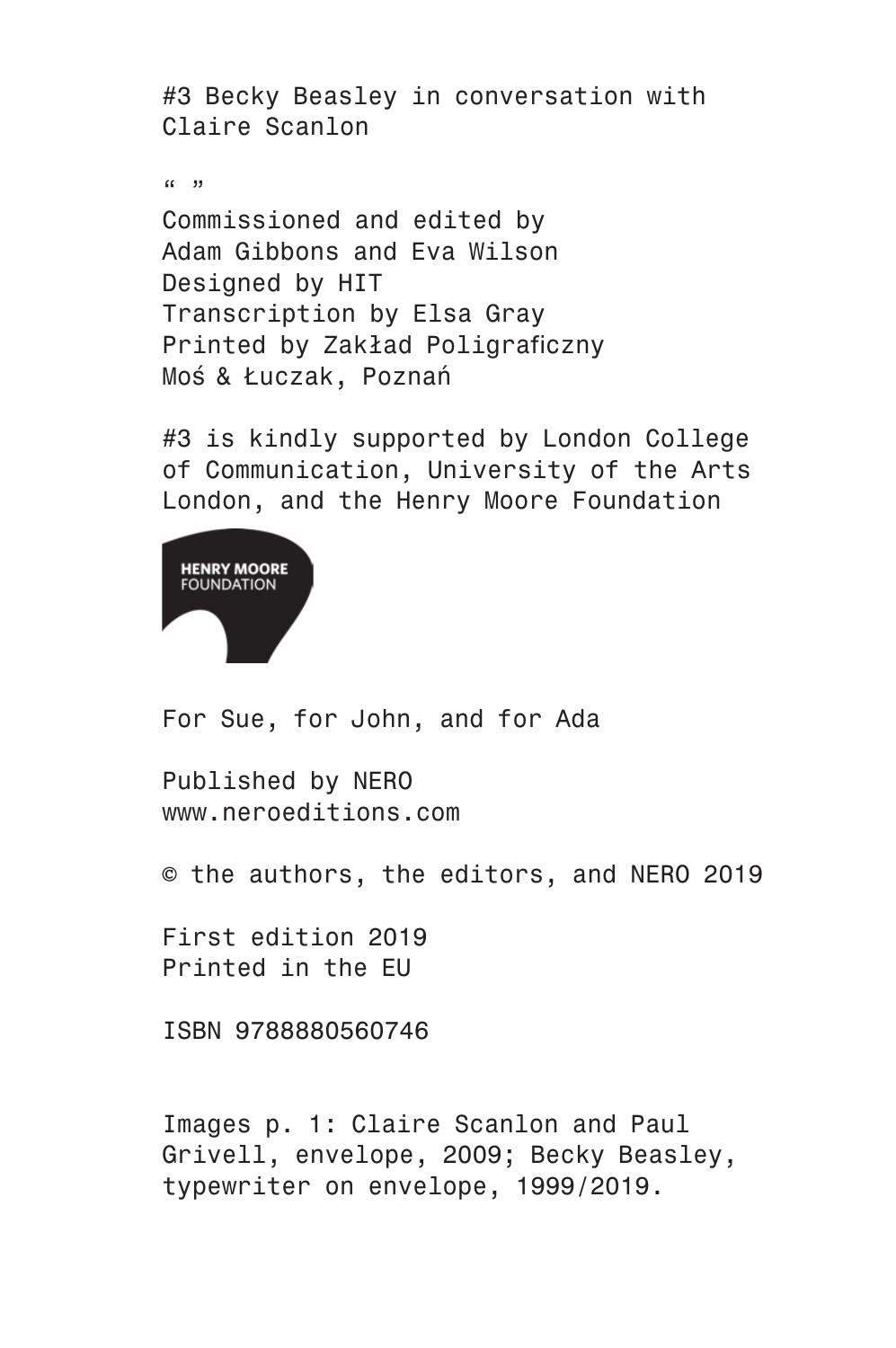" " is a series of books that looks at the forms and roles of publishing as and within artists' practices. Each issue initiates a dialogue with an artist or artist group, through which a body of work is introduced.

The series hosts conversations with artists who work at the intersection of publishing and exhibition-making: through circulation, dissemination, spamming, dispersion, print, data, language, infection, fashion, networks, disturbance, myth, parasiting, and infiltration.

www.quotationmarkquotationmark.com